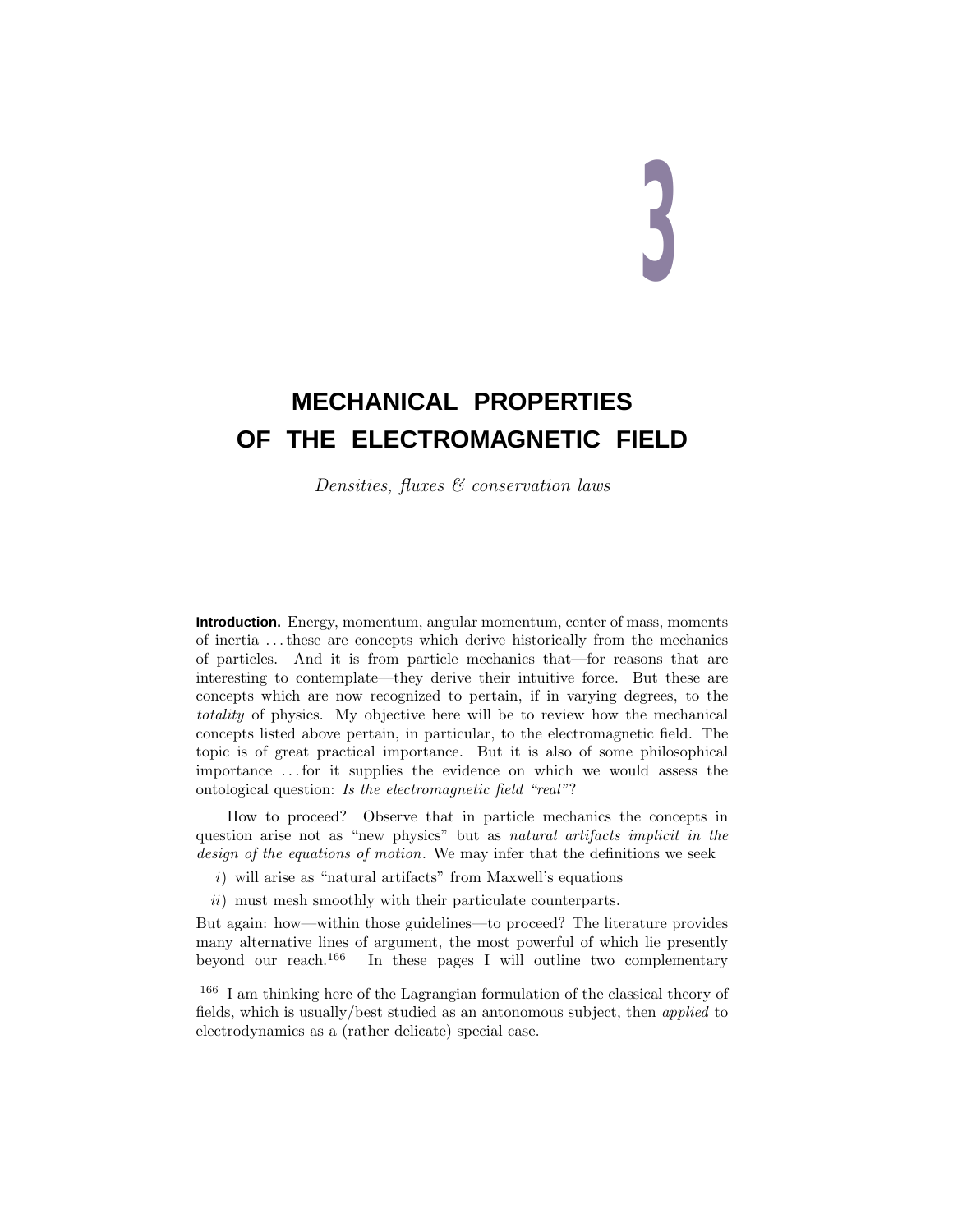approaches to the electrodynamical concepts of energy and momentum. The first approach is inductive, informal. The second is deductive, and involves formalism of a relatively high order. Both approaches (unlike some others) draw explicitly on the spirit and detailed substance of relativity. The discussion will then be extended to embrace *angular momentum* and certain more esoteric notions.

**1. Electromagnetic energy/momentum: first approach.** We know from prior work of an elementary nature<sup>167</sup> that it makes a certain kind of sense to write

$$
\frac{1}{2}\mathbf{E} \cdot \mathbf{E} = \text{energy density of an electrostatic field} \tag{302}
$$
\n
$$
\frac{1}{2}\mathbf{B} \cdot \mathbf{B} = \text{energy density of a magnetostatic field}
$$

But what should we write to describe the energy density  $\mathcal E$  of an unspecialized electrodynamical field? Relativity suggests that we should consider this question in intimate association with a second question: What should we write to describe the *momentum* density  $\mathbf{\hat{P}}$  of an arbitrary electromagnetic field? We are led thus to anticipate<sup>168</sup> the theoretical importance of a *quartet of densities* 

$$
\mathcal{P} = \begin{pmatrix} \mathcal{P}^0 \\ \mathcal{P}^1 \\ \mathcal{P}^2 \\ \mathcal{P}^3 \end{pmatrix} \quad \text{with } \mathcal{P}^0 \equiv \frac{1}{c}\mathcal{E}
$$
\n(303)

where  $[\mathcal{P}^{\mu}] = \text{momentum}/3$ -volume.

Intuitively we expect changes in the energy/momentum at a spacetime point to arise from a combination of

- 1) the corresponding fluxes (or energy/momentum "currents")
- 2) the local action of charges (or "sources")

so at source-free points we expect<sup>169</sup> to have

 $\frac{\partial}{\partial t}$  **E** + **∇**• (energy flux vector) = 0  $\frac{\partial}{\partial t}P^1$  + **V**·(flux vector associated with 1<sup>st</sup> component of momentum) = 0  $\frac{\partial}{\partial t}P^2 + \nabla \cdot (\text{flux vector associated with } 2^{\text{nd}} \text{ component of momentum}) = 0$  $\frac{\partial}{\partial t}$ P<sup>3</sup> + **∇**·(flux vector associated with 3<sup>rd</sup> component of momentum) = 0

This quartet of conservation laws would be expressed quite simply

$$
\partial_{\mu}S^{\mu\nu} = 0 \quad : \quad (\nu = 0, 1, 2, 3) \tag{304}
$$

<sup>167</sup> The argument proceeded from elementary mechanics in the electrostatic case (pages 19–24), but was more formal/tentative (page 60) and ultimately more intricate (pages 97–98) in the magnetostatic case.

<sup>168</sup> See again pages 193 and 194.

<sup>169</sup> See again pages 36–37.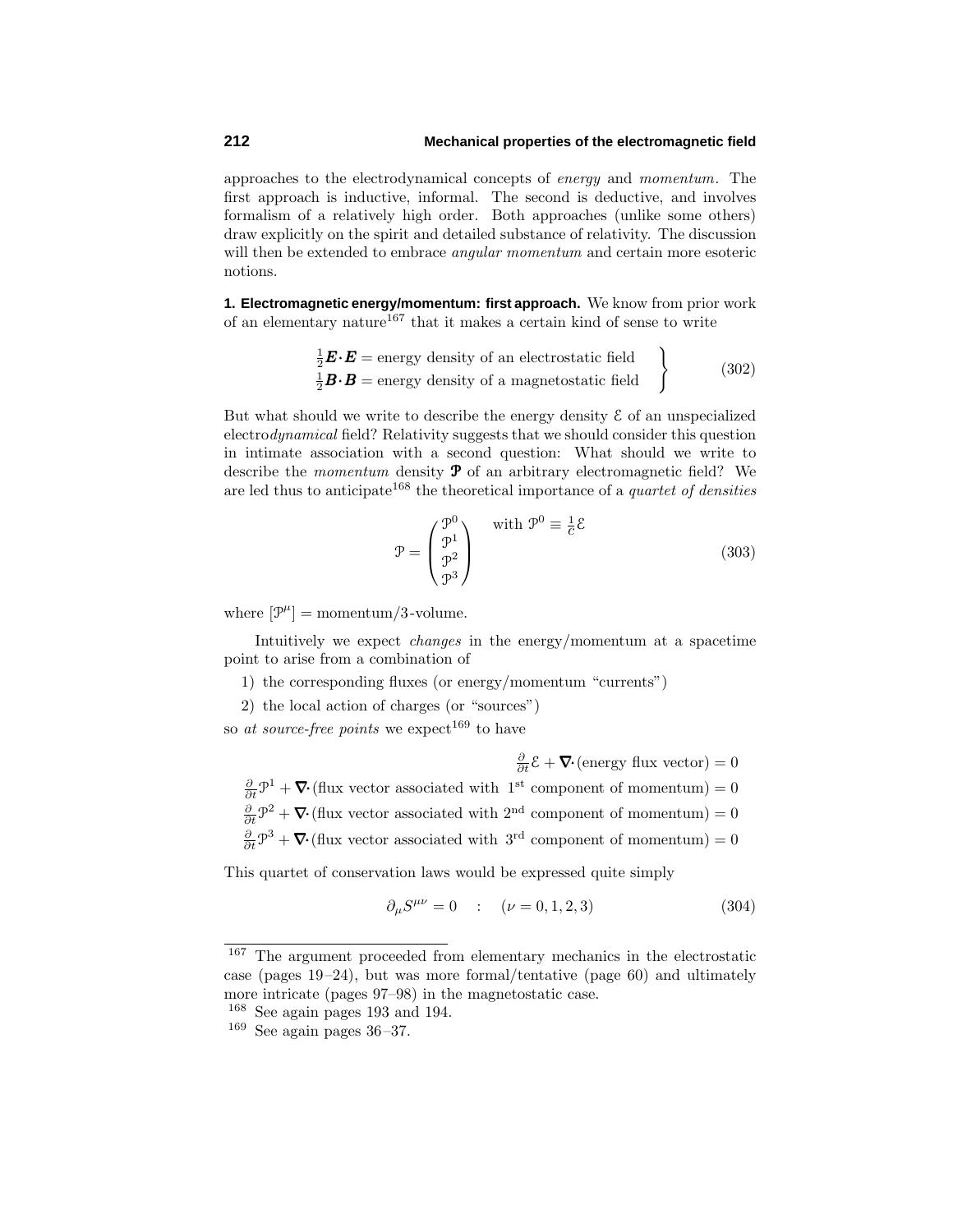# **Construction of the stress-energy tensor: first approach 213**

if we were to set (here the Roman indices *i* and *j* range on  $\{1,2,3\}$ )

$$
\mathcal{E} \equiv c\mathcal{P}^{0} \equiv S^{00} \equiv \text{energy density}
$$
\n
$$
S^{i0} \equiv \frac{1}{c}(i^{\text{th}} \text{ component of the energy flux vector})
$$
\n
$$
c\mathcal{P}^{j} \equiv S^{0j} \equiv c(j^{\text{th}}\text{-component-of-momentum density})
$$
\n
$$
S^{i j} \equiv (i^{\text{th}} \text{ component of the } \mathcal{P}^{j} \text{ flux vector})
$$
\n(305)

where *c*-factors have been introduced to insure that the  $S^{\mu\nu}$  all have the same dimensionality—namely that of E.

Not only are equations (304) wonderfully compact, they seem on their face to be "relativistically congenial." They become in fact manifestly Lorentz covariant if it is assumed that

$$
S^{\mu\nu} \text{ transforms as a } 2^{\text{nd}} \text{ rank tensor} \tag{306}
$$

of presently unspecified weight. This natural assumption carries with it the notable consequence that

The  $\mathcal{P}^{\mu} \equiv \frac{1}{c} S^{0\mu}$  do *not* transform as components of a 4-vector

or even (as might have seemed more likely) as components of a 4-vector density.

The question from which we proceeded—How to describe  $\mathcal E$  as a function of the dynamical field variables?—has now become sixteen questions: How to describe *Sµν*? But our problem is not on this account sixteen times harder, for  $(304)$  and  $(306)$  provide powerful guidance. Had we proceeded naively *(i.e.*, without reference to relativity) then we might have been led from the structure of (302) to the conjecture that  $\mathcal{E}$  depends in the general case upon  $\mathbf{E} \cdot \mathbf{E}$ ,  $\mathbf{B} \cdot \mathbf{B}$ , maybe  $\vec{E} \cdot \vec{B}$  and upon scalars formed from  $\vec{E}$  and  $\vec{B}$  (terms that we would not see in static cases). Relativity suggests that  $\mathcal E$  should then depend also upon  $\nabla E$ ,  $\nabla B$ ,  $\nabla \times E$ ,  $\nabla \times B$ , ... but such terms are—surprisingly—absent from (302). Equations (304) and (306) enable us to recast this line of speculation *...* as follows:

- 1) We expect  $S^{\mu\nu}$  to be a tensor-valued function of  $g_{\mu\nu}$ ,  $F_{\mu\nu}$ ,  $F_{\mu\nu}^{\star}$  and possibly of  $\partial_{\alpha} F_{\mu\nu}$ ,  $\partial_{\alpha} \partial_{\beta} F_{\mu\nu}$ , ... with the property that
- 2) *S*<sup>00</sup> gives back (302) in the electrostatic and magnetostatic cases. We require, moreover, that
- 3) In source-free regions it shall be the case that Maxwell's equations

 $\partial_{\mu}F^{\mu\nu} = 0$  and  $\partial_{\mu}F_{\nu\lambda} + \partial_{\nu}F_{\lambda\mu} + \partial_{\lambda}F_{\mu\nu} = 0 \implies \partial_{\mu}S^{\mu\nu} = 0$ 

Two further points merit attention:

- 4) Dimensionally  $[S^{\mu\nu}] = [F^{\mu\nu}]^2$ :  $S^{\mu\nu}$  is in this sense a *quadratic* function of  $F^{\mu\nu}$ .
- 5) Source-free electrodyanmics contains but a single physical constant, namely *c*: it contains in particular *no natural length*<sup>170</sup>...so one must make do with ratios of *∂F*-terms, which are transformationally unnatural.

<sup>170</sup> That's a symptom of the conformal covariance of the theory.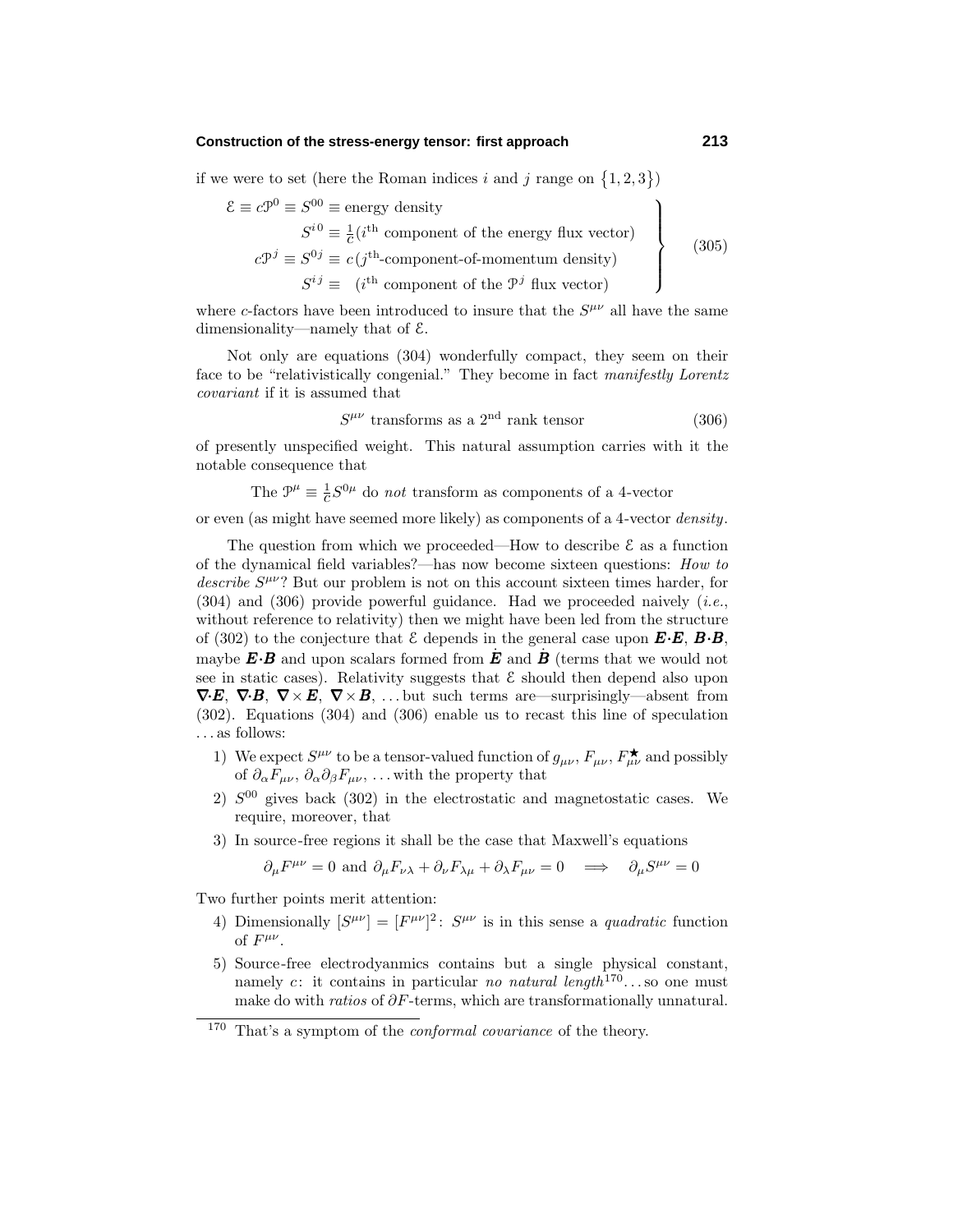Motivated now by the  $2<sup>nd</sup>$  and  $4<sup>th</sup>$  of those points, we look to the explicit descriptions (159) and (161) of  $\|F^{\mu\nu}\|$  and  $\|G^{\mu\nu}\|$  and observe that by direct  $computation<sup>171</sup>$ 

$$
||F^{\mu}{}_{\alpha}F^{\alpha\nu}|| = \begin{pmatrix} \mathbf{E}\cdot\mathbf{E} & (\mathbf{E}\times\mathbf{B})_{1} & (\mathbf{E}\times\mathbf{B})_{2} & (\mathbf{E}\times\mathbf{B})_{3} \\ (\mathbf{E}\times\mathbf{B})_{1} & C_{11}+\mathbf{B}\cdot\mathbf{B} & C_{12} & C_{13} \\ (\mathbf{E}\times\mathbf{B})_{2} & C_{21} & C_{22}+\mathbf{B}\cdot\mathbf{B} & C_{23} \\ (\mathbf{E}\times\mathbf{B})_{3} & C_{31} & C_{32} & C_{33}+\mathbf{B}\cdot\mathbf{B} \end{pmatrix}
$$
  
\n
$$
||F^{\mu}{}_{\alpha}G^{\alpha\nu}|| = -\mathbf{E}\cdot\mathbf{B}||g^{\mu\nu}||
$$
  
\n
$$
||G^{\mu}{}_{\alpha}G^{\alpha\nu}|| = \begin{pmatrix} \mathbf{B}\cdot\mathbf{B} & (\mathbf{E}\times\mathbf{B})_{1} & (\mathbf{E}\times\mathbf{B})_{2} & (\mathbf{E}\times\mathbf{B})_{3} \\ (\mathbf{E}\times\mathbf{B})_{1} & C_{11}+\mathbf{E}\cdot\mathbf{E} & C_{12} & C_{13} \\ (\mathbf{E}\times\mathbf{B})_{2} & C_{21} & C_{22}+\mathbf{E}\cdot\mathbf{E} & C_{23} \\ (\mathbf{E}\times\mathbf{B})_{3} & C_{31} & C_{32} & C_{33}+\mathbf{E}\cdot\mathbf{E} \end{pmatrix}
$$
  
\n
$$
= ||F^{\mu}{}_{\alpha}F^{\alpha\nu}|| - (\mathbf{E}\cdot\mathbf{E}-\mathbf{B}\cdot\mathbf{B})\cdot ||g^{\mu\nu}||
$$

where  $C_{ij} \equiv -E_i E_j - B_i B_j$ .<sup>172</sup> The arguments that gave (302) assumed in the first instance that  $B = 0$  and in the second instance that  $E = 0$ , so provide no evidence whether we should in the general case expect the presence of an *E*·*B* term. If we assume tentatively that in the general case

$$
S^{00} \equiv \mathcal{E} = \frac{1}{2} \mathbf{E} \cdot \mathbf{E} + \frac{1}{2} \mathbf{B} \cdot \mathbf{B} + \lambda \mathbf{E} \cdot \mathbf{B} \quad : \quad \lambda \text{ an adjustable constant}
$$

then we are led by (307) to write

$$
S^{\mu\nu} = \frac{1}{2} F^{\mu}{}_{\alpha} F^{\alpha\nu} + \frac{1}{2} G^{\mu}{}_{\alpha} G^{\alpha\nu} - \lambda F^{\mu}{}_{\alpha} G^{\alpha\nu}
$$
  
\n
$$
= \frac{1}{2} F^{\mu}{}_{\alpha} F^{\alpha\nu} + \frac{1}{2} \left[ F^{\mu}{}_{\alpha} F^{\alpha\nu} - \frac{1}{2} (F^{\alpha\beta} F_{\beta\alpha}) g^{\mu\nu} \right] - \lambda \frac{1}{4} (F^{\alpha\beta} G_{\beta\alpha}) g^{\mu\nu}
$$
  
\n
$$
= F^{\mu}{}_{\alpha} F^{\alpha\nu} - \frac{1}{4} F^{\alpha\beta} (F_{\beta\alpha} + \lambda G_{\beta\alpha}) g^{\mu\nu}
$$
\n(308)

We come now to the critical question: Does the  $S^{\mu\nu}$  of (308) satisfy (304)? The answer can be discovered only by computation: we have

$$
\partial_{\mu}S^{\mu}{}_{\nu} = \underbrace{(\partial_{\mu}F^{\mu\alpha})F_{\alpha\nu}}_{\textbf{a}} + \underbrace{F^{\mu\alpha}\partial_{\mu}F_{\alpha\nu}}_{\textbf{b}} - \underbrace{\frac{1}{4}\partial_{\nu}(F^{\alpha\beta}F_{\beta\alpha})}_{\textbf{c}} - \lambda\frac{1}{4}\partial_{\nu}(F^{\alpha\beta}G_{\beta\alpha})
$$

 $171$  PROBLEM 54.

 $^{172}\,$  Recall in this connection that the Lorentz invariance of

$$
\frac{1}{2}F^{\alpha\beta}F_{\beta\alpha} = \mathbf{E} \cdot \mathbf{E} - \mathbf{B} \cdot \mathbf{B} = -\frac{1}{2}G^{\alpha\beta}G_{\beta\alpha}
$$

$$
\frac{1}{4}F^{\alpha\beta}G_{\beta\alpha} = -\mathbf{E} \cdot \mathbf{B}
$$

was established already in problem 48b.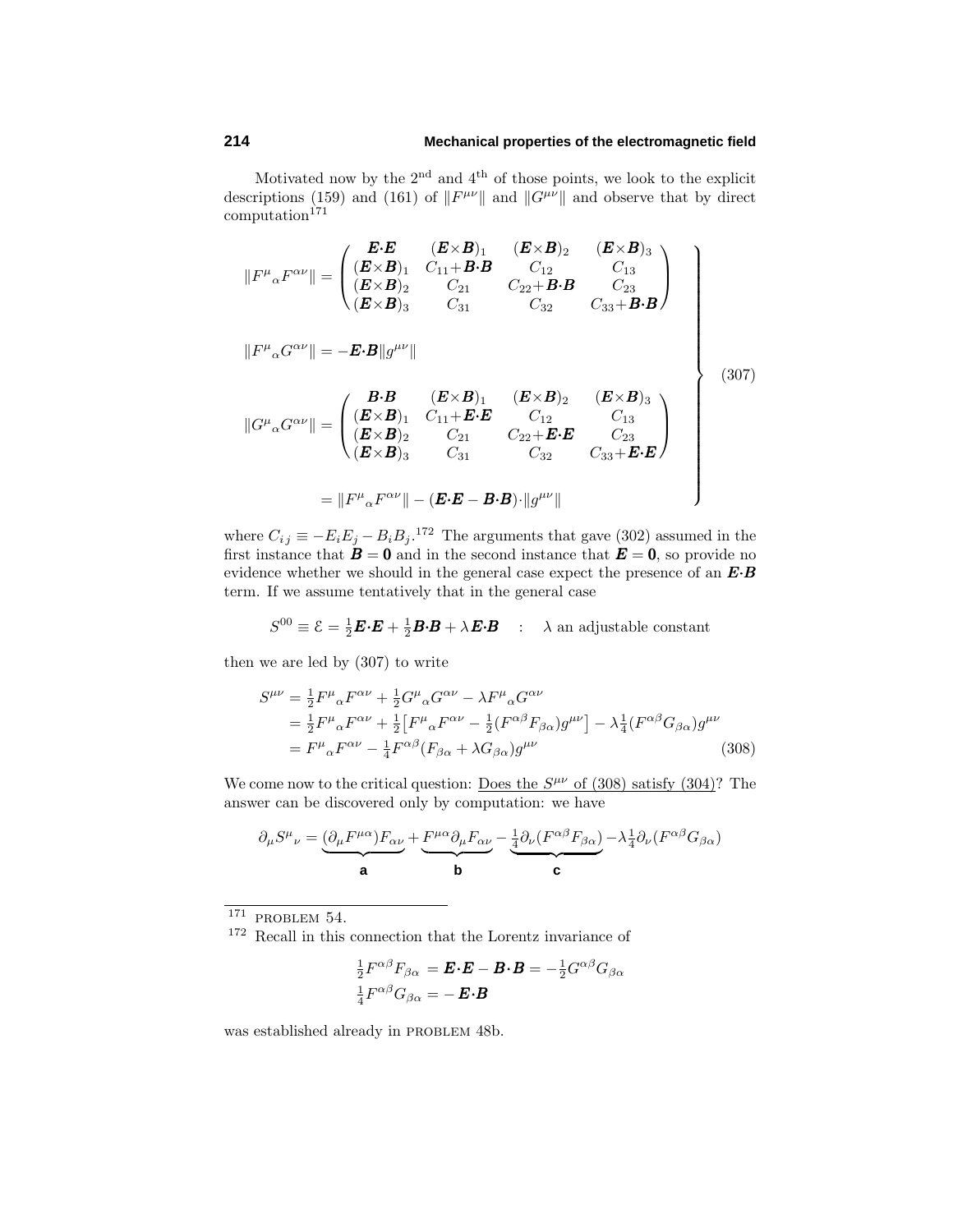# **Construction of the stress-energy tensor: first approach 215**

But

**a** = 0 by Maxwell: 
$$
\partial_{\mu}F^{\mu\alpha} = \frac{1}{c}J^{\alpha}
$$
 and we have assumed  $J^{\alpha} = 0$   
\n**b** =  $\frac{1}{2}F^{\mu\alpha}(\partial_{\mu}F_{\alpha\nu} - \partial_{\alpha}F_{\mu\nu})$  by antisymmetry of  $F^{\mu\alpha}$   
\n=  $\frac{1}{2}F^{\mu\alpha}(\partial_{\mu}F_{\alpha\nu} + \partial_{\alpha}F_{\nu\mu})$  by antisymmetry of  $F_{\mu\nu}$   
\n=  $-\frac{1}{2}F^{\mu\alpha}\partial_{\nu}F_{\mu\alpha}$  by Maxwell:  $\partial_{\mu}F_{\alpha\nu} + \partial_{\alpha}F_{\nu\mu} + \partial_{\nu}F_{\mu\alpha} = 0$   
\n=  $\frac{1}{4}\partial_{\nu}(F^{\alpha\beta}F_{\beta\alpha})$   
\n= **c**

so we have

$$
\partial_{\mu} S^{\mu}{}_{\nu} = -\lambda \frac{1}{4} \partial_{\nu} (F^{\alpha\beta} G_{\beta\alpha})
$$

$$
= \lambda \partial_{\nu} (\mathbf{E} \cdot \mathbf{B})
$$

It is certainly not in general the case that  $\mathbf{E} \cdot \mathbf{B}$  is *x*-independent (as  $\partial_{\nu}(\mathbf{E} \cdot \mathbf{B}) = 0$ would require) so to achieve

$$
= 0
$$

we are <u>forced to set  $\lambda = 0$ </u>. Returning with this information to (308) we obtain

$$
S^{\mu\nu} = \frac{1}{2} (F^{\mu}{}_{\alpha} F^{\alpha\nu} + G^{\mu}{}_{\alpha} G^{\alpha\nu})
$$
  
=  $F^{\mu}{}_{\alpha} F^{\alpha\nu} - \frac{1}{4} (F^{\alpha\beta} F_{\beta\alpha}) g^{\mu\nu}$  (309)

*...* which possesses all of the anticipated/required properties (see again the list on page 213), and in addition posses two others:  $S^{\mu\nu}$  is *symmetric* 

$$
S^{\mu\nu} = S^{\nu\mu} \tag{310}
$$

and traceless

$$
S^{\alpha}{}_{\alpha} = 0 \tag{311}
$$

Equation (309) describes the elements of what is called the electromagnetic stress-energy tensor. Reading from  $(307)$  we obtain

$$
||S^{\mu\nu}|| = \begin{pmatrix} \frac{1}{2}(E^2 + B^2) & (\mathbf{E} \times \mathbf{B})^{\mathsf{T}} \\ (\mathbf{E} \times \mathbf{B}) & \mathbb{T} \end{pmatrix}
$$

where  $E^2 \equiv \mathbf{E} \cdot \mathbf{E}$ ,  $B^2 \equiv \mathbf{B} \cdot \mathbf{B}$  and where

$$
\mathbb{T} \equiv \| \left( \frac{1}{2} E^2 \delta_{ij} - E_i E_j \right) + \left( \frac{1}{2} B^2 \delta_{ij} - B_i B_j \right) \|
$$

is the negative of what is—for historical reasons—called the "Maxwell stress tensor" (though it is, with respect to non-rotational elements of the Lorentz group, not a tensor!). Writing

$$
=\begin{pmatrix}\mathcal{E} & c\pmb{\mathcal{P}}^{\scriptscriptstyle{\text{T}}}\\ \frac{1}{C}\pmb{S} & \mathbb{T}\end{pmatrix}
$$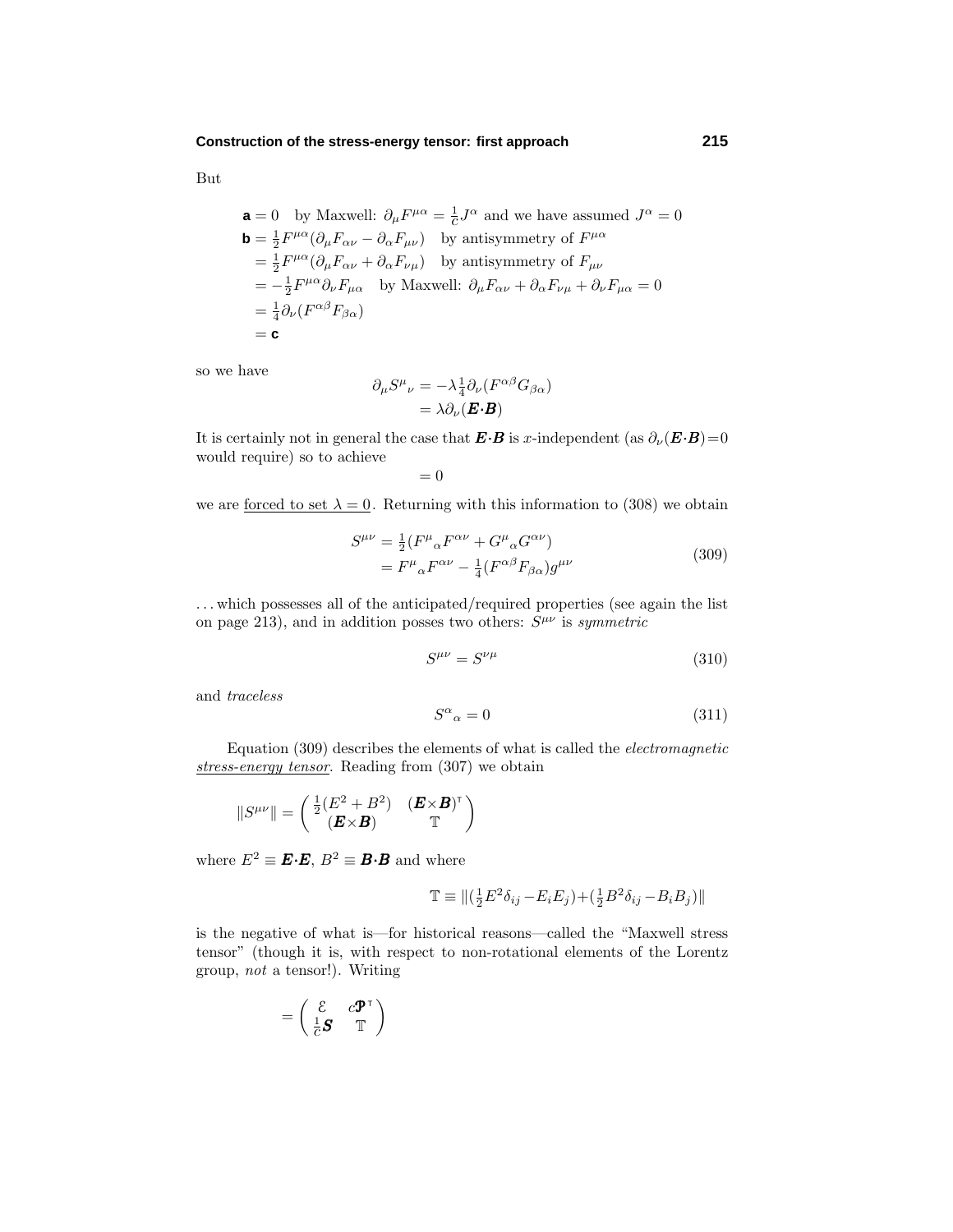we conclude (see again page 212) that

 $\mathcal{E} = \frac{1}{2}(E^2 + B^2)$  describes **energy density**. This construction was first studied by W. Thompson (Lord Kelvin) in 1853.

 $S = c(E \times B)$  describes **energy flux**. This construction was discovered by J. H. Poynting and (independently) by O. Heaviside in  $1884$ . It is called the "Poynting vector" (though it is vectorial only with respect to the rotation group).

 $\mathbf{P} = \frac{1}{c} (E \times B)$  describes **momentum density**, and was discovered by J. J. Thompson in  $1893$ .

The successive columns in T are **momentum fluxes** associated with the successive elements of  $\mathcal{P}$ . The "stress tensor" was introduced by Maxwell, but to fill quite a different formal need.<sup>173</sup>

It is remarkable that the individual elements of the stress-energy tensor issued historically from so many famous hands *...* and over such a protracted period of time.

The following comments draw attention to aspects of the specific design (309) of the electromagnetic stress-energy tensor  $S^{\mu\nu}$ :

<sup>173</sup> Maxwell considered it to be his job to describe the "mechanical properties of the æther," and so found it natural to borrow concepts from fluid dynamics and the theory of elastic media. The following design—taken from his "On



physical lines of force"  $(1861)$ —illustrates how fantastic he allowed his mechanical imagination to become [see R. Tricker, Contributions of Faraday  $\mathscr$  Maxwell to Electrical Science (1966) page 118 or C. Everitt, James Clerk Maxwell: Physicist & Natural Philosopher (1975) page 96 for accounts of the idea the figure was intended to convey]. In his Treatise Maxwell writes that he was "only following out the conception of Faraday, that lines of force tend to shorten themselves, and that they repel each other when placed side by side: all that we have done is express the value of the tension along the lines, and the pressure at right angles to them, in mathematical language *...* "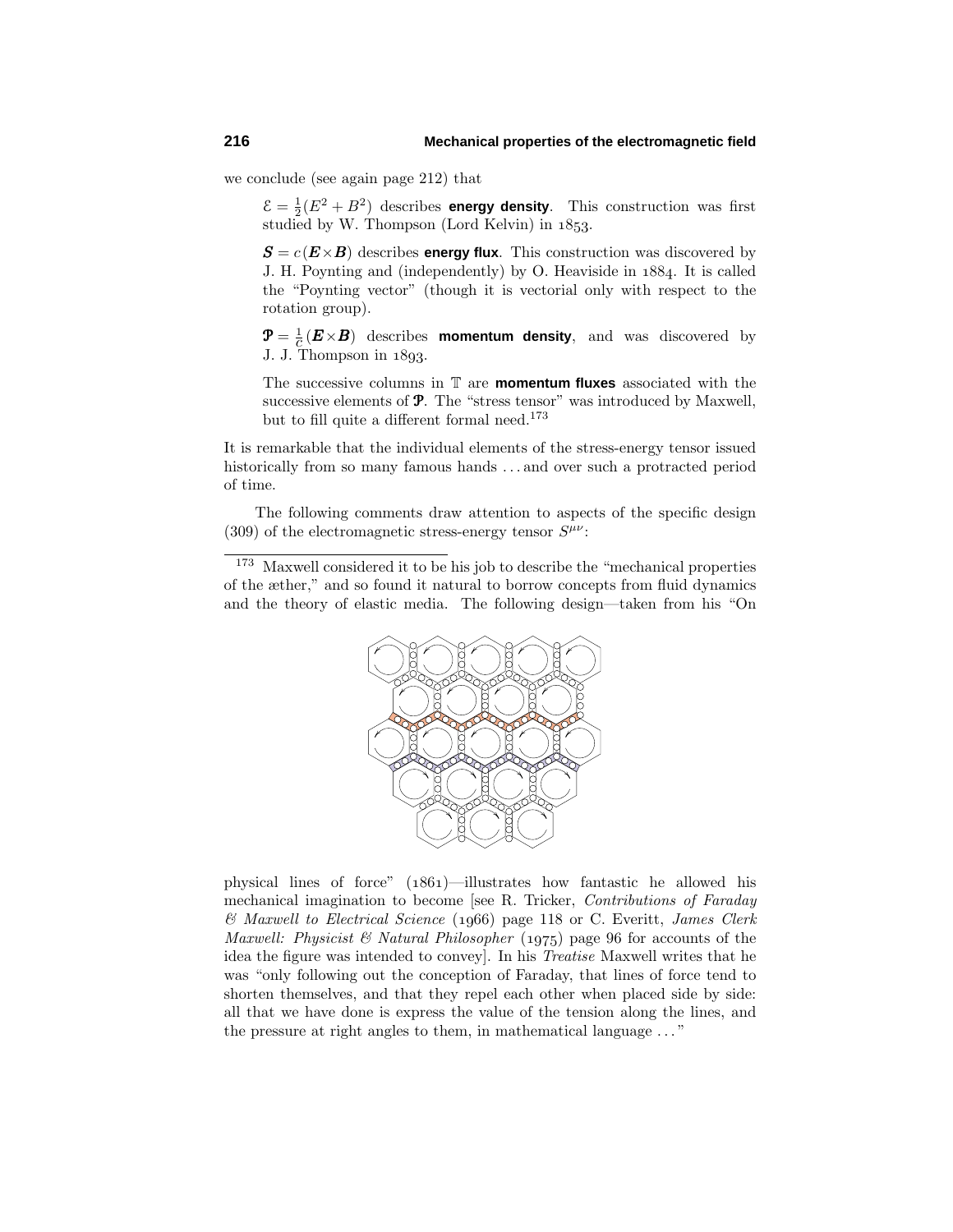# **Construction of the stress-energy tensor: first approach 217**

**1.** Though we have already noted (page 213) that—in view of the facts that  $[F^{\mu\nu}] = \sqrt{\text{energy density}}$  and electrodynamics supplies no "natural length"—it would be difficult to build *∂F*-dependence into the design of *Sµν*, it still seems remarkable that we have achieved success with a design that *depends not at all* on the derivatives of the field *...* for elsewhere in physics energy and momentum typically depend critically upon time-derivatives of the dynamical variables. It was on account of this electrodynamical quirk that the static arguments that gave  $(302)$  led us to an  $\mathcal E$  found to pertain also to *dynamical* fields.

**2.** It is gratifying that energy density (and therefore also the integrated total energy) is bounded below:

 $S^{00} \equiv \mathcal{E} \geq 0$  : vanishes if and only if  $F^{\mu\nu}$  vanishes

For otherwise the electromagnetic field would be an insatiable energy sink (in short: a "rat hole") and would de-stabilize the universe.

**3.** From the fact that  $S^{\mu\nu}$  is a *quadratic* function of  $F^{\mu\nu}$  it follows (see again (45) on page 24) if follows that stress-energy does not superimpose:

$$
F^{\mu\nu} = F_1^{\mu\nu} + F_2^{\mu\nu} \qquad \text{superimposed fields}
$$
  

$$
\downarrow
$$
  

$$
S^{\mu\nu} = S_1^{\mu\nu} + S_2^{\mu\nu} + (\text{cross term})
$$

**4.** From the symmetry of  $S^{\mu\nu}$  it follows rather remarkably that

energy flux ~ momentum density : 
$$
\mathbf{S} = c^2 \mathbf{P}
$$

The discussion that led from (302) to (309) can be read as a further example of the "bootstrap method in theoretical physics," but has been intended to illustrate the theory-shaping power of applied relativity. With a little physics and a modest amount of relativity one can often go a remarkably long way. In the present instance—taking a conjectured description of  $S^{00}$  as our point of departure—we have managed to deduce the design of all fifteen of the other elements of  $S^{\mu\nu}$ , and to achieve at (309) a highly non-obvious result of fundamental physical importance.

Suppose now we were to **abandon our former assumption** that  $F^{\mu\nu}$  moves "freely;" *i.e.*, that  $J^{\nu} = 0$ . The argument that led from the bottom of page 214 to (309) then supplies

$$
\partial_{\mu}S^{\mu}{}_{\nu} = \frac{1}{c}J^{\alpha}F_{\alpha\nu} + \underbrace{\mathbf{b} - \mathbf{c}}_{0} \n\qquad \qquad 0 \quad \text{by previous argument} \n\partial_{\mu}S^{\mu\nu} = -\frac{1}{c}F^{\nu}{}_{\alpha}J^{\alpha}
$$
\n(312)

The flux components • of the stress-energy tensor

$$
\mathbb{S} = \begin{pmatrix} \circ & \circ & \circ & \circ \\ \bullet & \bullet & \bullet & \bullet \\ \bullet & \bullet & \bullet & \bullet \end{pmatrix}
$$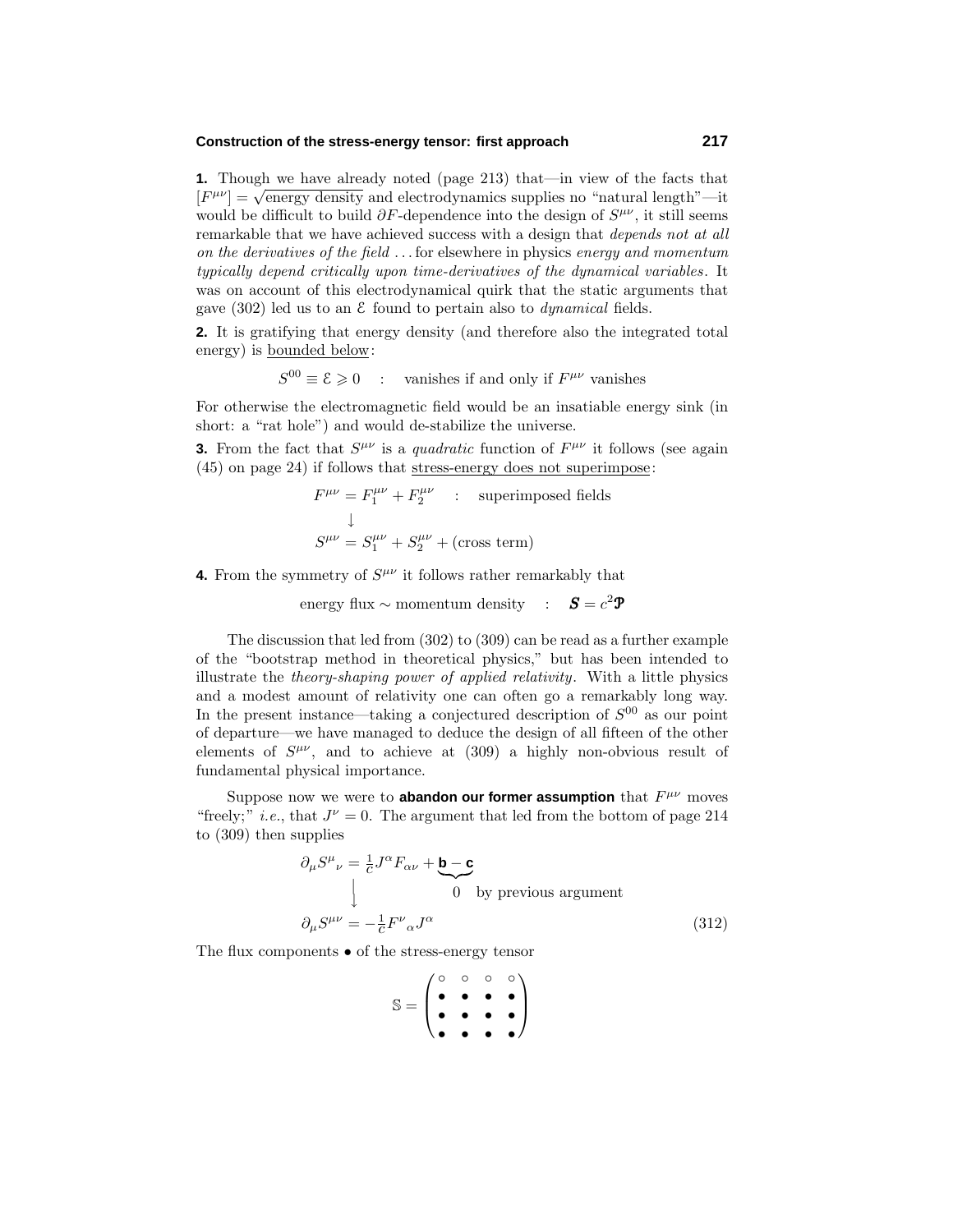describe how energy/momentum are sloshing about in spacetime, causing local adjustments of the energy/momentum densities ◦. It becomes in this light natural to suppose that the expression on the right side of (312)

 $-\frac{1}{c}F^{\nu}{}_{\alpha}J^{\alpha}$  describes locally the rate at which energy/momentum are being exchanged between the electromagnetic field  $F^{\mu\nu}$  and the source field  $J^{\mu}$ 

We turn now to a discussion intended to lend substance to that interpretation.

**2. Electromagnetic energy/momentum: second approach.** We know that in the presence of an *impressed* electromagnetic field  $F^{\mu\nu}$  a charged particle feels a Minkowski force given (see again page 198) by

$$
K^{\mu} = (q/c)F^{\mu}{}_{\nu}u^{\nu} \tag{295}
$$

*...*to which the particle responds by changing its energy/momentum; i.e., by exchanging energy/momentum with—ultimately—the agent who impressed the field (the field itself acting here as intermediary). I propose to adjust the image—to remove the puppeteer ("agent") and let the puppets themselves (electromagnetic field on the one hand, charged matter on the other) battle it out. For formal reasons—specifically: to avoid the conceptual jangle that tends to arise when *fields* rub elbows with *particles*—it proves advantageous in this context to *consider the source to be spatially distributed*, having the nature of a charged fluid/gas/dust cloud, from which we recover particulate sources as a kind of degenerate limit: "lumpy gas." But to carry out such a program we must have some knowledge of the basic rudiments of fluid mechanics—a subject which was, by the way, well-known to Maxwell,  $^{174}$  and from which (see again the words quoted in footnote  $\#173$ ) he drew some of his most characteristic images and inspiration.

# digression: elementary essentials of fluid dynamics

Fluid dynamics is a phenomenological theory, formulated without explicit reference to the underlying microscopic physics.<sup>175</sup> It seeks to develop the (*x, t*)-dependence of

- $\rho(\mathbf{x}, t)$ , a scalar field which describes mass density, and
- $v(x, t)$ , a vector field which describes fluid velocity.

The product of these admits of two modes of interpretation:

 $\rho \mathbf{v} \equiv \text{mass current} = \text{momentum density}$ 

 $174$  G. G. Stokes ( $1819-1903$ ) was twelve years older than Maxwell, and had completed most of his fluid dynamical work by 1850.

<sup>&</sup>lt;sup>175</sup> ... Imagined by Navier to be "atomic." Stokes, on the other hand, was not yet convinced of the reality of atoms, and contrived to do without the assistance that might be gained from an appeal to the "atomic hypothesis."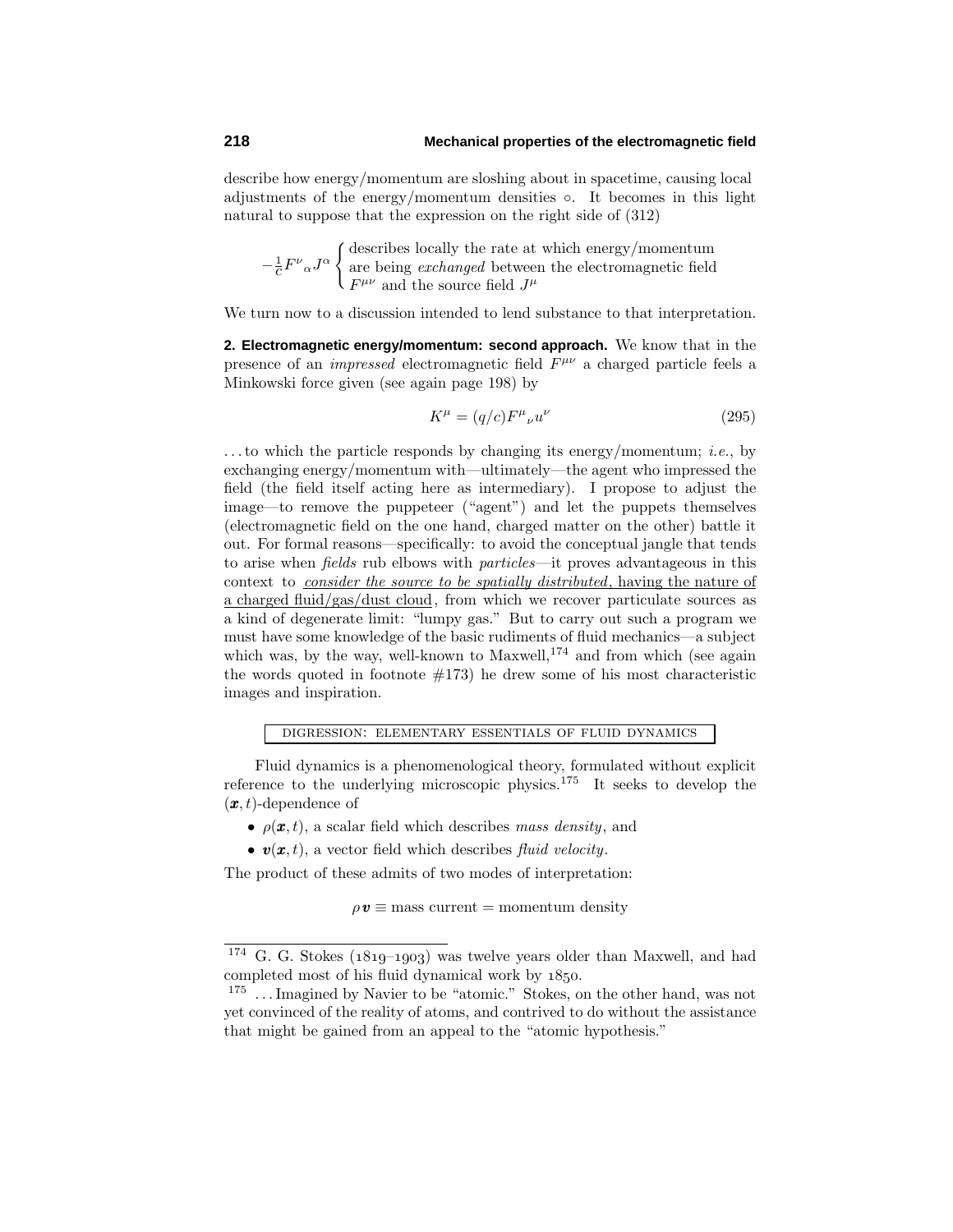

FIGURE 77: A designated drop of liquid (think of a drop of ink dripped into a glass of water) shown at times  $t$  and  $t + dt$ . Every point in the evolved drop originated as a point in the initial drop. Not shown is the surrounding fluid.

(in which connection it is instructive to recall that two pages ago we encountered

$$
\frac{1}{c^2} \mathbf{S} = \mathbf{P} \quad : \quad \text{mass flux} \equiv \frac{\text{energy flux}}{c^2} = \text{momentum density}
$$

as an expression of the symmetry of a stress-energy tensor). The first of those interpretations supplies

$$
\frac{\partial}{\partial t}\rho + \nabla \cdot (\rho \, \boldsymbol{v}) = 0 \tag{313}
$$

as an expression of mass conservation *...* while from the second interpretation we infer that the  $i^{\text{th}}$  component of momentum of a designated drop  $V$  of fluid can at times  $t$  and  $t + dt$  be described

$$
\underbrace{\int_{V} \rho(\pmb{x},t+dt) v_i(\pmb{x},t+dt) d^3x}_{\pmb{a}_i} \quad \text{and} \quad \int_{V} \rho(\pmb{x},t) v_i(\pmb{x},t) d^2x
$$

The integrals (see Figure 77) range over distinct domains, but can be made to range over the same domain by a change of variables:

$$
\mathbf{a}_i = \int_V \rho(\mathbf{x} + \mathbf{v} \, dt, t + dt) v_i(\mathbf{x} + \mathbf{v} \, dt, t + dt) \left| \frac{\partial \mathbf{x}}{\partial \mathbf{x}} \right| d^3x
$$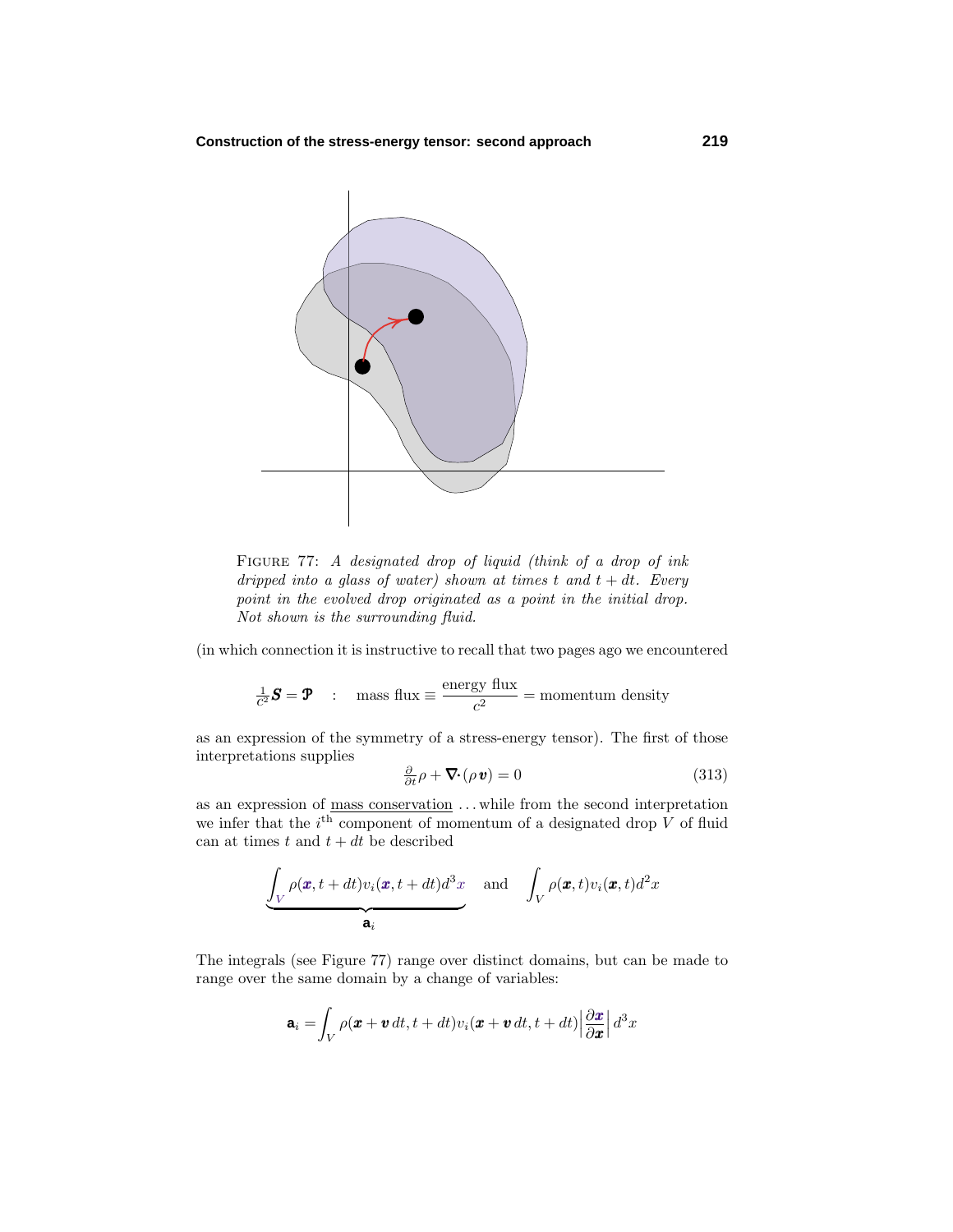Expanding  $\rho(\mathbf{x} + \mathbf{v} dt, t + dt)$ ,  $v_i(\mathbf{x} + \mathbf{v} dt, t + dt)$  and the Jacobian<sup>176</sup>

$$
\left|\frac{\partial x}{\partial x}\right| = \begin{vmatrix} 1 + v_{11}dt & v_{12}dt & v_{13}dt \\ v_{21}dt & 1 + v_{22}dt & v_{23}dt \\ v_{31}dt & v_{32}dt & 1 + v_{33}dt \end{vmatrix} = 1 + \underbrace{(v_{11} + v_{22} + v_{33})}_{\nabla \cdot \mathbf{v}} dt + \cdots
$$

we obtain

$$
\mathbf{a}_i = \int_V \left\{ \rho v_i + \left[ \left( \frac{\partial}{\partial t} + \mathbf{v} \cdot \nabla \right) \rho v_i + \rho v_i \nabla \cdot \mathbf{v} \right] dt + \cdots \right\} d^3x
$$

From this it follows that the *temporal rate of change of the i*<sup>th</sup> component of the momentum of our representative drop can be described

$$
\dot{P}_i(\text{drop}) = \int_V \left[ \left( \frac{\partial}{\partial t} + \boldsymbol{v} \cdot \boldsymbol{\nabla} \right) \rho v_i + \rho v_i \boldsymbol{\nabla} \cdot \boldsymbol{v} \right] d^3 x \tag{314.1}
$$

This quantity arises physically from *forces experienced by* our drop, which can be considered to be of two types:

$$
\text{impressed volume forces} \qquad : \quad \int_V f_i(\boldsymbol{x}, t) \, d^3x
$$
\n
$$
\text{surface forces} \qquad : \quad \int_{\partial V} \boldsymbol{\sigma}_i \cdot d\boldsymbol{S} = \int_V \boldsymbol{\nabla} \cdot \boldsymbol{\sigma}_i \, d^3x
$$

The latter describe interaction of the drop with adjacent fluid elements. So we have

$$
= \int_{V} \left[ f_i + \sum_{j} \frac{\partial \sigma_{ij}}{\partial x^j} \right] d^3 x \tag{314.2}
$$

where  $\sigma_{ij}$  refers to the *j*<sup>th</sup> component of  $\sigma_i$ . The right sides of equations (314) are equal for all *V* so evidently

$$
\underbrace{(\frac{\partial}{\partial t} + \mathbf{v} \cdot \nabla)\rho v_i + \rho v_i \nabla \cdot \mathbf{v}}_{=f_i + \sum_j \frac{\partial \sigma_{ij}}{\partial x^j}}
$$

These are **Euler's equations of fluid motion**, and can be notated in a great variety of ways: from

$$
= \frac{\partial}{\partial t} (\rho v_i) + \partial_j (\rho v_i v_j)
$$
  
=  $v_i \underbrace{\left[\frac{\partial}{\partial t} \rho + \nabla \cdot (\rho \mathbf{v})\right]}_{0 \text{ by mass conservation (313)}}$ 

we see that we can, in particular, write

<sup>&</sup>lt;sup>176</sup> Here  $v_{ij} \equiv \partial v_i / \partial x^j$ .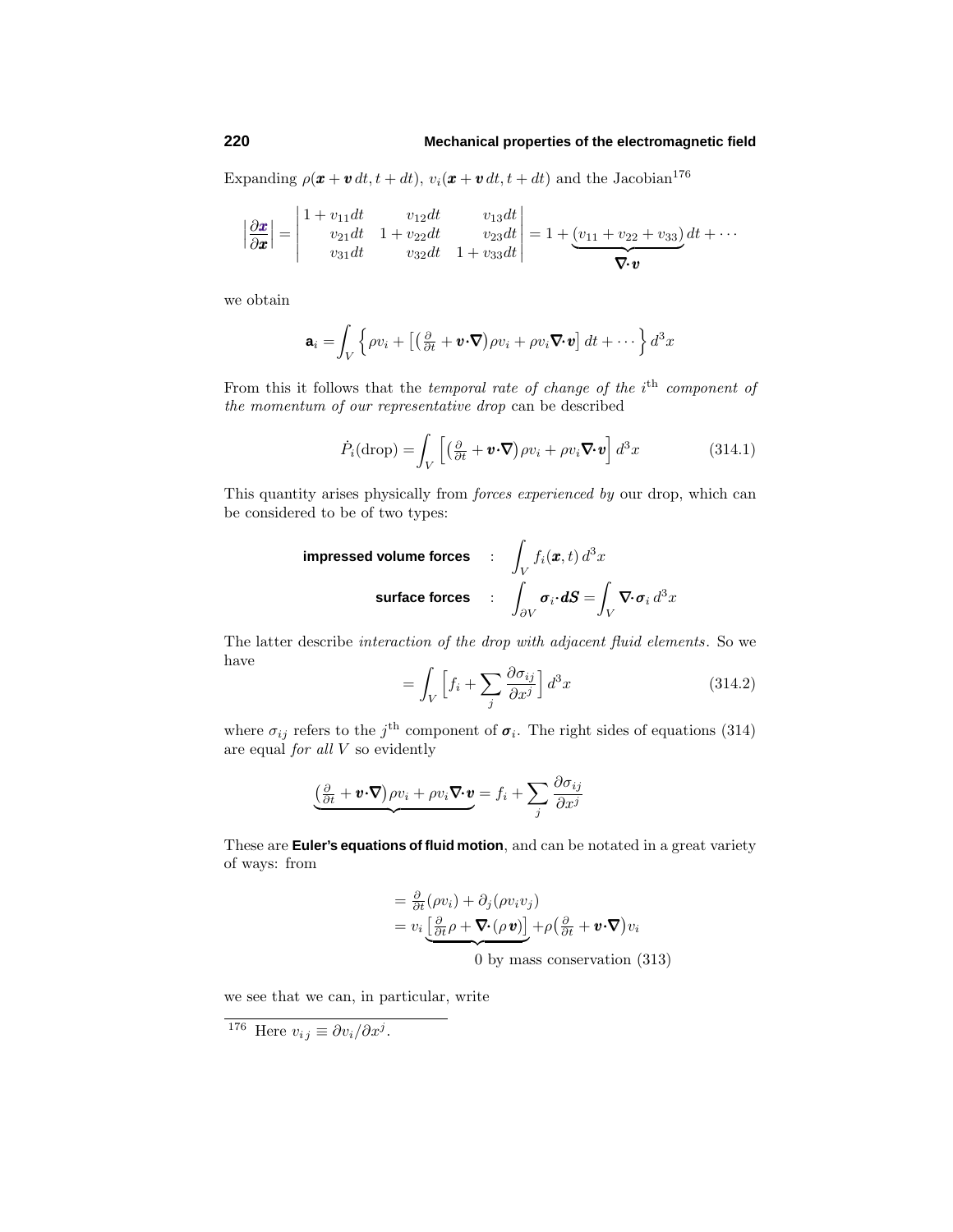# **Construction of the stress-energy tensor: second approach 221**

$$
\frac{\partial}{\partial t}(\rho v_i) + \partial_j(\rho v_i v_j - \sigma_{ij}) = f_i
$$
\n
$$
\hat{\perp}
$$
\n
$$
\text{impressed force density}
$$
\n(315)

*...* but any attempt to solve equations (313) and (315) must await structural specification of the "stress tensor"  $\sigma_{ij}$ . It is in this latter connection that specific fluid models are described/distinguished/classified. General considerations (angular momentum conservation) can be shown to force the symmetry of the stress tensor  $(\sigma_{ij} = \sigma_{ji})$ , but still leave the model-builder with a vast amount of freedom. "Newtonian fluids" arise from the assumption

$$
\sigma_{ij} = -p\delta_{ij} + \sum_{k,l} \mathcal{D}_{ijkl} V_{kl}
$$

where  $V_{kl} \equiv \frac{1}{2} (\partial_l v_k + \partial_k v_l)$  are components of the so-called "rate of deformation" tensor," where the  $\mathcal{D}_{ijkl}$  are the so-called "viscosity coefficients" and where  $p$  is the "static pressure." Isotropy (the rotational invariance of  $\mathcal{D}_{ijkl}$ ) can be shown to entail  $\mathcal{D}_{ijkl} = \lambda \delta_{ij} \delta_{kl} + \mu (\delta_{ik} \delta_{jl} + \delta_{il} \delta_{jk})$  and thus to reduce the number of independently specifiable D-coefficients from 36 to 2, giving

$$
\sigma_{ij} = -p\delta_{ij} + \lambda \delta_{ij} \sum_{k} V_{kk} + 2\mu V_{ij}
$$

Then  $\sum_{k} \sigma_{kk} = -3p + (3\lambda + 2\mu) \sum_{k} V_{kk}$  and in the case  $3\lambda + 2\mu = 0$  we obtain the stress tensor characteristic of a "Stokes fluid"

$$
\sigma_{ij} = -p\delta_{ij} + 2\mu V_{ij} - \frac{2}{3}\mu \delta_{ij} \sum_{k} V_{kk}
$$

For an "incompressible Stokes fluid" this simplifies

$$
\sigma_{ij} = -p\delta_{ij} + 2\mu V_{ij}
$$

and in the absence of viscosity simplifies still further

$$
\sigma_{ij} = -p\delta_{ij}
$$

At zero pressure we obtain what is technically called **dust**:

$$
\sigma_{ij} = 0 \tag{316}
$$

We will have need of (313), (315) and (316). Other remarks on this page have been included simply to place what we will be doing in its larger context, to stress that we will be concerned only with the simplest instance of a vast range of structured possibilities—the number of which is increased still further when one endows the fluid with "non-Newtonian," or thermodynamic, or  $(say)$ magnetohydrodynamic properties. END OF DIGRESSION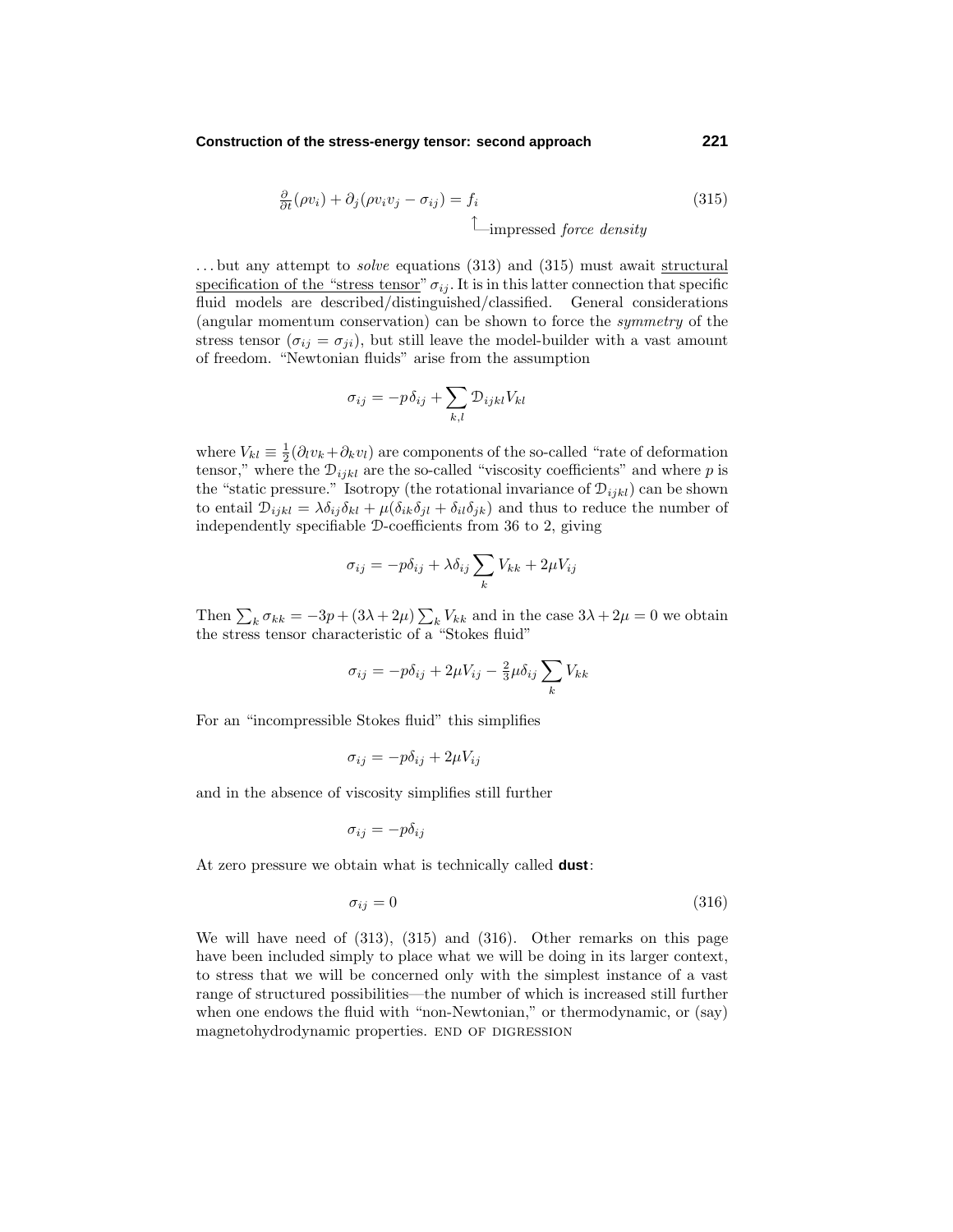The charges which comprise the "sources" of an electromagnetic field must, for fundamental reasons, satisfy Lorentz-covariant equations of motion. We propose to consider the sources to comprise collectively a kind of "fluid." We stand in need, therefore, of a relativistic fluid dynamics. To that end we observe that equations  $c \cdot (313) \oplus (315)$  comprise a quartet of equations that can be written

$$
\partial_{\mu}s^{\mu\nu} = f^{\nu} \tag{316}
$$

with

$$
||s^{\mu\nu}|| \equiv \begin{pmatrix} \rho c^2 & \rho c v_1 & \rho c v_2 & \rho c v_3 \\ \rho c v_1 & \rho v_1 v_1 - \sigma_{11} & \rho v_1 v_2 - \sigma_{12} & \rho v_1 v_3 - \sigma_{13} \\ \rho c v_2 & \rho v_2 v_1 - \sigma_{21} & \rho v_2 v_2 - \sigma_{22} & \rho v_2 v_3 - \sigma_{23} \\ \rho c v_3 & \rho v_3 v_1 - \sigma_{31} & \rho v_3 v_2 - \sigma_{32} & \rho v_3 v_3 - \sigma_{33} \end{pmatrix}, ||f^{\nu}|| \equiv \begin{pmatrix} 0 \\ f_1 \\ f_2 \\ f_3 \end{pmatrix}
$$

In the instantaneous rest frame of a designated fluid element

$$
\|\mathbf{s}^{\mu\nu}\| = \begin{pmatrix} \rho c^2 & 0 & 0 & 0 \\ 0 & -\sigma_{11} & -\sigma_{12} & -\sigma_{13} \\ 0 & -\sigma_{21} & -\sigma_{22} & -\sigma_{23} \\ 0 & -\sigma_{31} & -\sigma_{32} & -\sigma_{33} \end{pmatrix}
$$

and for a "non-viscous Newtonian fluid"—a model that is, as will emerge, adequate to our intended application—we obtain

$$
||s^{\mu\nu}|| = \begin{pmatrix} \rho c^2 & 0 & 0 & 0 \\ 0 & p & 0 & 0 \\ 0 & 0 & p & 0 \\ 0 & 0 & 0 & p \end{pmatrix}
$$
 (317)

Equation (316) looks a lot more relativistic than (at the moment) it is, but becomes fully relativistic if it is **assumed** that

*i*)  $s^{\mu\nu}$  and  $f^{\nu}$  are prescribed in the local rest frame and

 $ii)$  respond tensorially to Lorentz transformations. Thus

$$
\partial_{\mu}s^{\mu\nu} = f^{\nu} \quad \text{in the rest frame of a fluid element}
$$
  

$$
\downarrow \qquad \partial_{\mu}s^{\mu\nu} = k^{\nu} \quad \text{in the lab frame}
$$
 (318.1)

where

 $\overline{1}$ 

$$
k^{\nu} \equiv \Lambda^{\nu}{}_{\beta}(\boldsymbol{\beta}) f^{\beta} \equiv \text{``Minkowski force density''} \tag{318.2}
$$

$$
\boldsymbol{\beta} \equiv \frac{1}{c} \cdot \begin{pmatrix} \text{velocity with which we in the lab frame} \\ \text{see the fluid element to be moving} \end{pmatrix}
$$

$$
s^{\mu\nu} \equiv \Lambda^{\mu}{}_{\alpha}(\boldsymbol{\beta}) \Lambda^{\nu}{}_{\beta} s^{\alpha\beta} \tag{318.3}
$$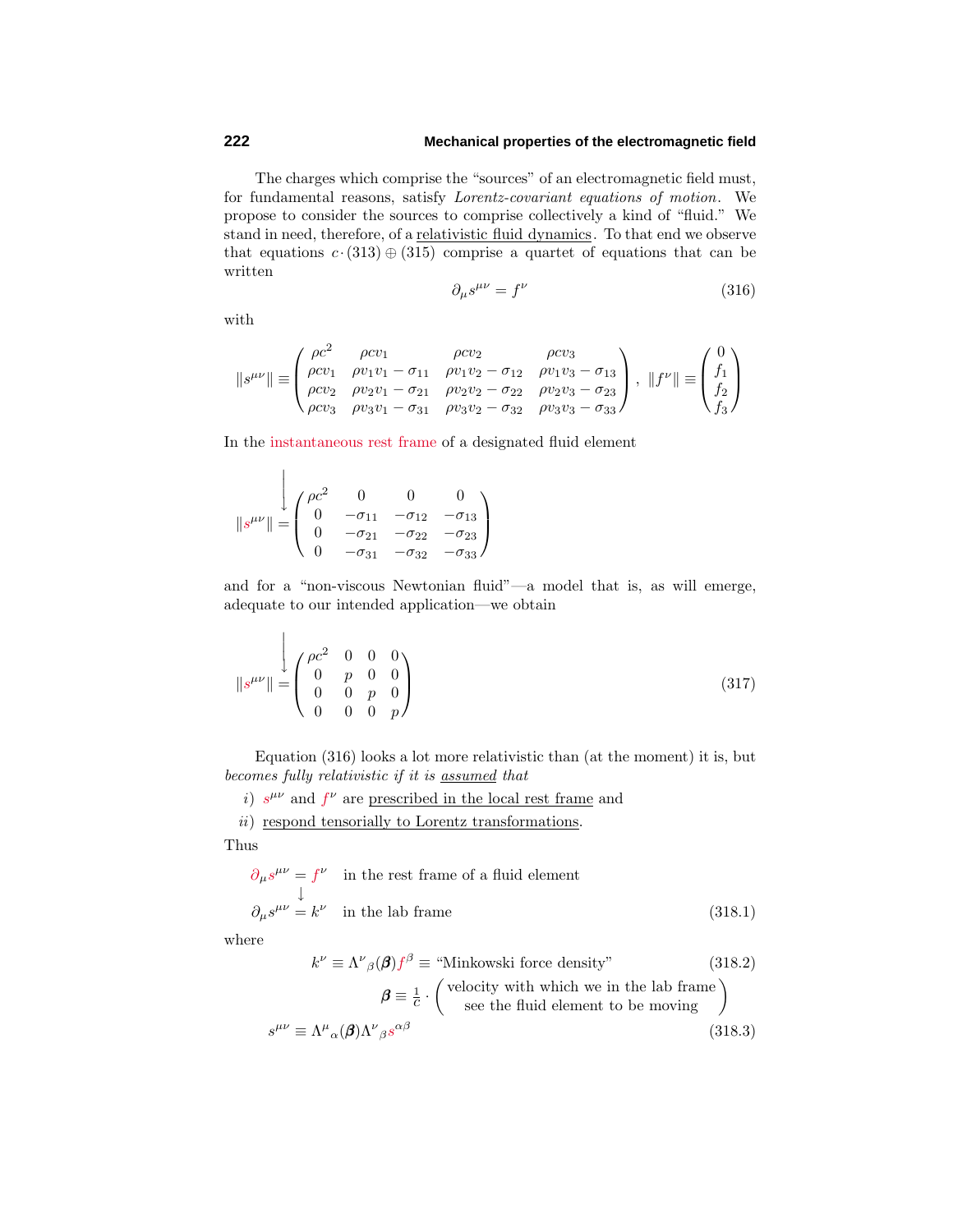# **Construction of the stress-energy tensor: second approach 223**

Details relating to the construction (318.2) of  $k^{\nu}$  have been described already at (290/291) on page 197. We look now to details implicit in the construction (318.3) of the "stress-energy tensor  $s^{\mu\nu}$  of the relativistic fluid." Notice first that  $s^{\mu\nu}$  shares the physical dimensionality of  $S^{\mu\nu}$ :

$$
[s^{\mu\nu}] = \frac{\text{force}}{(\text{length})^2} = \frac{\text{energy}}{3\text{-volume}} = \text{pressure}
$$

If we take  $s^{\mu\nu}$  to be given by (317) and  $\Lambda(\beta)$  to possess the general boost design (209) then a straightforward computation<sup>177</sup> supplies

$$
s^{\mu\nu} = (\rho + \frac{1}{c^2}p)u^{\mu}u^{\nu} - pg^{\mu\nu}
$$
\n(319)

where

 $\rho \equiv$  mass density in the local rest frame

$$
u^{\mu} \equiv \gamma \begin{pmatrix} c \\ \mathbf{v} \end{pmatrix} \equiv 4
$$
-velocity of the fluid element

At (319) we encounter the stress-energy tensor of a "relativistic non-viscous Newtonian fluid" which plays a major role in relativistic cosmology, where theorists speak of a "fluid" the elements of which are galaxies!<sup>178</sup> If in  $(319)$  we set  $p = 0$  we obtain the **stress-energy tensor of relativistic dust** 

$$
s^{\mu\nu} = \rho u^{\mu} u^{\nu} \tag{320}
$$

where  $u^{\mu}(x)$  is the 4-velocity field characteristic of the moving dust, and  $\rho(x)$ is the rest mass density. The simplicity of (320) reflects the absence (in dust) of any direct interparticle interaction, and has the consequence that (for dust) the fluid dynamical equations

$$
\partial_{\mu} s^{\mu\nu} = k^{\nu}
$$

are but thinly disguised variants of the equations of particulate motion:

expression on the left =  $u^{\nu} \cdot \partial_{\mu}(\rho u^{\mu}) + \rho(u^{\mu} \partial_{\mu})u^{\nu}$  $\overline{0}$  by mass conservation  $= \rho(\frac{d}{d\tau})u^{\nu}$  $= k^{\nu}$  by Minkowski's equation (275), adapted here to mass/force densities

For a "dust cloud" which contains but a single particle we expect  $s^{\mu\nu}(x)$ to vanish except on the worldline of the particle, and are led from (320) to the odd-looking construction

$$
s^{\mu\nu}(x) = mc \int_{-\infty}^{+\infty} u^{\mu}(\tau) u^{\nu}(\tau) \delta(x - x(\tau)) d\tau
$$
\n
$$
\text{Solution of } m \frac{d}{d\tau} u^{\nu} = K^{\nu}
$$
\n(321)

 $177$  PROBLEM 55.

<sup>&</sup>lt;sup>178</sup> See, for example, C. W. Misner, K. S. Thorne & J. A. Wheeler, *Gravitation*  $(1973)$ , pages  $153-154$ .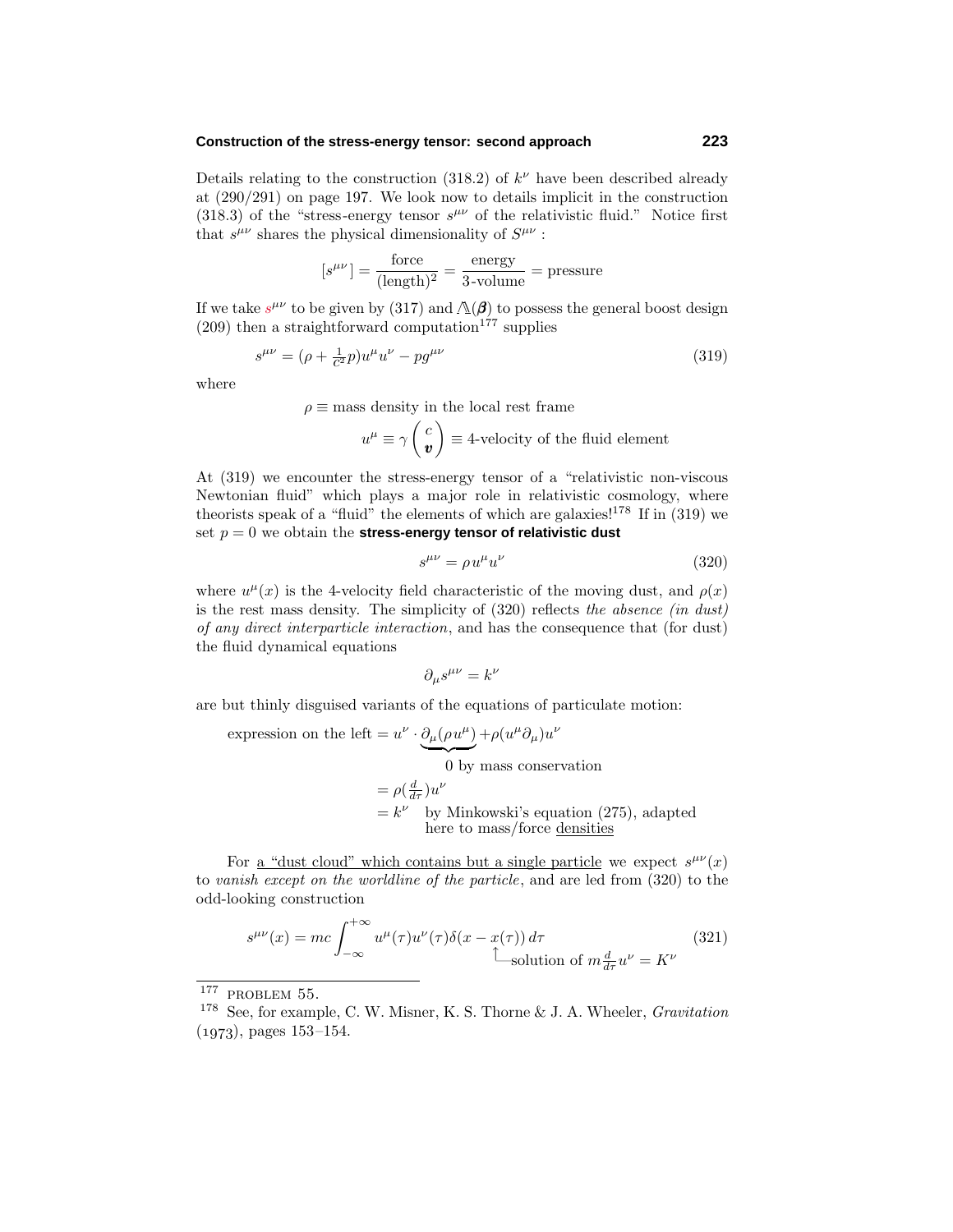where the *c*-factor arises from dimensional considerations.<sup>179</sup> Equation (321) describes the *stress-energy tensor of a relativistic mass point*,<sup>180</sup> and if, in particular, it is the Lorentz force

$$
K^{\mu} = (q/c)F^{\mu}{}_{\alpha}u^{\alpha} \tag{295}
$$

that "steers" the particle then (321) becomes the **stress-energy tensor of a relativistic charged particle**—a concept introduced by Minkowski himself in 1908.

If all the constituent particles in a charged dust cloud are of then same species (*i.e.*, if the value of  $q/m$  is invariable within the cloud) then

$$
\begin{split} \rho u^{\mu} &\equiv \text{mass-current 4-vector field} \\ &=(m/q)\cdot \text{charge-current 4-vector field} \\ &=(m/q)\cdot J^{\mu} \end{split}
$$

and (320) becomes

$$
s^{\mu\nu}(x) = (m/q) \cdot J^{\mu}(x)u^{\nu}(x)
$$
\n(322)

This is the stress-energy tensor of a single-species charged dust cloud. For a single charged particle—looked upon as a "degenerate charged dust cloud" we have

$$
J^{\mu}(x) = qc \int_{-\infty}^{+\infty} u^{\mu}(\tau) \delta(x - x(\tau)) d\tau
$$
 (323)

which when introduced into (320) gives back (321).

From (295)—written

$$
K^{\mu}/(\text{unit 3-volume}) = \frac{1}{c} F^{\mu}{}_{\alpha}(q/\text{unit 3-volume}) u^{\alpha}
$$

—we infer that the Lorentz force density experienced by a charged dust cloud can be described

$$
k^{\mu} = \frac{1}{c} F^{\mu}{}_{\alpha} J^{\alpha} \tag{324}
$$

which positions us to address the main point of this discussion: I show now how (324) can be used to motivate the definition (309) of the stress-energy tensor  $S^{\mu\nu}$  of the electromagnetic field. Most of the work has, in fact, already been

$$
[c\delta(x - x(x))] = (3\text{-volume})^{-1}
$$

 $^{180}\,$  PROBLEM 56.

<sup>&</sup>lt;sup>179</sup> [4-dimensional δ-function]=  $(4$ -volume)<sup>-1</sup> so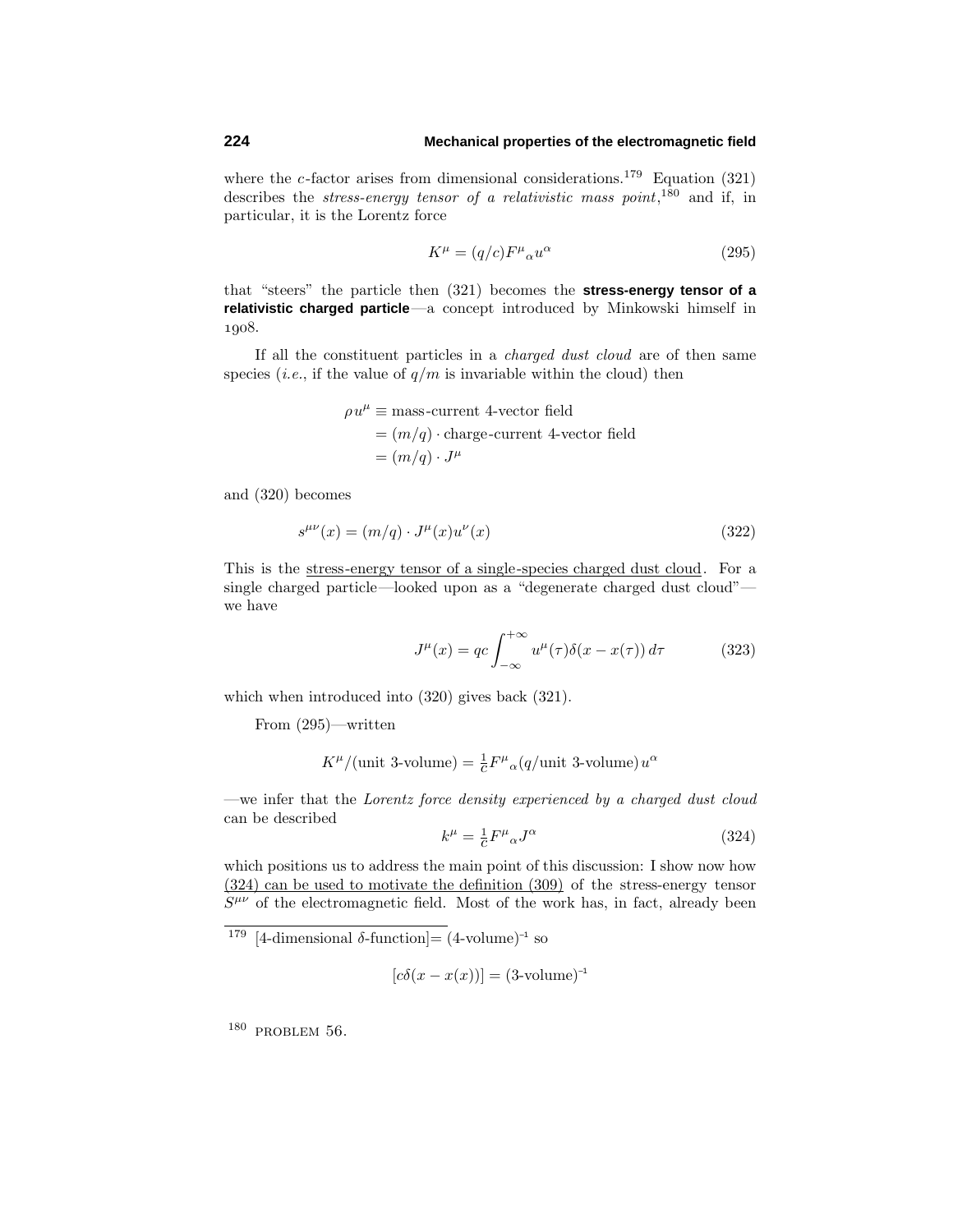

FIGURE 78: Current *I* passes through a cylindrical resistor with resistance  $R = \rho \ell / \pi r^2$ . The potential  $V = IR$  implies the existence of an axial electric field **E** of magnitude  $E = V/\ell$ , while at the surface of the resistor the magnetic field is solenoidal, of strength  $B = I/c2\pi r$ . The Poynting vector **S** =  $c(E \times B)$  is therefore centrally directed, with magnitude  $S = cEB$ , which is to say: the field dumps energy into the resistor at the rate given by

rate of energy influx = 
$$
S \cdot 2\pi r\ell
$$
  
=  $c(IR/\ell)(I/c2\pi r)2\pi r\ell$   
=  $I^2R$ 

The steady field can, from this point of view, be considered to act as a conduit for energy that flows from battery to resistor. The resistor, by this account, heats up not because copper atoms are jostled by conduction electrons, but because it drinks energy dumped on it by the field.

done: we have (drawing only upon Maxwell's equations and the antisymmetry of  $F^{\mu\nu}$ ) at (312) already established that

$$
\frac{1}{c}F^{\nu}{}_{\alpha}J^{\alpha}\quad\text{can be expressed}\quad-\partial_{\mu}S^{\mu\nu}
$$
  
with 
$$
S^{\mu\nu}\equiv F^{\mu}{}_{\alpha}F^{\alpha\nu}-\frac{1}{4}(F^{\alpha\beta}F_{\beta\alpha})g^{\mu\nu}
$$

So we have

$$
\partial_{\mu}s^{\mu\nu}=k^{\nu}=-\partial_{\mu}S^{\mu\nu}
$$

giving

$$
\partial_{\mu} \underbrace{(s^{\mu\nu} + S^{\mu\nu})}_{\text{stress-energy tensor of total system: sources + field}} = 0
$$
\n(325)

This equation provides (compare page 218) a detailed local description of energy/momentum traffic back and forth between the field and its sources,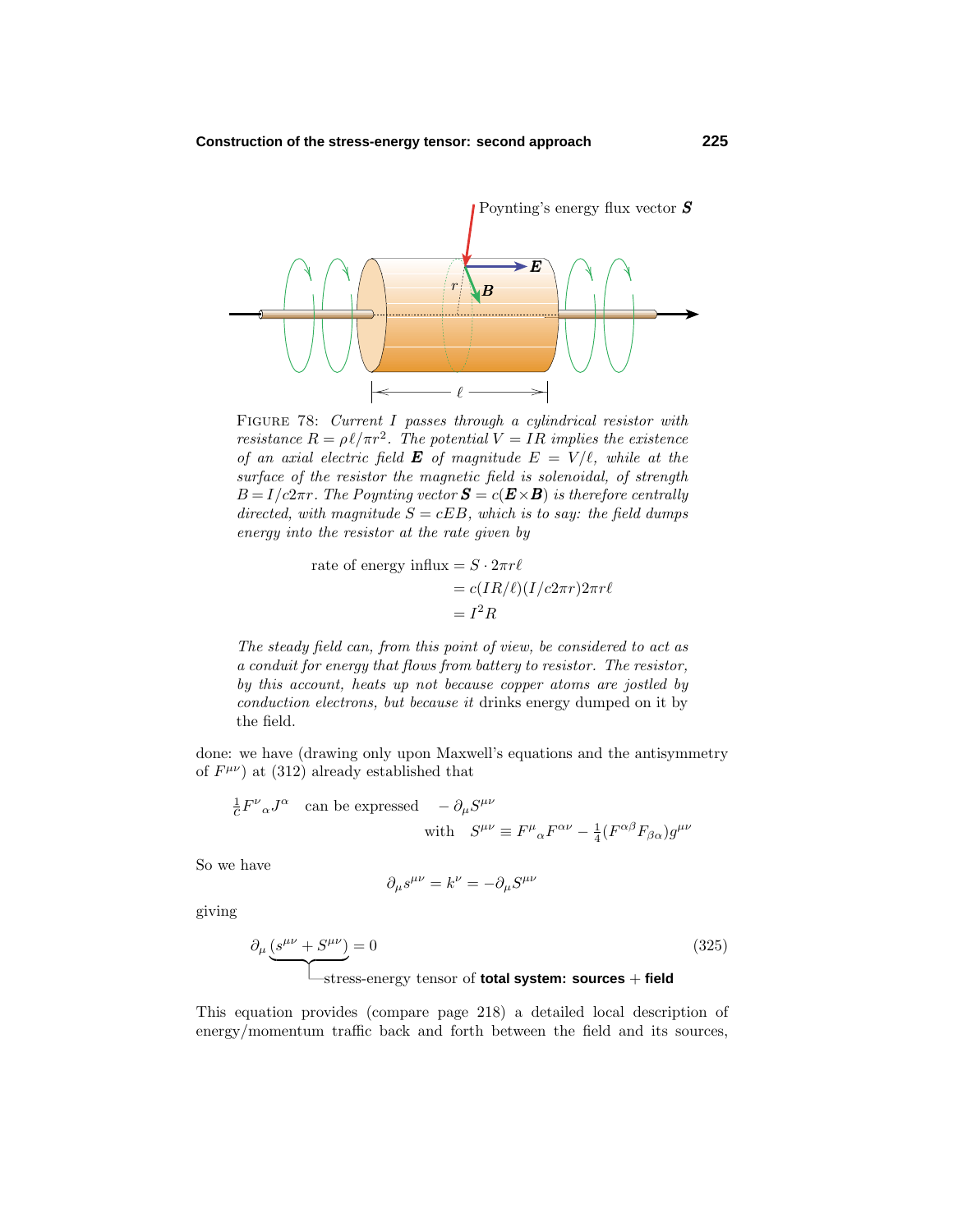and does so in a way that conforms manifestly to the principle of relativity. We speak with intuitive confidence about the energy and momentum of particulate systems, and of their continuous limits  $(e,q, \text{ fluids})$ , and can on the basis of (325) speak with that same confidence about the "energy & momentum of the electromagnetic field."

The language employed by Maxwell (quoted on page 216) has by this point lost much of its quaintness, for the electromagnetic field has begun to acquire the status of a physical "object"—a sloshy object, but as real as any fluid. The emerging image of "field as dynamical object" acquires even greater plausibility from illustrative applications—such as that presented here as Figure 78—and from the discussion to which we now turn:

**3. Electromagnetic angular momentum.** If *E* and *B* describe the electric and magnetic fields at a point **x** then (see again page 216)  $\mathbf{P} = \frac{1}{c} (\mathbf{E} \times \mathbf{B})$  describes the momentum density at *x*, and it becomes natural to suppose that

$$
\mathcal{L} \equiv \mathbf{x} \times \mathbf{P} = \frac{1}{C} \mathbf{x} \times (\mathbf{E} \times \mathbf{B}) \tag{326}
$$

describes—relative to the origin—the angular momentum density of the field at *x*. From the "triple cross product identity" we infer that

$$
\mathcal{L} = \frac{1}{c} \big\{ (\boldsymbol{x} \cdot \boldsymbol{B}) \boldsymbol{E} - (\boldsymbol{x} \cdot \boldsymbol{E}) \boldsymbol{B} \big\}
$$
 lies in the local  $(\boldsymbol{E} \cdot \boldsymbol{B})$ -plane

We expect that the *total angular momentum* resident in the field will be given by an equation of the form

$$
\boldsymbol{L} = \int_{\text{all space}} \mathcal{L} \, d^3 x
$$

*...*that angular momentum flux vectors will be associated with each of the components of  $\mathcal L$  ... and that there will, in general be *angular momentum* exchange between the field and its sources. All these expectations—modulo some surprises—will be supported by subsequent events. We begin, however, by looking not to formal fundamentals but to the particulars of a tractable special case:

electromagnetic gyroscope with no moving parts

Suppose—with J. J. Thompson  $(1904)$ —that an electric charge  $e$  has been glued to one end of a stick of length *a*, and that a "magnetic charge" *g* has been glued to the other end. It is immediately evident (see Figure 79) that the superimposed *E* and *B*-fields that result from such a static charge configuration give rise to a momentum field  $\mathbf{P} = \frac{1}{c} (\mathbf{E} \times \mathbf{B})$  that circulates about the axis defined by the stick, so that if you held such a construction in your hand it would feel and act like a gyroscope *...*though it contains no moving parts! We wish to quantify that intuitive insight, to calculate the total angular momentum resident within the static electromagnetic field. Taking our notation from the figure, we have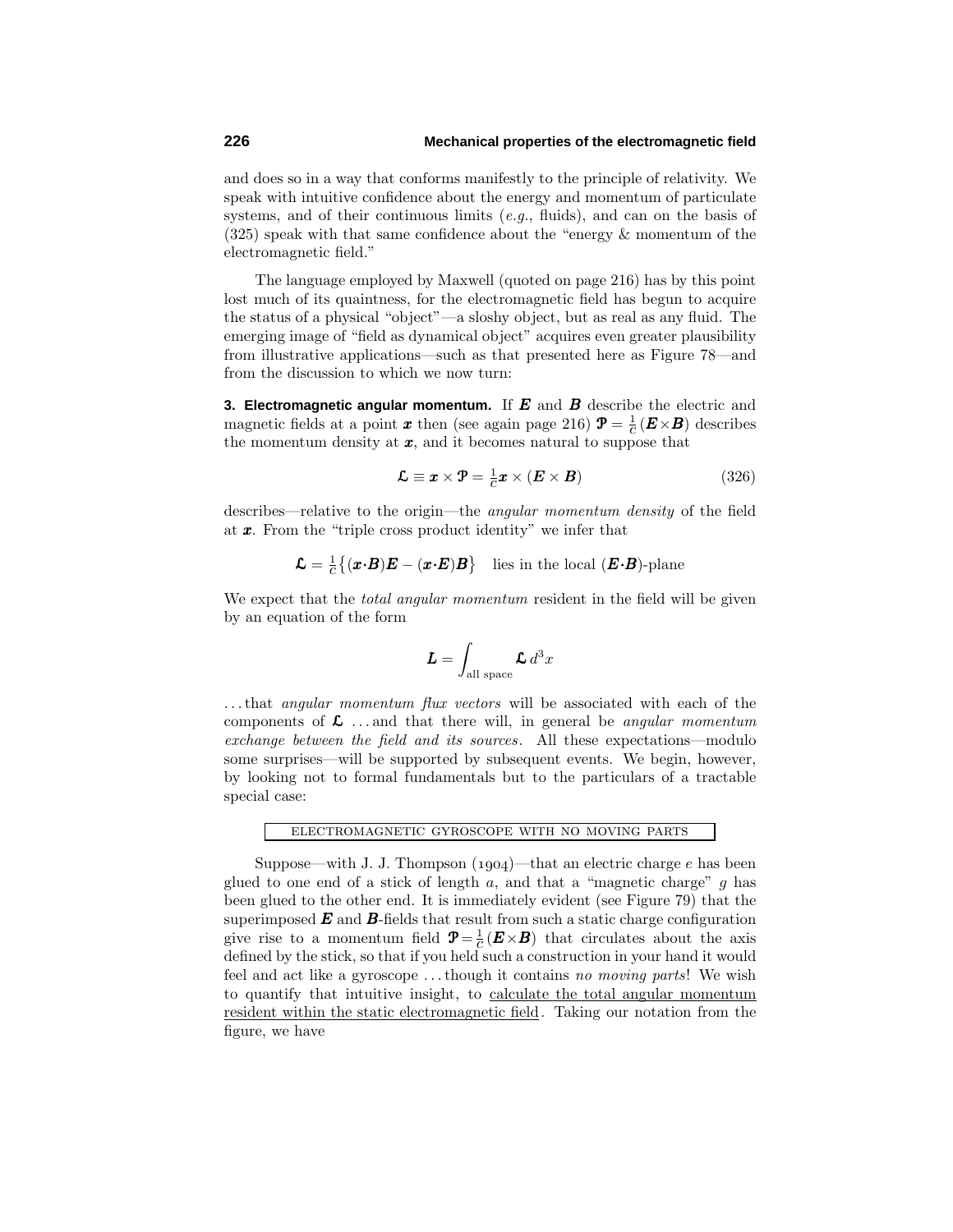

FIGURE 79: Notations used in analysis of the "Thompson monopole" (or "mixed dipole"). Momentum circulation is represented by the purple ellipse, and is right-handed with respect to the axis defined by the vector **a** directed from *e* to  $g : (\bullet \rightarrow \bullet)$ . Momentum circulation gives rise to a local angular momentum density that lies in the local  $(E, B)$ -plane. Only the axial component of  $L = \int \mathcal{L} d^3x$  survives the integration process.

$$
\mathbf{E} = \frac{e}{4\pi r_1^3} \mathbf{r}_1 \text{ with } \mathbf{r}_1 = \mathbf{r} + \frac{1}{2} \mathbf{a}
$$
  

$$
r_1^2 = r^2 + \mathbf{r} \cdot \mathbf{a} + \frac{1}{4} a^2
$$
  

$$
\mathbf{B} = \frac{g}{4\pi r_1^3} \mathbf{r}_2 \text{ with } \mathbf{r}_2 = \mathbf{r} - \frac{1}{2} \mathbf{a}
$$
  

$$
r_2^2 = r^2 - \mathbf{r} \cdot \mathbf{a} + \frac{1}{4} a^2
$$

giving

$$
\mathbf{\mathcal{P}} = \frac{eg/c}{(4\pi)^2} \frac{1}{r_1^3 r_2^3} \mathbf{a} \times \mathbf{r}
$$

$$
\mathbf{\mathcal{L}} = \frac{eg/c}{(4\pi)^2} \frac{1}{r_1^3 r_2^3} \mathbf{r} \times (\mathbf{a} \times \mathbf{r})
$$

But

$$
\mathbf{r} \times (\mathbf{a} \times \mathbf{r}) = r^2 \mathbf{a} - (\mathbf{r} \cdot \mathbf{a}) \mathbf{r} = r^2 a \begin{pmatrix} -\cos \theta \cdot \sin \theta \cos \varphi \\ -\cos \theta \cdot \sin \theta \sin \varphi \\ 1 - \cos \theta \cdot \cos \theta \end{pmatrix}
$$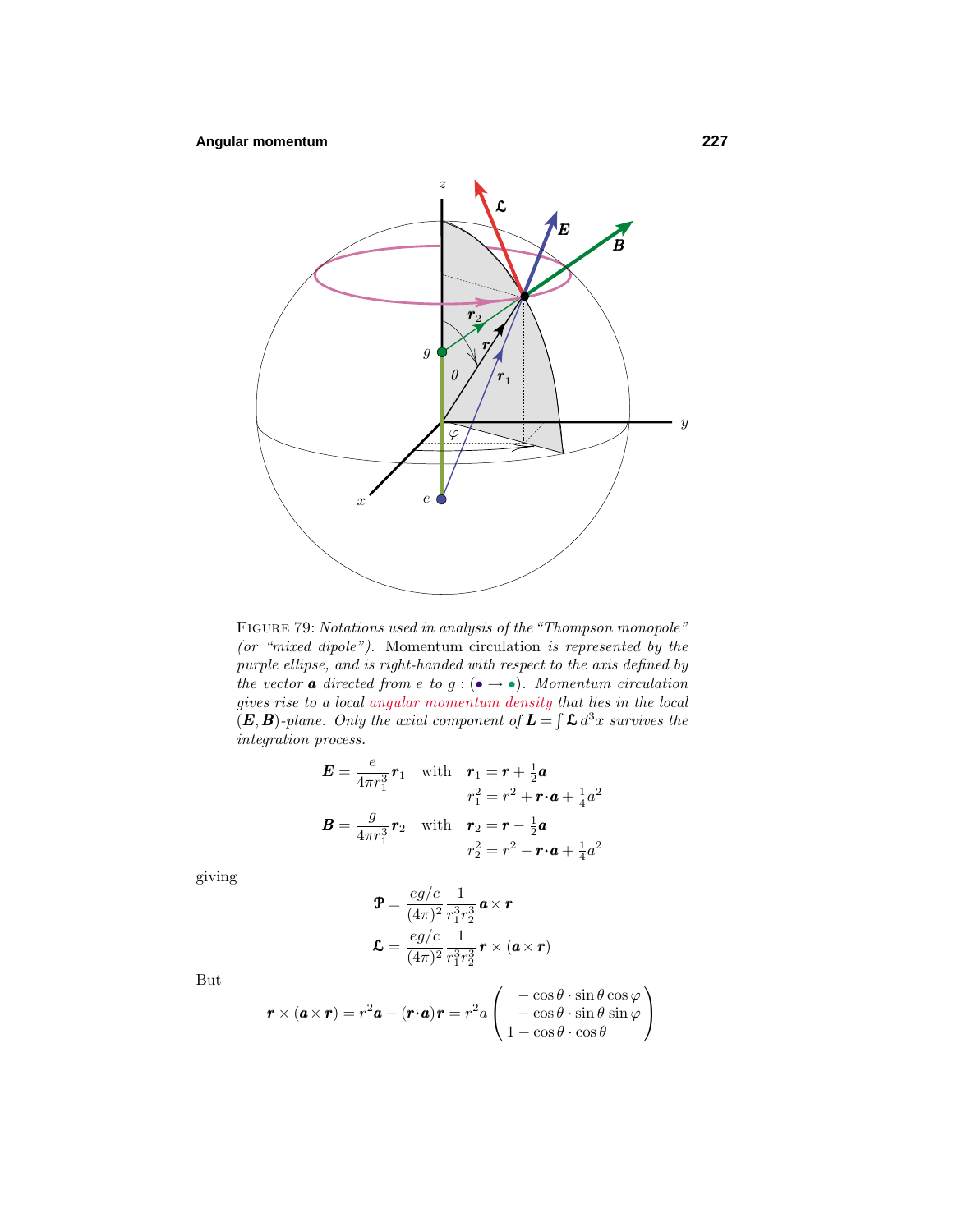The *x* and *y*-components are killed by the process  $\int_0^{2\pi} d\varphi$ , so (as already anticipated) we have

$$
\boldsymbol{L} = \begin{pmatrix} 0 \\ 0 \\ L \end{pmatrix}
$$

with

$$
L = \frac{eg/c}{(4\pi)^2} \iiint \frac{1}{r_1^3 r_2^3} r^2 a \sin^2 \theta \cdot r^2 \sin \theta \, dr d\theta d\varphi
$$

$$
= 2\pi \frac{eg/c}{(4\pi)^2} \iint \frac{1}{r_1^2 r_2^2} \frac{r a \sin \theta}{r_1 r_2} (r \sin \theta)^2 \cdot r dr d\theta
$$

Write  $r = \frac{1}{2}sa$  and obtain

$$
=4\pi \frac{eg/c}{(4\pi)^2} \iint \frac{1}{s_1^2 s_2^2} \frac{s \sin \theta}{s_1 s_2} (s \sin \theta)^2 \cdot s ds d\theta
$$
\n
$$
s_1^2 \equiv s^2 + 1 + 2s \cos \theta
$$
\n
$$
s_1^2 \equiv s^2 + 1 - 2s \cos \theta
$$
\n(327)

from which all reference to the stick-length—the only "natural length" which Thompson's system provides—has disappeared:

> The angular momentum in the field of Thompson's mixed dipole is independent of stick-length.

Evaluation of the  $\iint$  poses a non-trivial but purely technical problem which has been discussed in detail—from at least six points of view!—by I.Adawi.<sup>181</sup> The argument which follows—due in outline to Adawi—illustrates the power of what might be called "symmetry-adapted integration" and the sometimes indispensable utility of "exotic coordinate systems."

Let (327) be written

$$
L = \frac{eg/c}{4\pi} \iint \left(\frac{w}{s_1 s_2}\right)^3 d(\text{area})
$$
 (328)

with  $w = s \sin \theta$  and  $d(\text{area}) = s ds d\theta$ . The dimensionless variables  $s_1$ ,  $s_2$  and *w* admit readily of geometric interpretation (see Figure 80). Everyone familiar with the "string construction" knows that

 $s_1 + s_2 = 2u$  describes an ellipse with pinned foci

and will be readily convinced that

 $s_1 - s_2 = 2v$  describes (one branch of) a hyperbola

<sup>181</sup> "Thompson's monopoles," AJP **44**, 762 (1976). Adawi learned of this problem—as did I—when we were both graduate students of Philip Morrison at Cornell University  $(1955/56)$ . Adawi was famous among his classmates for his exceptional analytical skill.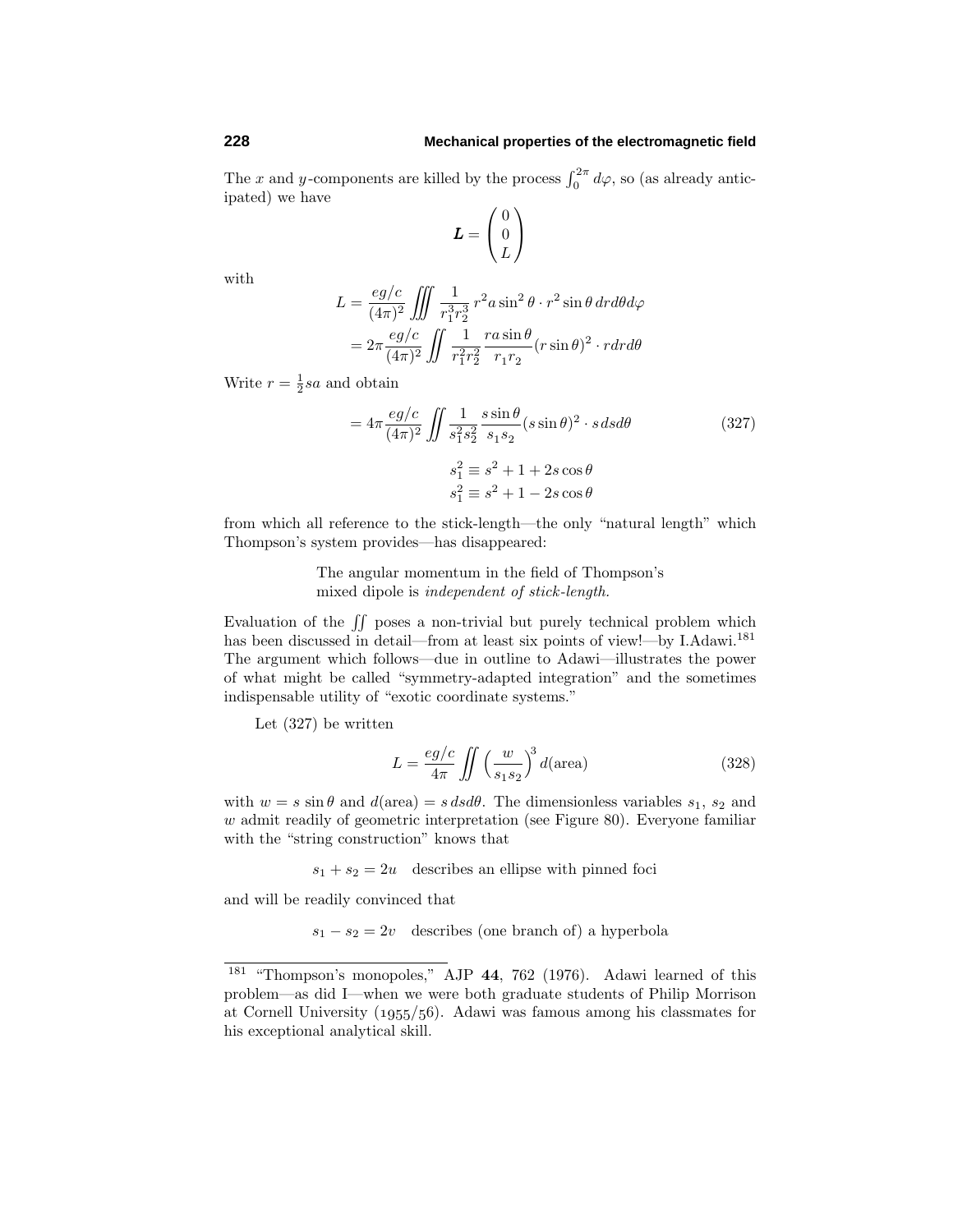

Figure 80: In dimensionless variables

 $\zeta \equiv s \cos \theta = 2z/a$  and  $w \equiv s \sin \theta = (2r/a) \sin \theta$ 

the electric charge • sits on the  $\zeta$ -axis at  $\zeta = -1$ , the magnetic charge • at  $\zeta = +1$ . The "confocal conic coordinate system," shown at right, simplifies the analysis because it conforms optimally to the symmetry of the system.

It is equally evident on geometrical grounds that the parameters *u* and *v* are subject to the constraints indicated in Figure 81 below, and that the (*u, v*)-parameterized ellipses/hyperbolas are confocal. Some tedious but straightforward analytical geometry shows moreover that

$$
\frac{\zeta^2}{u^2} + \frac{w^2}{u^2 - 1} = 1
$$
 describes the *u*-ellipse  

$$
\frac{\zeta^2}{v^2} - \frac{w^2}{1 - v^2} = 1
$$
 describes the *v*-hyperbola

Equivalently

$$
\frac{\zeta^2}{\cosh^2 \alpha} + \frac{w^2}{\sinh^2 \alpha} = 1 \quad \text{with} \quad u \equiv \cosh \alpha
$$

$$
\frac{\zeta^2}{\cos^2 \beta} - \frac{w^2}{\sin^2 \beta} = 1 \quad \text{with} \quad v \equiv \cos \beta
$$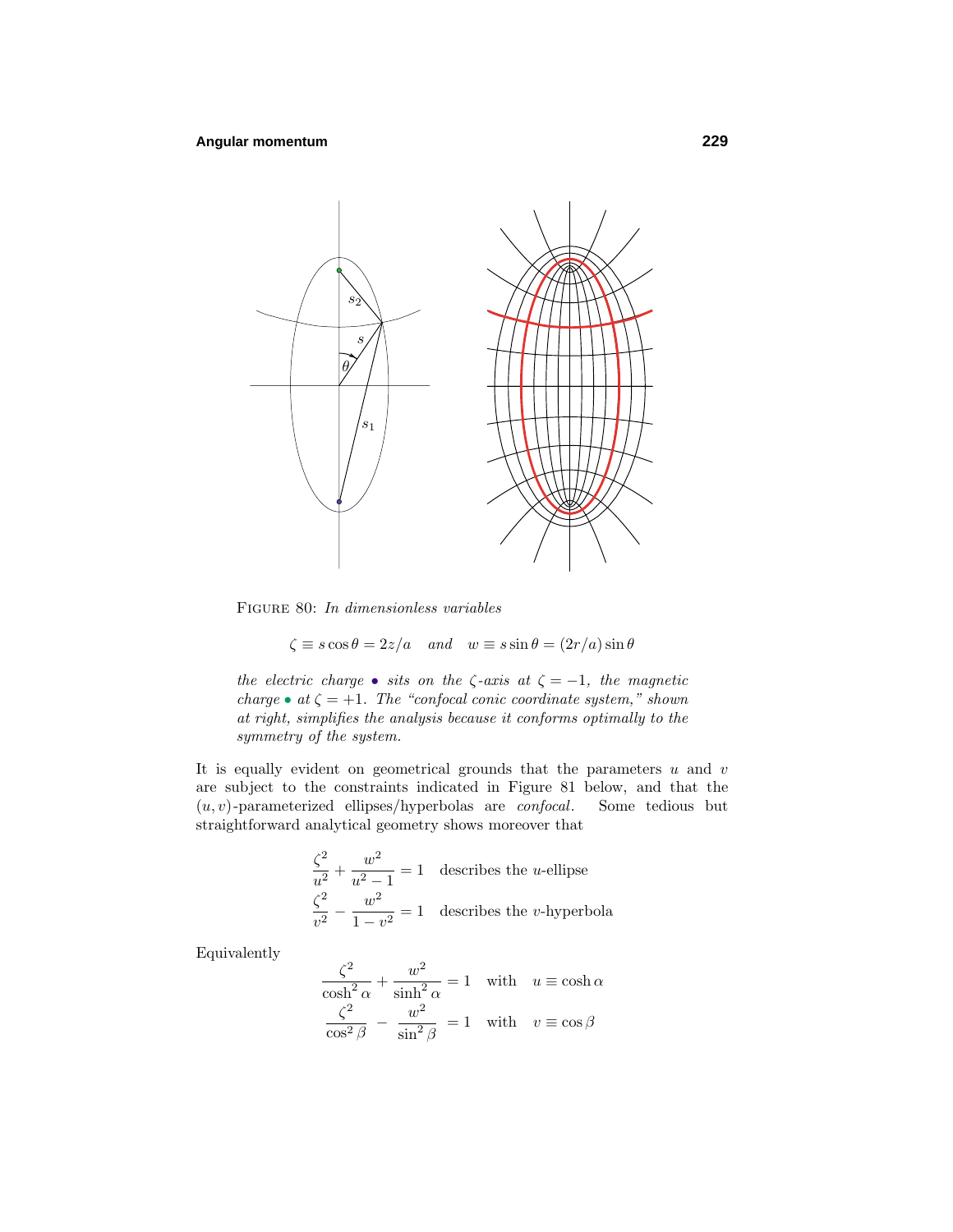

FIGURE 81: The parameters *u* and *v* are subject to the constraints

 $1 < u < \infty$  $-1 < v < +1$ 

which is to say: they range on the purple strip.

from which it follows readily that

$$
\zeta = \cosh \alpha \cos \beta = uv
$$
  

$$
w = \sinh \alpha \sin \beta = \sqrt{(u^2 - 1)(1 - v^2)}
$$

The last pair of equations describe a coordinate transformation

$$
(\zeta,w)\longmapsto (u,v)
$$

and it is in the confocal coordinates  $(u, v)$  that we propose to evaluate the  $\iint$ . To that end, we observe that

$$
s_1 s_2 = \left(\frac{s_1 + s_2}{2}\right)^2 - \left(\frac{s_1 - s_2}{2}\right)^2 = u^2 - v^2
$$

and

$$
d\zeta dw = J \, du dv
$$

$$
J = \det \begin{pmatrix} \frac{\partial \zeta}{\partial u} & \frac{\partial \zeta}{\partial v} \\ \frac{\partial w}{\partial u} & \frac{\partial w}{\partial v} \end{pmatrix} = \frac{u^2 - v^2}{\sqrt{(u^2 - 1)(1 - v^2)}} = \frac{s_1 s_2}{w}
$$

Returning with this information to (328) we obtain

$$
L = 2 \cdot \frac{eg/c}{4\pi} \int_0^1 dv \int_1^\infty \frac{(u^2 - 1)(1 - v^2)}{(u^2 - v^2)^2} du
$$

where the leading 2-factor comes from  $\int_{-1}^{+1} = 2 \int_{0}^{+1}$  (because the integrand is an even function of *v*). Finally write  $u = 1/t$  and use  $du = -(1/t^2)dt$  to obtain the remarkably symmetric result

$$
= 2 \cdot \frac{eg/c}{4\pi} \int_0^1 \int_0^1 \frac{(1-t^2)(1-v^2)}{(1-t^2v^2)^2} dt dv
$$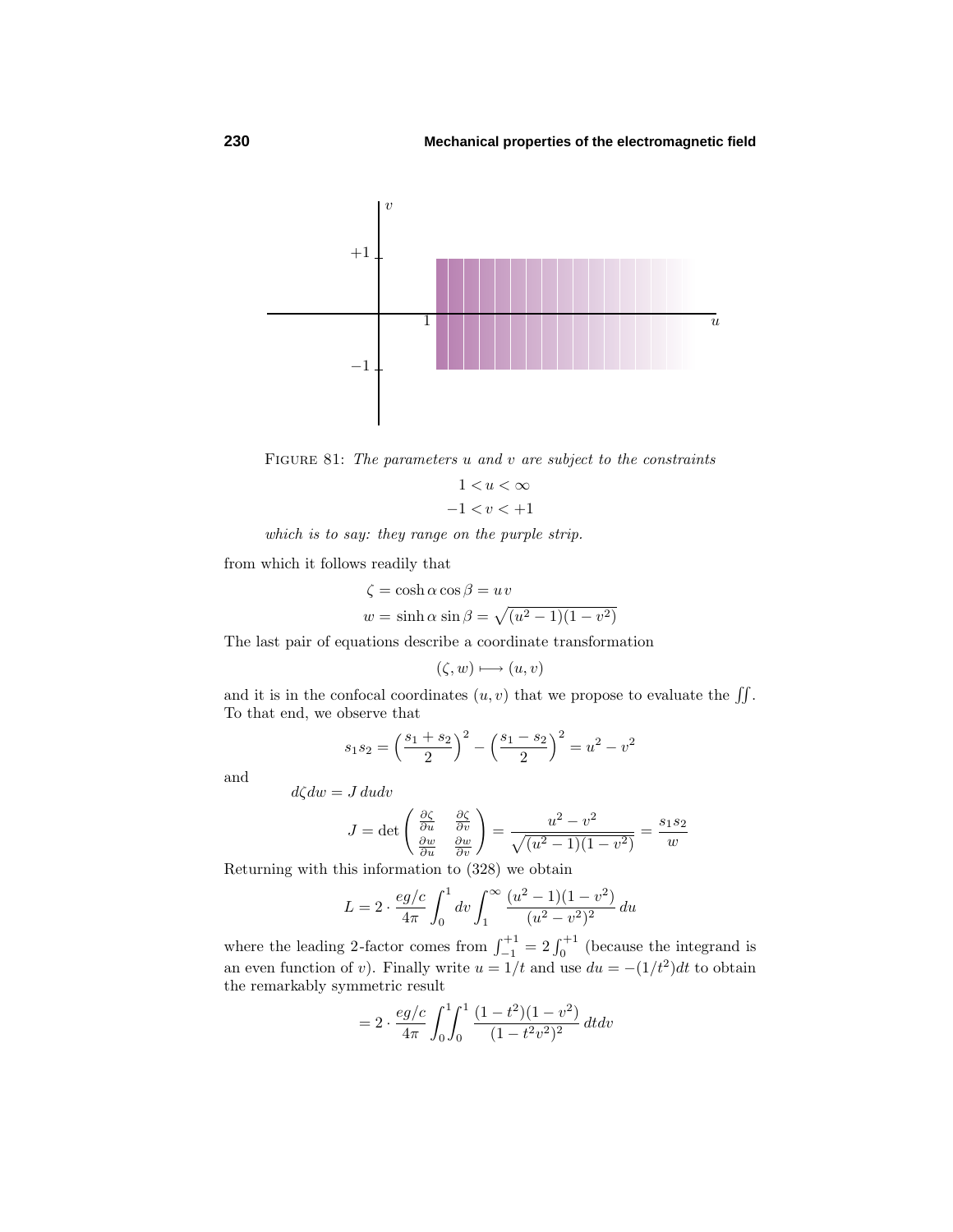

FIGURE 82: Only the axial component (the component parallel to  $\bullet \rightarrow \bullet$ ) of  $\mathcal L$  survives the integration process. From results developed in the text we discover the density of that component to be given in Cartesian coordinates by  $\mathcal{L}_{\text{axial}} = \frac{1}{4\pi} (eg/c) \cdot f(w, \zeta)$  with

$$
f(w,\zeta) = \frac{w^2}{[w^2 + (\zeta - 1)^2]^{\frac{3}{2}}[w^2 + (\zeta + 1)^2]^{\frac{3}{2}}}
$$

of which the figure provides a contour plot. The angular momentum of Thompson's mixed dipole is seen to reside mainly in the "meat of the apple," exclusive of its core.

The double integral yields to a rather pretty direct analysis,<sup>182</sup> but I will on this occasion be content simply to ask *Mathematica*, who supplies

$$
\int_0^1 \int_0^1 \frac{(1 - t^2)(1 - v^2)}{(1 - t^2 v^2)^2} dt dv = \int_0^1 \frac{v^3 - v + (1 - v^4) \tanh^{-1} v}{2v^3} dv = \frac{1}{2}
$$

So we have Thomson's relation

$$
L = \frac{eg}{4\pi c}
$$

which in rationalized units  $\tilde{e} \equiv e/\sqrt{4\pi}$  and  $\tilde{g} \equiv g/\sqrt{4\pi}$  assumes the still simpler

 $182$  See CLASSICAL ELECTRODYNAMICS (1980), page 319.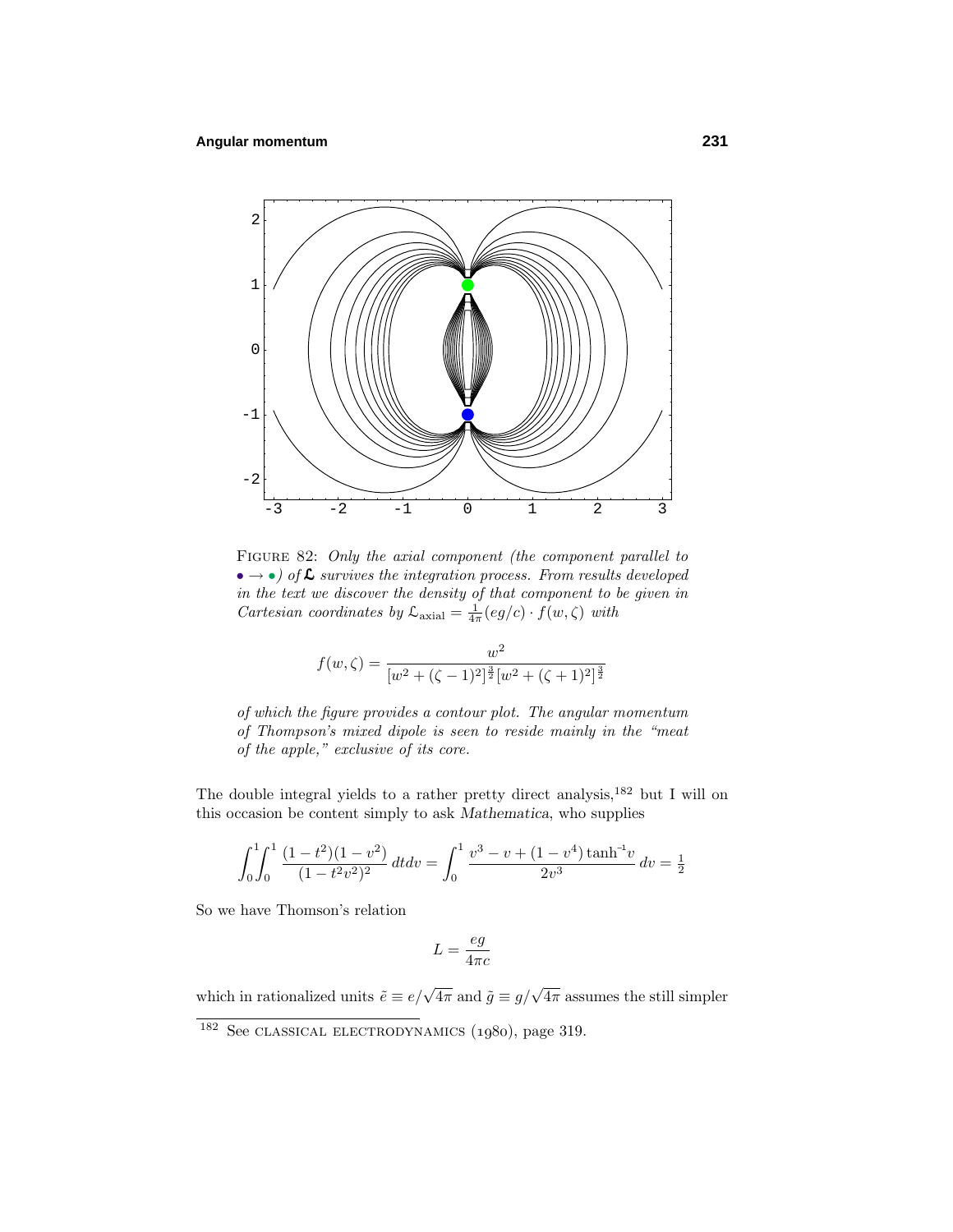form

$$
L = \frac{\tilde{e}\tilde{g}}{c} \quad : \quad
$$
 independently of the "stick length"  $a$  (328)

We know (which Thompson did not) that the intrinsic angular momentum ("spin") of an elementary particle is always an integral multiple of  $\frac{1}{2}\hbar$ . It becomes attractive therefore to set

$$
= n \cdot \frac{1}{2} \hslash
$$

giving

$$
\tilde{e}\tilde{g} = n\frac{1}{2}\hslash c
$$

But

$$
\hbar c = 137 \,\tilde{e}^2
$$

so on these grounds

$$
\tilde{g} = n \frac{137}{2} \tilde{e}
$$
\n<sup>(329)</sup>

which suggests that *if the universe contained even a single magnetic monopole* then we could on this basis understand the observed quantization of electric charge. Magnetic monopoles are, according to (329) "strongly" charged, and therefore should be conspicuous. On the other hand, they should be relatively hard to isolate, for they are bound by forces  $(n\frac{137}{2})^2 = 4692n^2$  times stronger than the forces which bind electric monopoles. This line of thought originates in a paper of classic beauty by P. A. M. Dirac  $(1931)$ , and after seventy years continues to haunt/taunt the imagination of physicists (J. Schwinger, A. O. Barut and many others). For a good review (and basic references) see  $§6.12$  in J. D. Jackson's *Classical Electrodynamics* (3<sup>rd</sup> edition 1999).

We return now—with our relativistic goggles on—to the more general issues posed on page 226. I ask: How does L transform? *...* my double intent being

- 1) to achieve manifest conformity with the principle of relativity, and
- 2) to develop formulæ which describe the angular momentum flux vectors.

Here as so often, index play provides the essential clue. If we bring to (326) the recollection (page 216) that

$$
\mathcal{P}^i = \frac{1}{c} S^{0i} \qquad ; \quad i = 1, 2, 3
$$

we obtain

$$
\mathcal{L}_1 = x^2 \mathcal{P}^3 - x^3 \mathcal{P}^2 = \frac{1}{c} (x^2 S^{03} - x^3 S^{02}) \equiv \mathcal{L}^{023}
$$
  

$$
\mathcal{L}_2 = x^3 \mathcal{P}^1 - x^1 \mathcal{P}^3 = \frac{1}{c} (x^3 S^{01} - x^1 S^{03}) \equiv \mathcal{L}^{031}
$$
  

$$
\mathcal{L}_3 = x^1 \mathcal{P}^2 - x^2 \mathcal{P}^1 = \frac{1}{c} (x^1 S^{02} - x^2 S^{01}) \equiv \mathcal{L}^{012}
$$

From  $\mathcal{L}_1 = \mathcal{L}^{023}$  and the experience of pages 212–216 we infer that the equations  $\mathcal{L}^{i23} \equiv \frac{1}{c}(x^2 S^{i3} - x^3 S^{i2})$  may very well describe the components  $(i = 1, 2, 3)$ of the  $\mathcal{L}_1$ -flux vector. This is a conjecture which can be confirmed by direct calculation:

$$
\partial_{\alpha} \mathcal{L}^{\alpha 23} = \frac{1}{c} \partial_{\alpha} (x^2 S^{\alpha 3} - x^3 S^{\alpha 2})
$$
  
= 
$$
\frac{1}{c} (\delta^2 {\alpha} S^{\alpha 3} + x^2 \partial_{\alpha} S^{\alpha 3} - \delta^3 {\alpha} S^{\alpha 2} - x^3 \partial_{\alpha} S^{\alpha 2})
$$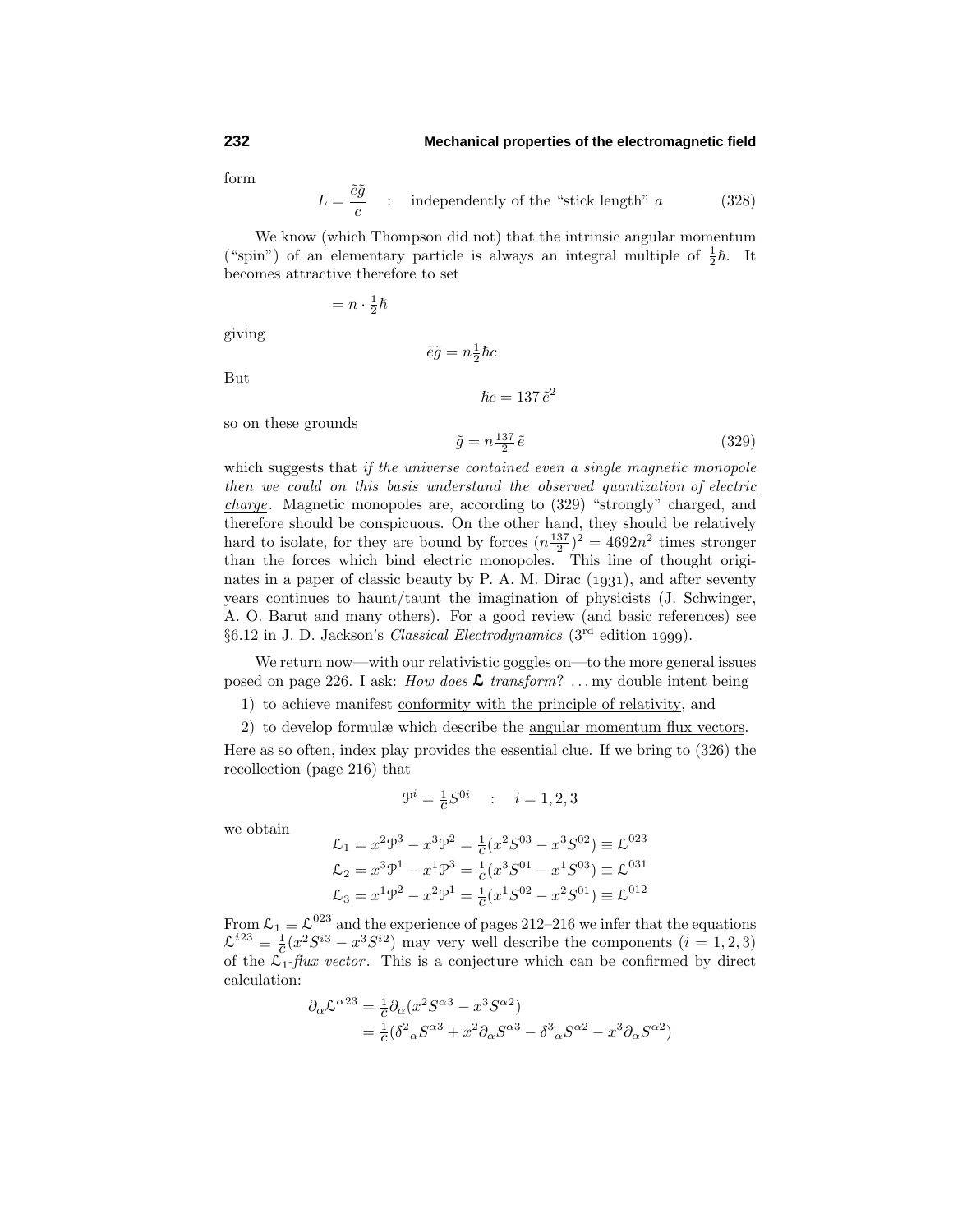# **Angular momentum 233**

The  $2<sup>nd</sup>$  and  $4<sup>th</sup>$  terms on the right vanish individually (in source-free regions) as instances of momentum conservation  $(\partial_{\alpha} S^{\alpha i} = 0)$ , so

$$
= \frac{1}{c}(S^{23} - S^{32})
$$
  
= 0 by the symmetry of  $S^{\mu\nu}$ 

Similar remarks pertain to  $\mathcal{L}_2$  and  $\mathcal{L}_3$ . Indeed, the same argument supplies

$$
\partial_{\alpha} \mathcal{L}^{\alpha \mu \nu} = 0 \quad \text{in source-free regions} \quad : \quad \mu, \nu = 0, 1, 2, 3 \tag{330}
$$

where

$$
\mathcal{L}^{\alpha\mu\nu} \equiv \frac{1}{c} (x^{\mu} S^{\alpha\nu} - x^{\nu} S^{\alpha\mu}) \tag{331}
$$

has obviously the following antisymmetry property:

$$
\mathcal{L}^{\alpha\mu\nu} = -\mathcal{L}^{\alpha\nu\mu} \tag{332}
$$

Starting from the construction (326) of the three components of the angular momentum density vector  $\mathcal{L}$ , and drawing upon a little bit of relativity  $\dots$  we have been led

- to explicit descriptions of the associated angular momentum fluxes, and
- to three unanticipated conservation laws:

$$
\partial_{\alpha} \mathcal{K}^{\alpha 1} = \partial_{\alpha} \mathcal{K}^{\alpha 2} = \partial_{\alpha} \mathcal{K}^{\alpha 2} = 0 \quad \text{with} \quad \mathcal{K}^{\alpha i} \equiv \mathcal{L}^{\alpha 0 i} \tag{333}
$$

We have been led, in short, from an initial trio of field functions to a final total of 24—the components of a  $\mu\nu$ -antisymmetric third-rank tensor  $\mathcal{L}^{\alpha\mu\nu}$ 



*...* all of which become intricately (but linearly) intermixed when Lorentz transformed. And an anticipated trio of conservation laws (conservation of angular momentum) have—by force of Lorentz covariance—been joined by an unanticipated second trio. We confront, therefore, this unanticipated question: What is the physical significance of the conserved vector

$$
\mathbf{K} \equiv \int_{\text{all space}} \mathbf{\mathcal{K}} d^3 x \tag{334.1}
$$

$$
\mathbf{\mathcal{K}} \equiv \begin{pmatrix} \mathcal{K}_1 \\ \mathcal{K}_2 \\ \mathcal{K}_3 \end{pmatrix} \quad \text{with} \quad \mathcal{K}_i \equiv \mathcal{K}^{0i} \equiv \mathcal{L}^{00i} \tag{334.2}
$$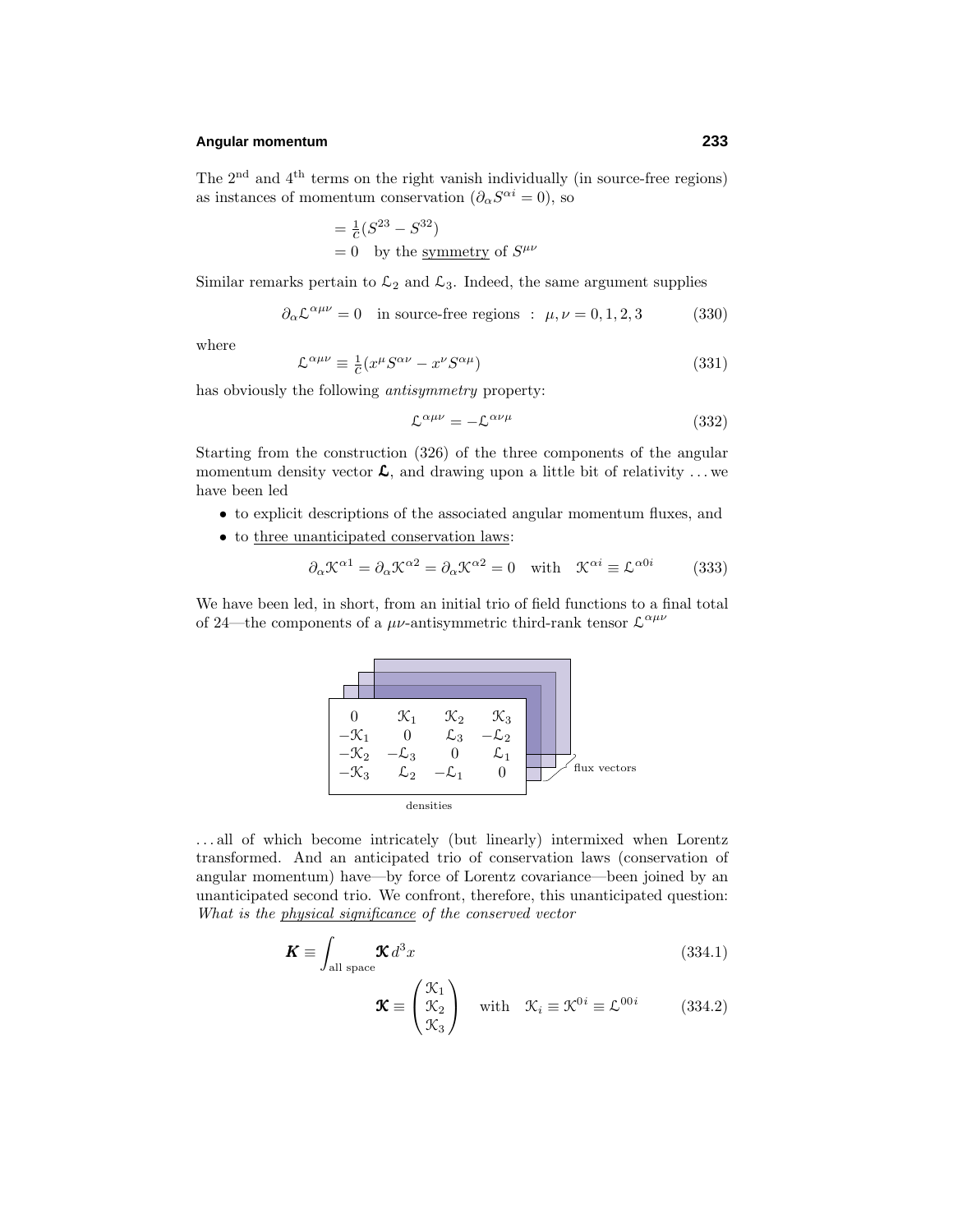**4. Motion of the "center of mass" of a free field.** Bringing to (334.2) the definition (331) we have

$$
\mathcal{K}_i = \mathcal{L}^{00i} = \frac{1}{c} (x^0 S^{0i} - x^i S^{00})
$$

which in the notations introduced at the bottom of page 215 becomes

$$
= \frac{1}{c} \left\{ (ct)(c\mathcal{P}^{i}) - x^{i} \mathcal{E} \right\}
$$
  
=  $c(t\mathcal{P}^{i} - \mathcal{M}x^{i})$   
 $\mathcal{M} \equiv \mathcal{E}/c^{2} \equiv \text{local} \text{ "mass density" of the field} \qquad (335)$ 

giving

$$
\mathbf{\mathcal{K}} = c(t\mathbf{\mathcal{P}} - \mathbf{M}\mathbf{x})\tag{336}
$$

For free fields

$$
\boldsymbol{P} \equiv \int \boldsymbol{P} \, d^3x = \text{total linear momentum}
$$

and

$$
M \equiv \int \mathcal{M} d^3 x = \text{total effective mass}
$$

$$
= \frac{\text{total energy}}{c^2}
$$

are known to be constants of the motion. So writing

$$
K \equiv \int \mathbf{\mathcal{K}} d^3 x
$$
  
=  $c(t\mathbf{P} - \underbrace{\int \mathbf{\mathcal{M}} \mathbf{x} d^3 x}_{\equiv M \mathbf{\mathcal{K}}(t)}$   

$$
\mathbf{X}(t) \equiv \frac{1}{M} \int \mathbf{x} \mathbf{M} d^3 x = \frac{1}{E} \int \mathbf{x} \mathbf{\mathcal{E}} d^3 x
$$
 (337)  
= **center of mass/energy** of the free field

we see that *K*-conservation

 $\frac{d}{dt}$ *K* = **0**, the upshot of the local conservations laws (333)

amounts simply to the satisfying statement that the center of mass/energy of a free electromagnetic field moves uniformly/rectilinearly :

$$
\frac{d}{dt}\mathbf{X}(t) = \mathbf{P}/M = \text{constant} \tag{338}
$$

In this respect a free electromagnetic field is very like a Newtonian free particle! Or more precisely: like an isolated system of Newtonian particles.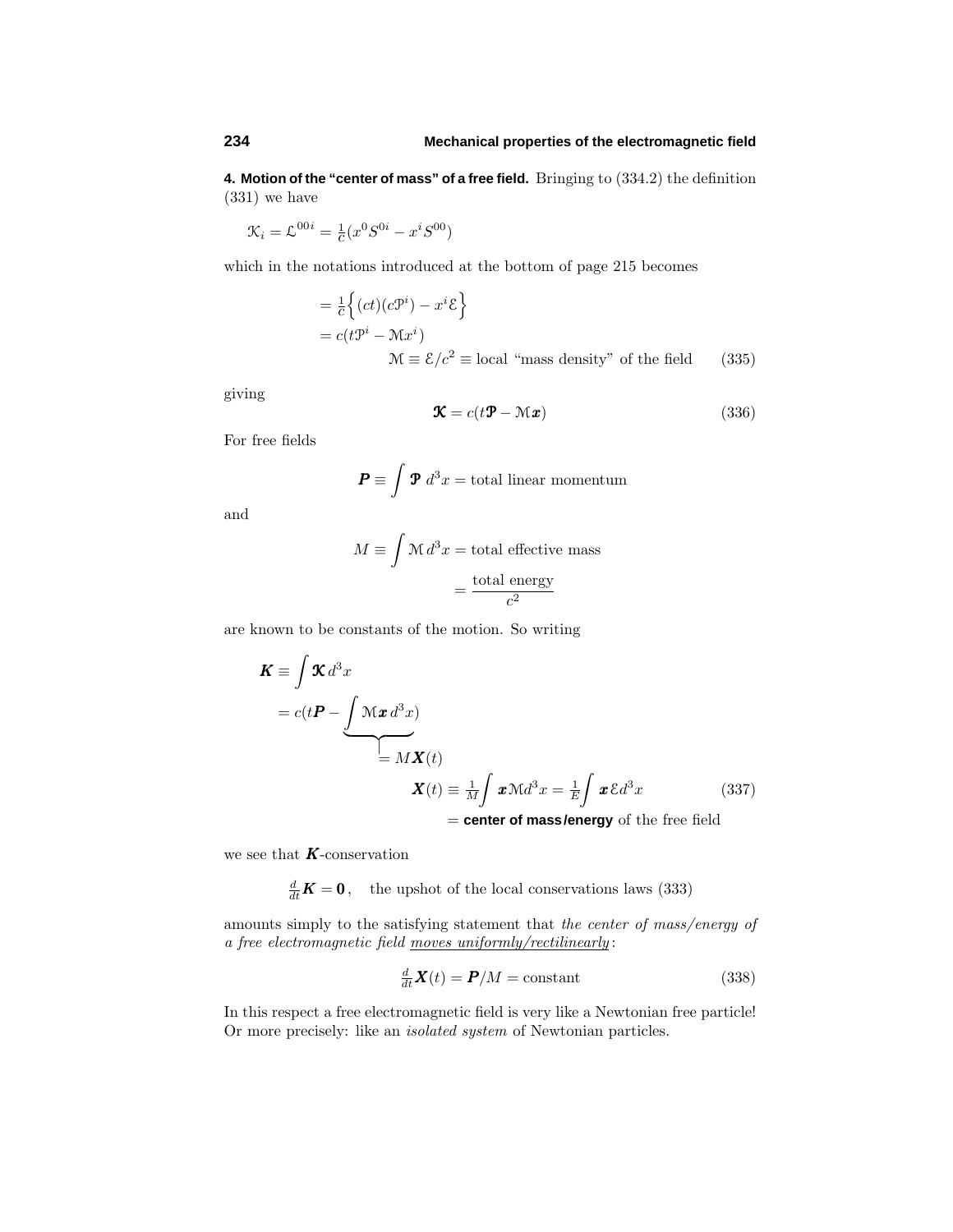# **Motion of the center of mass, and of other field moments 235**

important remark: Such frequently-encountered (because frequentlyuseful) abstractions as "electromagnetic plane waves" are utterly non-localized. Their total mass/energy/momentum are defined by non-convergent integrals so the definition (337) becomes meaningless: **no center of mass can be assigned** to such idealized solutions of Maxwell's equations. We are led to regard as "physical" only those free fields to which the center of mass concept does pertain—fields which (because of the manner in which they "vanish at infinity") can be considered to be "isolated." Fourier analysis is in this respect strange (though no stranger here than in quantum mechanics), for it invites us to display semi-localized physical free fields as wavepacket-like superpositions of idealized non-physical free fields.

Distributed quantities—wherever in pure/applied mathematics they may be encountered—are often most usefully described in terms of their moments of ascending order. If, for example,  $\rho(\mathbf{x})$  describes a mass distribution in 3-space then we standardly define

$$
0^{\text{th}} \text{ moment } M \equiv \int \rho(\mathbf{x}) d^3 x \equiv \langle 1 \rangle = \text{total mass}
$$
  

$$
1^{\text{st}} \text{ moments } M^i \equiv \int x^i \rho(\mathbf{x}) d^3 x \equiv \langle x^i \rangle
$$
  

$$
2^{\text{nd}} \text{ moments } M^{ij} \equiv \int x^i x^j \rho(\mathbf{x}) d^3 x \equiv \langle x^i x^j \rangle
$$
  
:

and from those construct such objects as<sup>183</sup>

center of mass vector : 
$$
X^i \equiv \frac{\langle x^i \rangle}{\langle 1 \rangle}
$$
  
matrix of centered 2<sup>nd</sup> moments :  $C^{ij} \equiv \langle (x^i - X^i)(x^j - X^j) \rangle$   
moment of inertia matrix :  $I^{ij} \equiv (C^{11} + C^{22} + C^{33})\delta^{ij} - C^{ij}$   
:

where  $C^{ij}$  provides leading-order information about how the mass is distributed *about* the center of mass,  $I^{ij}$  is a construction natural to the dynamics of rigid bodies, etc. The point is that such objects—defined in reference to a variety of density functions—can be associated with isolated electromagnetic fields. This is not commonly done, but is an analytical device that has been exploited to good effect by Schwinger.<sup>184</sup> Following (except notationally) in Schwinger's

<sup>&</sup>lt;sup>183</sup> See CLASSICAL GYRODYNAMICS  $(1976)$ , pages 9–11.

 $184$  See J. Schwinger *et al, Classical Electrodynamics* (1998), Chapter 3.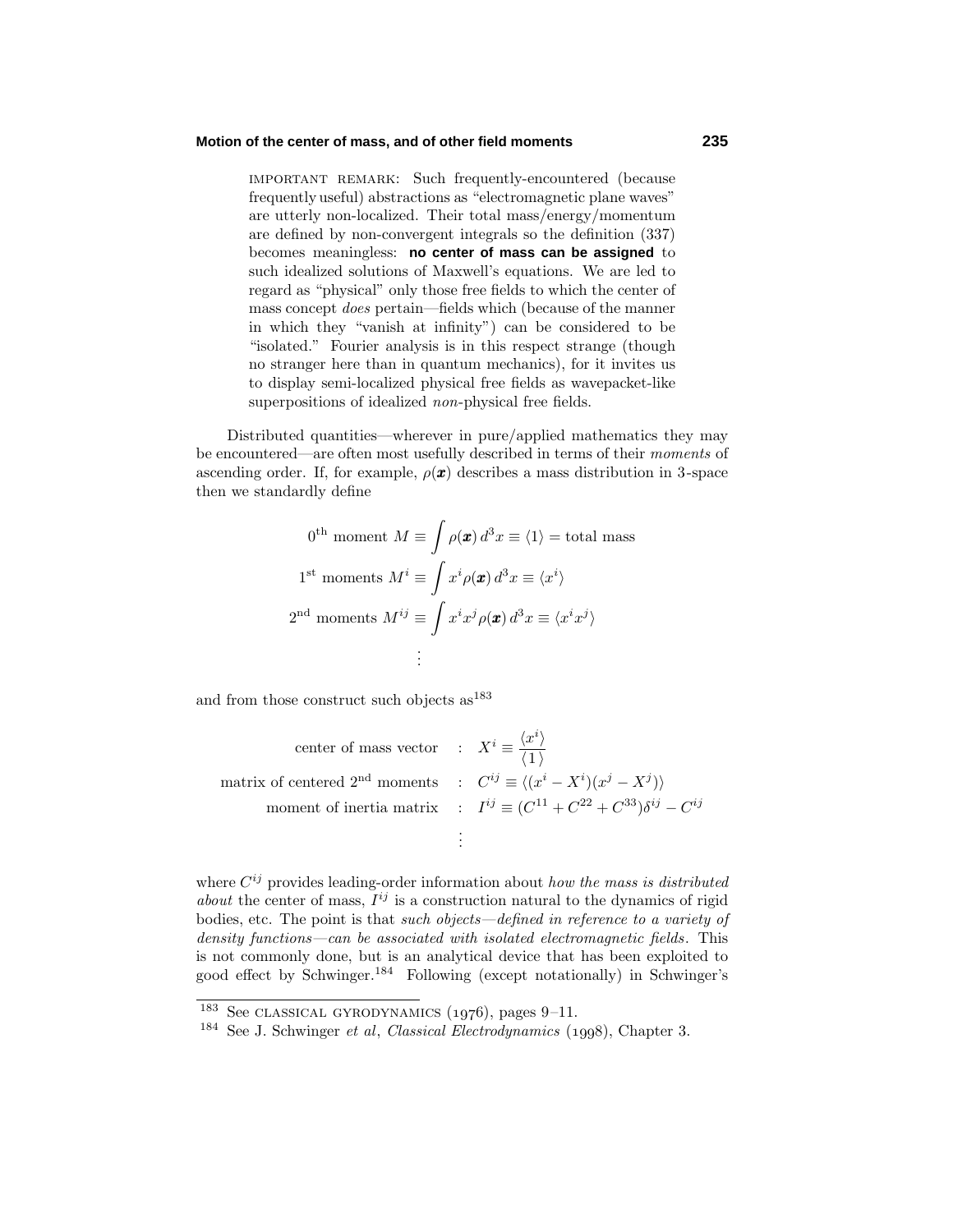footsteps, let us agree to write

$$
\langle \pmb{x} \rangle^0 \equiv \frac{1}{E} \int_{\text{pulse}} \pmb{x} \ \mathcal{E} \ d^3x \quad : \quad \mathcal{E} \text{-weighted mean position}
$$
\n
$$
\langle \pmb{x} \rangle^i \equiv \frac{1}{P^i} \int_{\text{pulse}} \pmb{x} \ \mathcal{P}^i \ d^3x \quad : \quad \mathcal{P}^i\text{-weighted mean position}
$$

. . . and more generally

$$
\langle \bullet \rangle^{\nu} \equiv \left[ \int_{\text{pulse}} S^{0\nu} d^3x \right]^{-1} \int_{\text{pulse}} \bullet S^{0\nu} d^3x \quad : \quad S^{0\nu}\text{-weighted mean} \bullet
$$

where "pulse" is the term used by Schwinger to emphasize that his results—all of which refer to the  $\underline{\mbox{motion of moments}}$  —pertain only to<br>  $isolated$  electromagnetic fields. In this notation (338) reads

$$
M\frac{d}{dt}\langle \pmb{x}\rangle^0=\pmb{P}
$$

which when integrated becomes

$$
\langle \mathbf{x} \rangle_t^0 = \mathbf{v}t + \langle \mathbf{x} \rangle_0^0
$$
  

$$
\mathbf{v} \equiv \frac{1}{M} \mathbf{P} \equiv \text{constant velocity of the center of energy} \quad (339.1)
$$

A natural companion to the preceding statement arises from Schwinger's (characteristically clever) observation that

$$
\frac{d}{dt} \int_{\text{pulse}} \boldsymbol{x} \cdot \boldsymbol{\mathcal{P}} d^3 x = \frac{d}{dt} \Big\{ P^1 \langle x^1 \rangle^1 + P^2 \langle x^2 \rangle^2 + P^3 \langle x^3 \rangle^3 \Big\}
$$
  
\n
$$
= - \int_{\text{pulse}} x_i \underbrace{\partial_0 c} \mathcal{P}^i d^3 x
$$
  
\n
$$
= \partial_0 S^{0i} = -\partial_k S^{ki} \text{ by } \partial_\mu S^{\mu i} = 0
$$
  
\n
$$
= + \int_{\text{pulse}} \Big[ \underbrace{\partial_k (x_i S^{ki})}_{\text{contributes a surface term, which vanishes}} - E \text{ because } S^k{}_k = -S^0{}_0 = -\mathcal{E} \text{ by (311)}
$$

The implication is that if we define

$$
\mathbf{u} \equiv \frac{d}{dt} \boldsymbol{\xi} \quad \text{with} \quad \boldsymbol{\xi} \equiv \begin{pmatrix} \langle x^1 \rangle^1 \\ \langle x^2 \rangle^2 \\ \langle x^3 \rangle^3 \end{pmatrix}
$$
  
 
$$
\begin{bmatrix} \mathbf{u} \\ \mathbf{v} \end{bmatrix}
$$
 
$$
\begin{bmatrix} \mathbf{u} \\ \mathbf{v} \end{bmatrix}
$$
 
$$
\begin{bmatrix} \mathbf{u} \\ \mathbf{v} \end{bmatrix}
$$
 
$$
\begin{bmatrix} \mathbf{u} \\ \mathbf{v} \end{bmatrix}
$$
 
$$
\begin{bmatrix} \mathbf{u} \\ \mathbf{v} \end{bmatrix}
$$
 
$$
\begin{bmatrix} \mathbf{u} \\ \mathbf{v} \end{bmatrix}
$$
 
$$
\begin{bmatrix} \mathbf{u} \\ \mathbf{v} \end{bmatrix}
$$
 
$$
\begin{bmatrix} \mathbf{u} \\ \mathbf{v} \end{bmatrix}
$$
 
$$
\begin{bmatrix} \mathbf{u} \\ \mathbf{v} \end{bmatrix}
$$
 
$$
\begin{bmatrix} \mathbf{u} \\ \mathbf{v} \end{bmatrix}
$$
 
$$
\begin{bmatrix} \mathbf{u} \\ \mathbf{v} \end{bmatrix}
$$
 
$$
\begin{bmatrix} \mathbf{u} \\ \mathbf{v} \end{bmatrix}
$$
 
$$
\begin{bmatrix} \mathbf{u} \\ \mathbf{v} \end{bmatrix}
$$
 
$$
\begin{bmatrix} \mathbf{u} \\ \mathbf{v} \end{bmatrix}
$$
 
$$
\begin{bmatrix} \mathbf{u} \\ \mathbf{v} \end{bmatrix}
$$

then

$$
E = \mathbf{P} \cdot \mathbf{u} \tag{340}
$$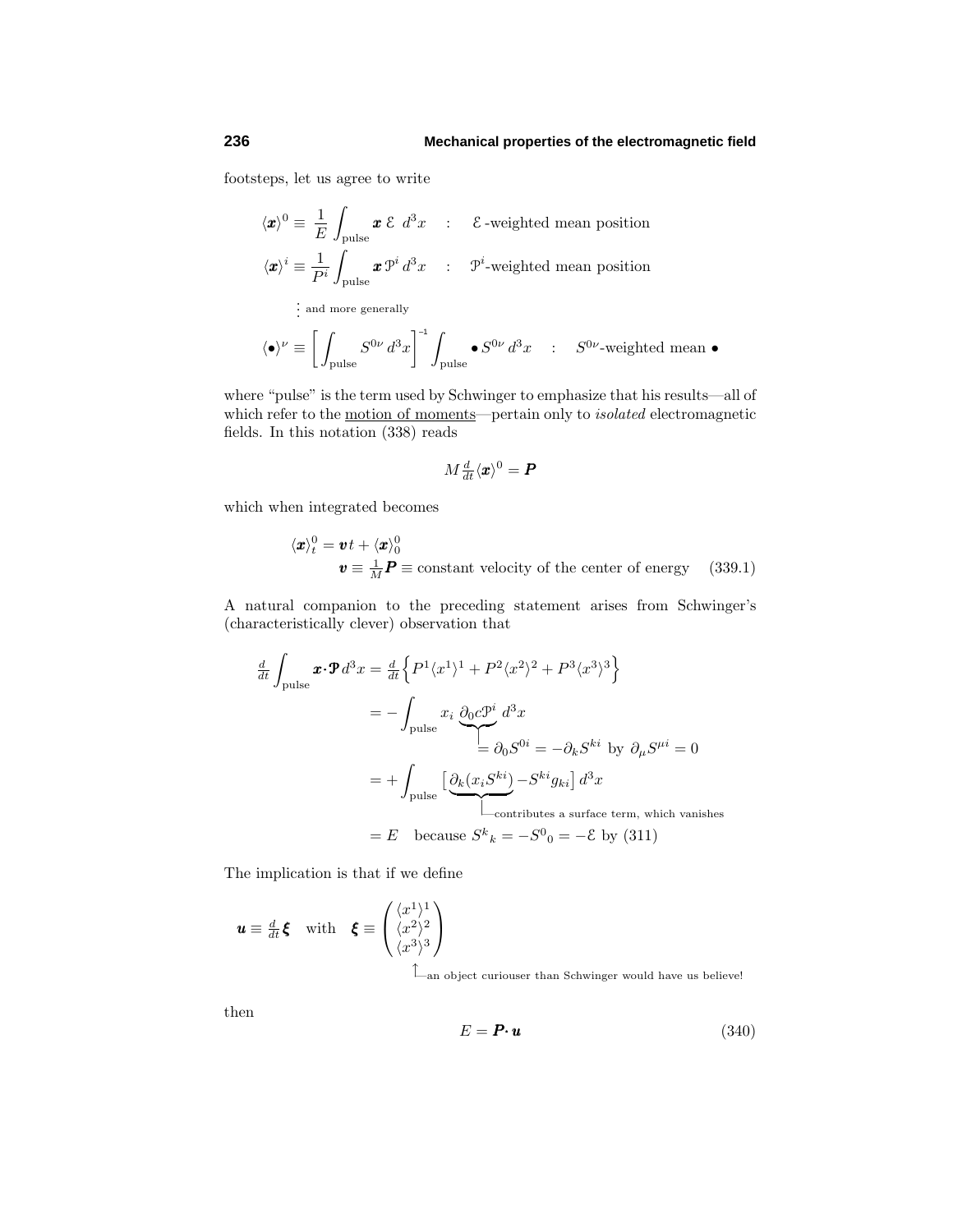# **Motion of the center of mass, and of other field moments 237**

*...* which tells us nothing about *u*<sup>⊥</sup> but informs us that

$$
\boldsymbol{u}_{\parallel} = u_{\parallel} \hat{\boldsymbol{P}} \quad \text{is a constant vector, with} \quad u_{\parallel} = E/P \tag{339.2}
$$

From equations (339) it follows that

$$
\boldsymbol{v}\cdot\boldsymbol{u}_{\parallel}=\tfrac{1}{M}(E/P)\boldsymbol{P}\cdot\hat{\boldsymbol{P}}=c^2
$$

Schwinger observes that if

i)  $\boldsymbol{v}$  refers to the velocity of energy transport

 $ii)$  **u**<sub>|</sub> refers to the velocity of momentum transport

iii) and if, moreover, (as would then seem plausible) those are identical then

$$
v = c
$$
: 
$$
\begin{cases} \text{for isolated free fields ("pulses") with} \\ \text{identical energy/momentum transport} \\ \text{velocities } (\mathbf{v} = \mathbf{u}_{\parallel}) \text{ the transport speed} \\ \text{is necessarily the speed of light} \end{cases}
$$
 (341)

and (340) becomes

$$
E = cP \tag{342}
$$

which—interestingly—is of the design assumed by (282) in the massless limit:

$$
E = c\sqrt{\boldsymbol{p}\cdot\boldsymbol{p} + (mc)^2}
$$
  
\n
$$
\downarrow
$$
  
\n
$$
= cp \text{ as } m \downarrow 0
$$

But this line of argument provides no insight into the (seemingly plausible, but in fact highly specialized) conditions under which Schwinger's hypotheses hold.

Sharpened results can be obtained by looking to motion of the energetic second moment  $\langle g_{\mu\nu}x^{\mu}x^{\nu}\rangle^{0}$ : from local energy conservation  $\partial_{\alpha}S^{\alpha 0} = 0$  it follows trivially that

$$
(g_{\mu\nu}x^{\mu}x^{\nu})\partial_{\alpha}S^{0\alpha} = \partial_{\alpha}\left[ (g_{\mu\nu}x^{\mu}x^{\nu})S^{0\alpha} \right] - 2S^{0\alpha}x_{\alpha} = 0
$$

which can be spelled out

$$
\frac{1}{c}\partial_t \left[ (c^2 t^2 - \mathbf{x} \cdot \mathbf{x}) \mathcal{E} \right] + \nabla \cdot (\text{etc.}) - 2c(\mathcal{E} t - \mathbf{\mathcal{P}} \cdot \mathbf{x}) = 0
$$
  

$$
\frac{d}{dt} \int_{\text{pulse}} (c^2 t^2 - \mathbf{x} \cdot \mathbf{x}) \mathcal{E} \, d^3 x + \text{vanishing surface term} - 2c^2 \left\{ Et - \int_{\text{pulse}} \mathbf{\mathcal{P}} \cdot \mathbf{x} \, d^3 x \right\} = 0
$$

But it was established on the preceding page that  $\frac{d}{dt} \{\text{etc.}\}=0; i.e., \text{that } \{\text{etc.}\}\$ is a constant of the motion:

$$
Et - \int_{\text{pulse}} \mathbf{\mathcal{P}} \cdot \mathbf{x} \, d^3 x = Et - \mathbf{P} \cdot \boldsymbol{\xi}_t = \text{constant} = -\mathbf{P} \cdot \boldsymbol{\xi}_0
$$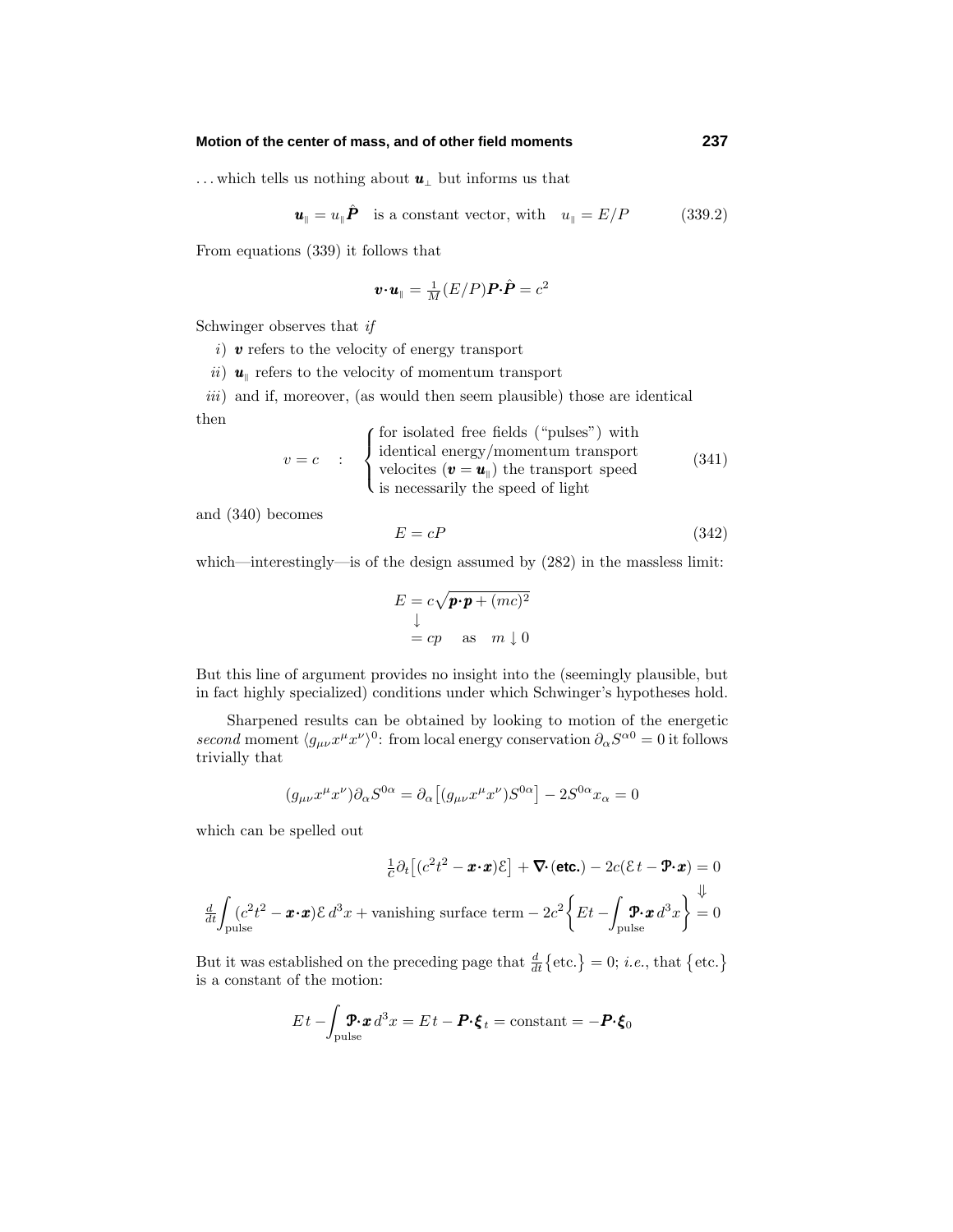from which we could recover  $E = \mathbf{P} \cdot \mathbf{u}$  by *t*-differentiation. So we have

$$
\frac{d}{dt}(c^2t^2E - E\langle \pmb{x}\!\cdot\!\pmb{x}\rangle^0) + 2c^2\pmb{P}\!\cdot\!\pmb{\xi}_0 = 0
$$

giving  $E\frac{d}{dt}\langle \mathbf{x} \cdot \mathbf{x} \rangle^0 = 2c^2(Et + \mathbf{P} \cdot \boldsymbol{\xi}_0)$  whence (divide by  $E = Mc^2$  and integrate)

$$
\langle \boldsymbol{x} \cdot \boldsymbol{x} \rangle_t^0 = c^2 t^2 + 2 \frac{1}{M} \boldsymbol{P} \cdot \boldsymbol{\xi}_0 t + \langle \boldsymbol{x} \cdot \boldsymbol{x} \rangle_0^0 \tag{343}
$$

To gain leading-order information about the evolving spatial distribution of the field we introduce the centered second moment with respect to  $\mathcal{E}$ :

$$
\sigma^2 \equiv \frac{1}{E} \int_{\text{pulse}} (\boldsymbol{x} - \langle \boldsymbol{x} \rangle^0) \cdot (\boldsymbol{x} - \langle \boldsymbol{x} \rangle^0) \mathcal{E} d^3x
$$

$$
= \langle \boldsymbol{x} \cdot \boldsymbol{x} \rangle^0 - \langle \boldsymbol{x} \rangle^0 \cdot \langle \boldsymbol{x} \rangle^0
$$

Necessarily  $\sigma^2 \geq 0$ , with equality if and only if the pulse is "point-like." Results in hand now supply

$$
\sigma_t^2 = \left[c^2 t^2 + 2\frac{1}{M} \mathbf{P} \cdot \boldsymbol{\xi}_0 t + \langle \boldsymbol{x} \cdot \boldsymbol{x} \rangle_0^0\right] - \left[\frac{1}{M} \mathbf{P} t + \langle \boldsymbol{x} \rangle_0^0\right] \cdot \left[\frac{1}{M} \mathbf{P} t + \langle \boldsymbol{x} \rangle_0^0\right]
$$
\n
$$
= \left[1 - \frac{P^2}{M^2 c^2}\right] (ct)^2 + 2\frac{1}{Mc} \mathbf{P} \cdot \left[\boldsymbol{\xi}_0 - \langle \boldsymbol{x} \rangle_0^0\right] ct + \sigma_0^2
$$
\n
$$
\equiv A (ct)^2 + 2B (ct)^1 + C (ct)^0
$$
\n(344)

*...* which pertains to all isolated fields, and is plotted in Figure 83. The roots of  $\sigma_t^2 = 0$  are evidently both *complex*, which entails

$$
0 \leqslant B^2 \leqslant AC \tag{345}
$$

But  $C \equiv \sigma_0^2 \geq 0$  so necessarily

$$
A \equiv \left[1 - \left(\frac{cP}{E}\right)^2\right] \geqslant 0
$$

Evidently (342) identifies the exceptional condition  $A = 0$ , which by (345) entails  $B = 0$ . And this, by (344), entails  $P \cdot \xi_0 = P \cdot \langle x \rangle_0^0$ . But we have already established that

$$
\begin{aligned} \mathbf{P} \cdot \boldsymbol{\xi}_0 &= \mathbf{P} \cdot \boldsymbol{\xi}_t - Et \\ &= \int \boldsymbol{x} \cdot \boldsymbol{P} \, d^3 x - Et \\ \mathbf{P} \cdot \langle \boldsymbol{x} \rangle_0^0 &= \mathbf{P} \cdot \left\{ \langle \boldsymbol{x} \rangle_t^0 - \frac{1}{M} \mathbf{P} \, t \right\} \\ &= \left[ \int \boldsymbol{P} \, d^3 x \right] \cdot \left[ \frac{1}{E} \int \boldsymbol{x} \, \boldsymbol{\xi} \, d^3 x \right] - \frac{P^2}{E/c^2} \, t \end{aligned}
$$

and the *t*-terms are rendered equal by the condition  $cP/E = 1$  which is now in force. The implication is that

$$
B = 0 \quad \Longleftrightarrow \left[ \int \mathcal{E} d^3 x \right] \left[ \int \mathbf{x} \cdot \mathbf{P} d^3 x \right] = \left[ \int \mathbf{P} d^3 x \right] \cdot \left[ \int \mathbf{x} \mathcal{E} d^3 x \right]
$$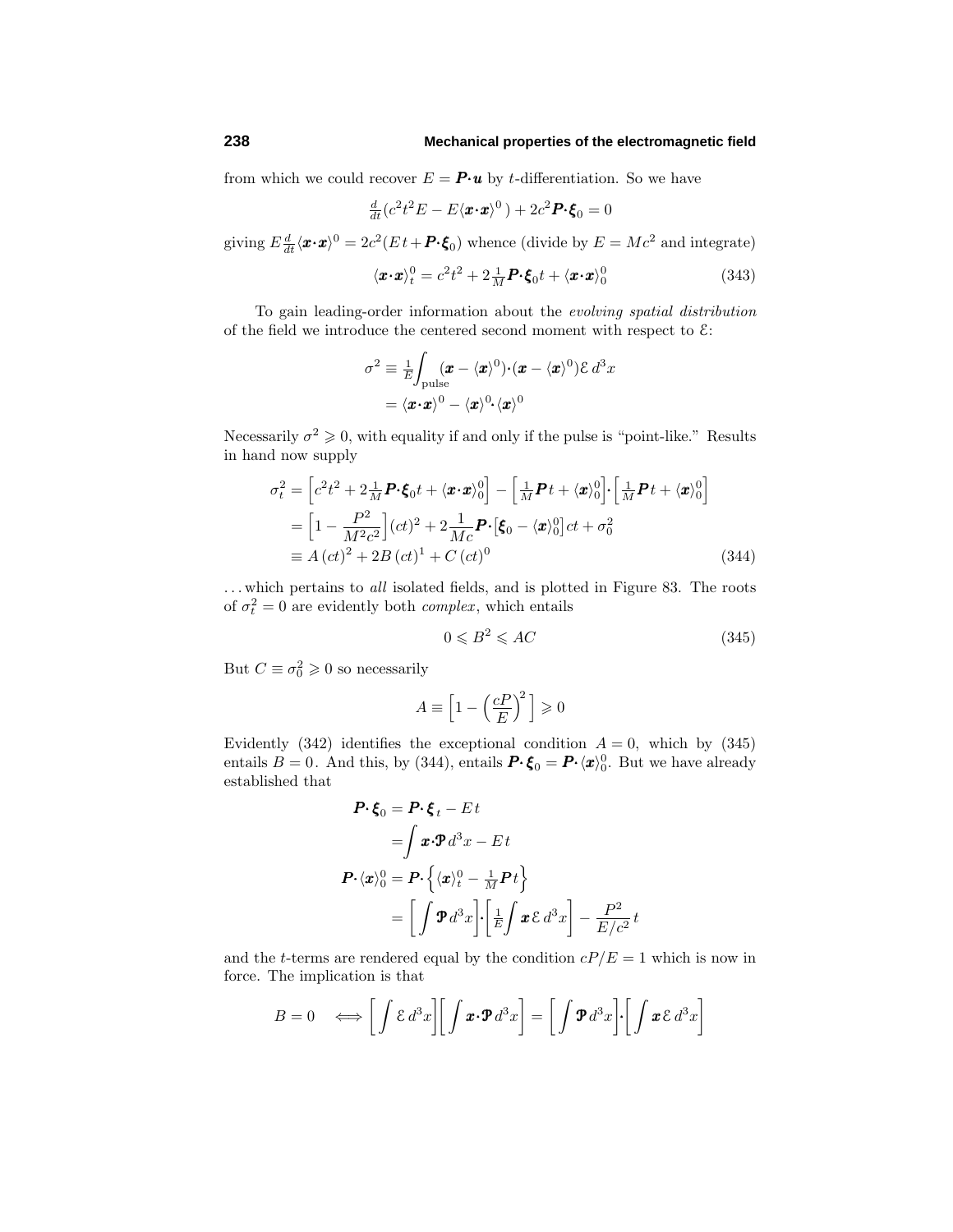

FIGURE 83: Graph—computed from the right side of  $(344)$ — of  $the function \sigma_t^2$  that describes (in leading approximation) how the energy in an isolated free field becomes spatially dispersed. This is what would happen to (for example) the Coulomb field of a charge if the charge were suddenly "turned off." It follows immediately from (344) that

$$
\frac{d}{dt}\sigma_t \to c \quad \text{as} \quad t \uparrow \infty
$$

In the text the fact that the curve cannot cross the time-axis is shown to have important general implications.

which is readily seen to be satisfied if (but *only* if?) it is everywhere and always the case that

$$
\pmb{\mathfrak{P}} E = \pmb{P}\mathfrak{E}
$$

This is a very strong condition, for it forces the momentum density  $\mathcal P$  to be everywhere and always proportional to the constant vector  $\hat{P}$ :

$$
\mathbf{\mathcal{P}} = \frac{1}{c}\mathbf{\mathcal{E}}\hat{\mathbf{P}} \tag{346.1}
$$

Integration over the isolated free field gives

$$
\boldsymbol{P} = \frac{1}{c} E \hat{\boldsymbol{P}} \tag{346.2}
$$

What can one say about the structure of the electric/magnetic fields which is forced by (what we now recognize to be) the strong condition

$$
E = c|\mathbf{P}|, \quad \text{equivalently} \quad E = cP \tag{347}
$$

On the one hand we have  $185$ 

 $185$  I hope it will be clear from context when, in the following discussion,  $E$ means "total energy" and when it means "magnitude of *E* ."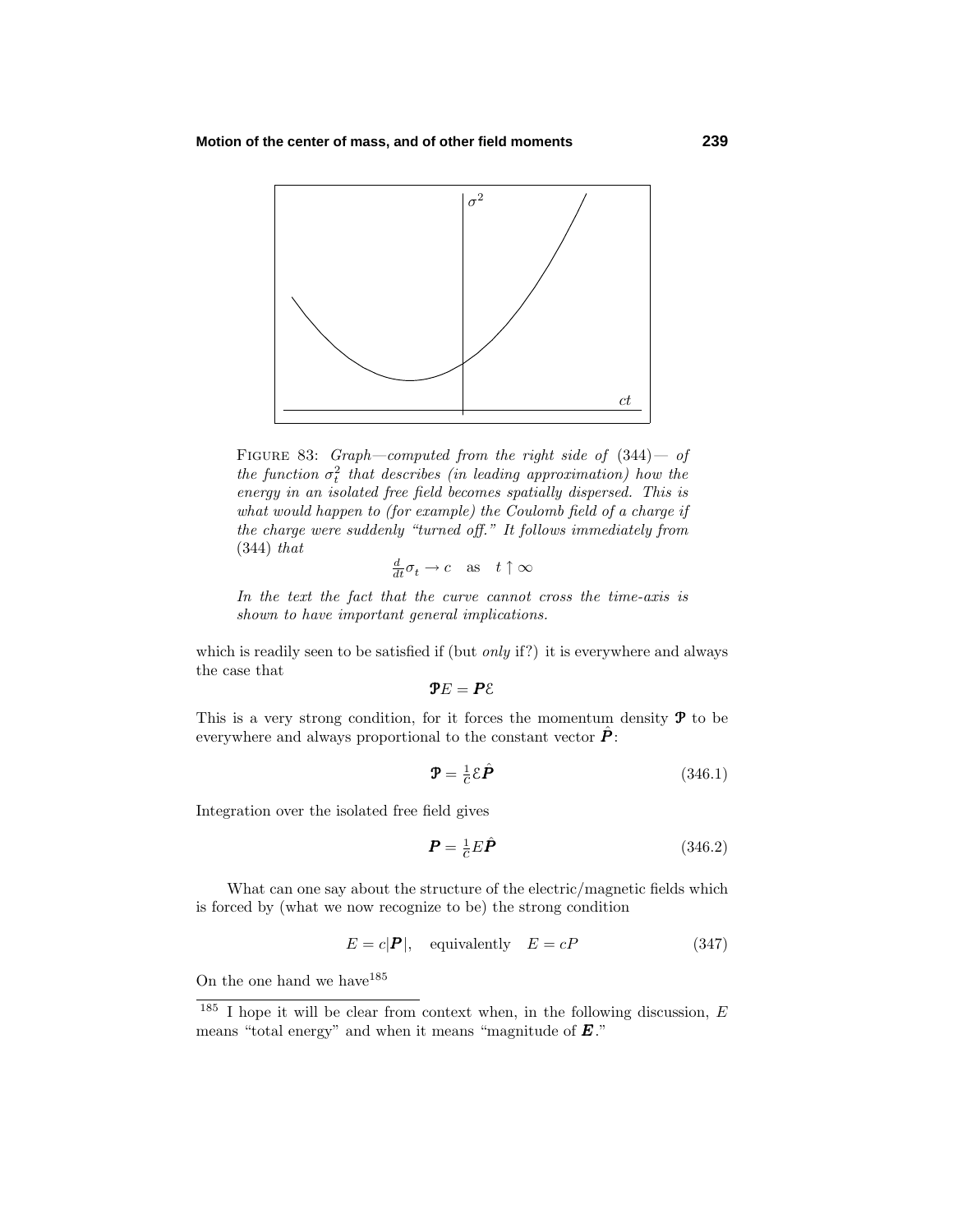$$
E = c|\mathbf{P}|
$$
  

$$
\downarrow
$$
  

$$
\int \frac{E^2 + B^2}{2} d^3 x = \left| \int \mathbf{E} \times \mathbf{B} d^3 x \right|
$$
  

$$
\leq \int |\mathbf{E} \times \mathbf{B}| d^3 x
$$
 (348.1)

with equality if and only if  $\mathbf{E} \times \mathbf{B}$  is *unidirectional*. On the other hand

$$
\begin{aligned} \left| \boldsymbol{E} \times \boldsymbol{B} \right|^2 &= E^2 B^2 - (\boldsymbol{E} \cdot \boldsymbol{B})^2 \\ &= \left[ \frac{E^2 + B^2}{2} \right]^2 - \left\{ \left[ \frac{E^2 - B^2}{2} \right]^2 + (\boldsymbol{E} \cdot \boldsymbol{B})^2 \right\} \\ &\le \left[ \frac{E^2 + B^2}{2} \right]^2 \quad : \quad \text{equality if and only if } E^2 = B^2 \text{ and } \boldsymbol{E} \cdot \boldsymbol{B} = 0 \end{aligned}
$$

so

$$
\int \left| \mathbf{E} \times \mathbf{B} \right| d^3 x \leqslant \int \frac{E^2 + B^2}{2} d^3 x \tag{348.2}
$$

which is  $(348.1)$  but with the inequality reversed. If we are to achieve  $(347)$ then both inequalities must hold: both, in other words, must reduce to equalities. The relation  $E = cP$  is seen thus to require that it be everywhere and always the case that

- 1)  $\mathbf{E} \times \mathbf{B}$  is unidirectional
- 2)  $E^2 = B^2$
- 3) *E* ⊥ *B*

These same conditions will assume major importance when we come to consider plane wave solutions of the free field equations *...* which is curious, since (as was remarked already on page 235) plane waves cannot be "isolated," cannot be considered to comprise "pulses."

The discussion of recent paragraphs illustrates the power of the "momental mode of argument" (and illustrates also the deft genius of Schwinger!), but by no means exhausts the resources of the method: much fruit awaits the picking. More to the immediate point, it shows that basic mechanical properties of electromagnetic fields can be exposed without direct appeal to Maxwell's equations. Collectively, those properties encourage us to think of the (free) field as a mechanical object *...* even as a mechanical object which is—to a remarkable degree—"particle-like."

**5. Zilch, spin & other exotic constructs.** However "particle-like" we may consider the electromagnetic field to be, it does—because a field—possess many more degrees of freedom than a particle (infinitely many!), and can be expected to possess correspondingly many more constants of the motion. That one can actually write some of these down was discovered—by accident, and to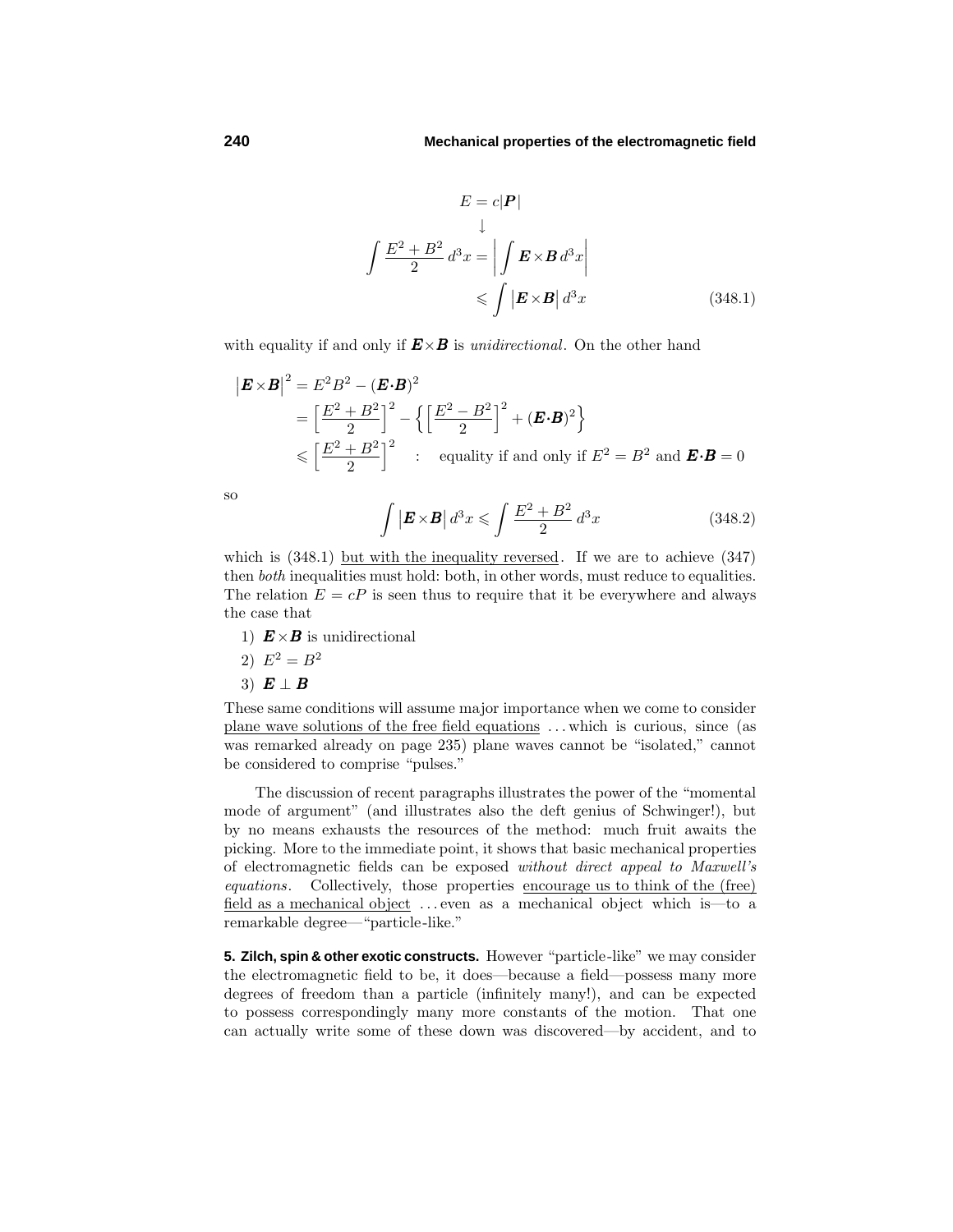# **Zilch, spin & other exotic constructs 241**

everyone's surprise—by D. M. Lipkin in  $1964$ .<sup>186</sup> Lipkin happened somehow to notice that if he defined

$$
Z^{0} \equiv \boldsymbol{E} \cdot \text{curl} \boldsymbol{E} + \boldsymbol{B} \cdot \text{curl} \boldsymbol{B}
$$
  

$$
Z \equiv \frac{1}{c} \Big[ \boldsymbol{E} \times \frac{\partial}{\partial t} \boldsymbol{E} + \boldsymbol{B} \times \frac{\partial}{\partial t} \boldsymbol{B} \Big]
$$
 (349)

then<sup>187</sup> it follows from the free-field Maxwell equations<sup>188</sup> that

$$
\partial_0 Z^0 + \nabla \cdot Z = 0 \tag{350}
$$

This he interpreted to provide local expression of the fact that

total "zilch" 
$$
\equiv \int Z^0 d^3x
$$

is a constant of the free-field motion. The name he gave his discovery reflects the fact that he had (nor, to this day, does anyone have, so far as I am aware) no sense of what the physical significance of "zilch" might be. He drew attention to the fact that field *derivatives*—so conspicuously absent from the stress-energy and angular momentum tensors—enter into the definitions (349).

One is tempted at (350) to write  $\partial_{\alpha} Z^{\alpha} = 0$ , but such an equation would make relativistic good sense only if the  $Z^{\alpha}$  transform as components of a 4-vector *...* which, as it turns out, they do not. One confronts therefore the question: How to bring Lipkin's discovery into manifest compliance with the principle of relativity? Persuit of this issue led Lipkin to the identification of nine *additional new conservation laws*. More specifically, he was led to write

$$
Z^{\alpha} = V^{00\alpha}
$$

where—as T. A. Morgan<sup>189</sup> was quick to discover—the tensor components of  $V^{\mu\nu\alpha}$  can be described quite simply as follows:

$$
V^{\mu\nu\alpha} \equiv (\partial^{\alpha} G^{\mu}{}_{\lambda}) F^{\lambda\nu} - (\partial^{\alpha} F^{\mu}{}_{\lambda}) G^{\lambda\nu} \tag{351}
$$

$$
V^{00\alpha} = -(\boldsymbol{E} \cdot \partial^{\alpha} \boldsymbol{B} - \boldsymbol{B} \cdot \partial^{\alpha} \boldsymbol{E})
$$

One achieves conformity with (349) by drawing upon the free field equations

<sup>186</sup> "Existence of a new conservation law in electromagnetic theory," J. Math. Phys. **5**, 696 (1964).

 $^{187}$  PROBLEM 57.

<sup>&</sup>lt;sup>188</sup> In (65) set  $\rho = 0$  and  $\bm{j} = \bm{0}$ .

<sup>189</sup> "Two classes of new conservation laws for the electromagnetic field and other massless fields," J. Math. Phys. **5**, 1659 (1964). See also T. A. Morgan & D. W. Joseph, "Tensor lagrangians and generalized conservation laws for free fields," Nuovo Cimento **39**, 494 (1965) and R. F. O'Connell & D. R. Tompkins, "Generalized solutions for massless free fields and consequent generalized conservation laws," J. Math. Phys. **6**, 1952 (1965). It follows easily from (351) that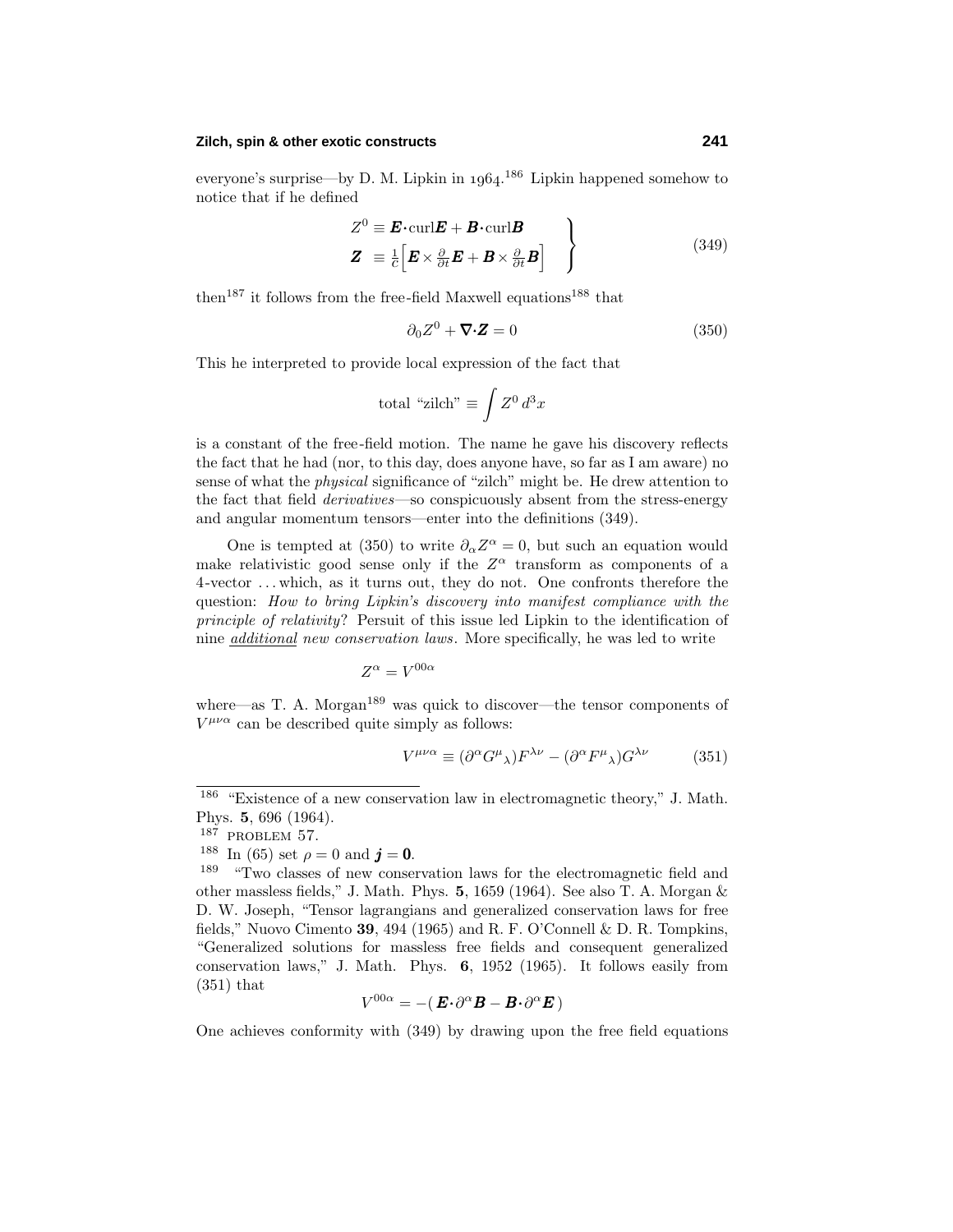This discovery motivated Morgan to write

$$
V^{\mu\nu\alpha_1\cdots\alpha_p\beta_1\cdots\beta_q} \equiv \qquad (\partial^{\alpha_1}\cdots\partial^{\alpha_p}G^{\mu}_{\lambda})(\partial^{\beta_1}\cdots\partial^{\beta_q}F^{\lambda\nu})
$$

$$
-(\partial^{\alpha_1}\cdots\partial^{\alpha_p}F^{\mu}_{\lambda})(\partial^{\beta_1}\cdots\partial^{\beta_q}G^{\lambda\nu})
$$

$$
T^{\mu\nu\alpha_1\cdots\alpha_p\beta_1\cdots\beta_q} \equiv \frac{1}{2} \left[ \begin{array}{c} (\partial^{\alpha_1}\cdots\partial^{\alpha_p}F^{\mu}_{\lambda})(\partial^{\beta_1}\cdots\partial^{\beta_q}F^{\lambda\nu}) \\ + (\partial^{\alpha_1}\cdots\partial^{\alpha_p}G^{\mu}_{\lambda})(\partial^{\beta_1}\cdots\partial^{\beta_q}G^{\lambda\nu}) \end{array} \right]
$$

and to observe that—in consequence of the free field equations and certain fundamental "dualization identities"190—each of the above quantities is

- 1)  $\mu\nu$ -symmetric:  $V^{\mu\nu\cdots} = V^{\nu\mu\cdots}$  and  $T^{\mu\nu\cdots} = T^{\nu\mu\cdots}$
- 2) traceless:  $V^{\mu}{}_{\mu}$ <sup> $\cdots$ </sup> =  $T^{\mu}{}_{\mu}$ <sup> $\cdots$ </sup> = 0, and
- 3) locally conserved:  $\partial_{\mu}V^{\mu\nu\cdots} = \partial_{\mu}T^{\mu\nu\cdots} = 0.$

In the absence of "spectator indices" (*i.e.*, in the case  $p = q = 0$ )  $T^{\mu\nu}$  reduces to the familiar stress-energy tensor (309), so at least that member of Morgan's infinite population of functionally-independent conservation laws has a strong claim to physical significance. Lipkin's tensor  $V^{\mu\nu\alpha}$  has moreover the property (which recommended it to his attention in the first place—namely) that

 $\partial_{\alpha} V^{\mu\nu\alpha} = 0$  : These are Lipkin's 10 conservation laws

*...* but the proof of that fact (see the papers cited above) is intricate, and will be omitted.

The solitary conservation law (350) discovered by Lipkin is seen in retrospect to have been but the tip of an iceberg. Of methodological interest is the observation that it was relativity that led from the tip to a perception of the iceberg as a whole. On page 233 we were led from the three components of angular momentum density to the 24 elements of  $\mathcal{L}^{\alpha\mu\nu}$ . Here the relativistic payoff has been infinitely richer *...* but to what effect? Although the theoretical placement of zilch-like conservation laws has been somewhat clarified, $191$  the subject has passed into almost total obscurity: "zilch" is indexed in none of the standard texts, and appears to be on nobody's mind. I know of no argument

$$
\sum_{k=1}^{3} (A_k \nabla B_k - B_k \nabla A_k) = \boldsymbol{A} \times \text{curl} \boldsymbol{B} - \boldsymbol{B} \times \text{curl} \boldsymbol{A} + \boldsymbol{A} \text{div} \boldsymbol{B} - \boldsymbol{B} \text{div} \boldsymbol{A} - \text{curl} (\boldsymbol{A} \times \boldsymbol{B})
$$

Note that the curl( $\vec{A} \times \vec{B}$ )-term makes no contribution to  $\nabla \cdot \vec{Z}$ , so can be omitted (Lipkin's option) from the definition of *Z*.

 $190$  See page 16 in ELEMENTS OF RELATIVITY (1966).

<sup>191</sup> See especially T. W. B. Kibble, "Conservation laws for free fields," J. Math. Phys. **6**, 1022 (1965).

<sup>(</sup>continued from the preceding page) and upon (compare (5)) the following uncommon but quite elementary identity: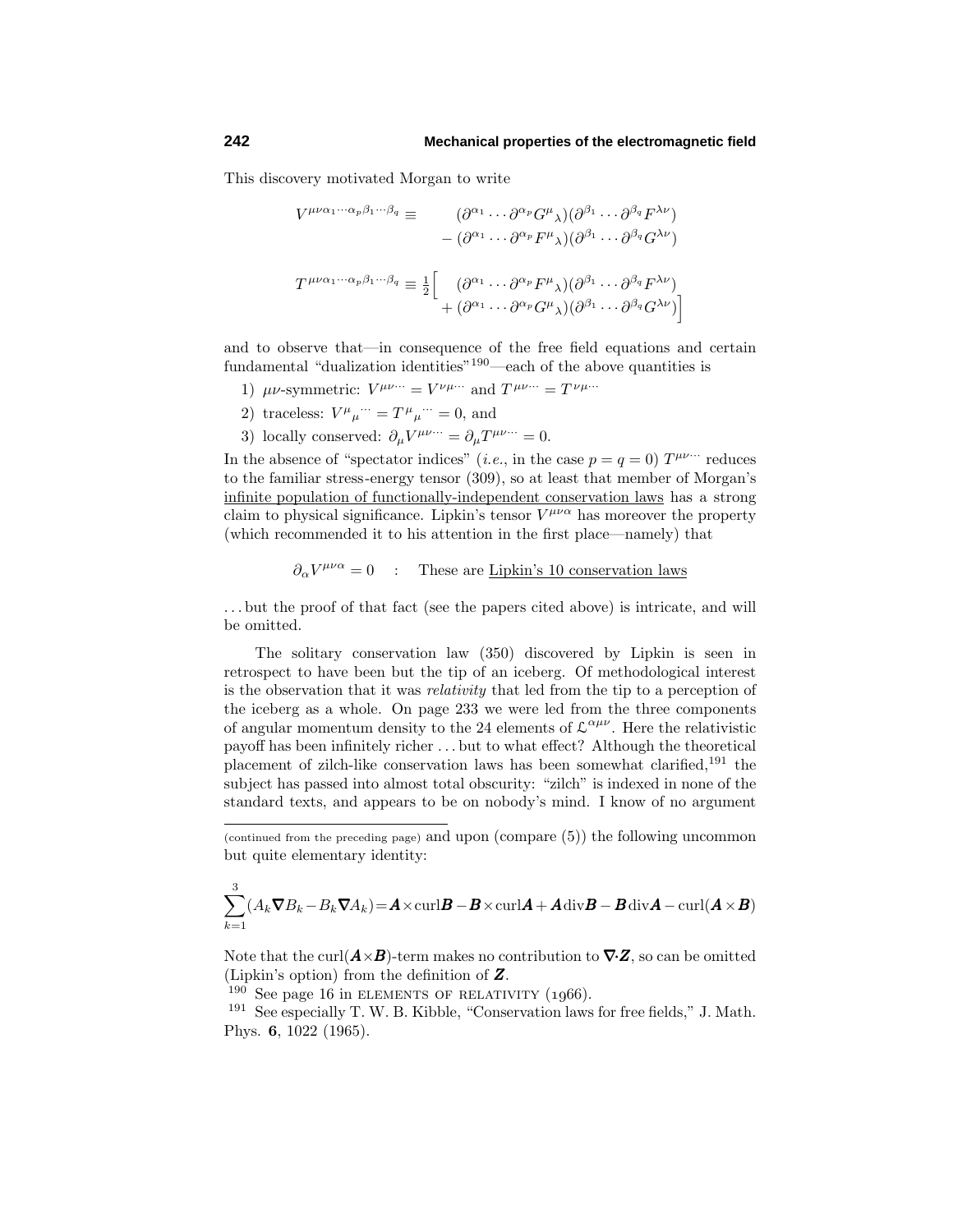# **Zilch, spin & other exotic constructs 243**

to the effect that zilch is a concept too fundamentally trivial to support useful physics, but the effort to expose that physics appears to lie in the distant future. A place to start might be to describe the zilch-like features of some specific solutions of the free field equations, the objective being to gain a sharper intuitive sense of what those infinitely many conservation laws are trying to tell us. "Infinitely many conservation laws" seems a treasure too rich to ignore.

Classical mechanics came into the world as the theory of a particular system—the gravitational two-body system—and it was Newton's descriptive success in that special case that lent credibility to the concepts and methods he had created. But Newton's  $\mathbf{F} = \frac{d}{dt}\mathbf{p}$  was by itself insufficient to support a theory of mechanical-systems-in-general, for it assumed  $\boldsymbol{F}$  to be known/given in advance, and had nothing to say about how the forces (most conspicuously: the forces of constraint) internal to multiparticle systems come to be known. The *general theory of mechanical systems* had to await the cultivation of ideas that radiate from the work of Lagrange, $192$  and only when such a theory was in place could the deepest and most subtle aspects of the original two-body problem be exposed. So it was also in the history of classical field theory: Maxwell gave us the theory of a particular classical field system—a theory which Einstein showed to be "naturally relativistic"—but motivation to create a general theory of relativistic classical fields had to await the development of interest a "relativistic theory of gravitation," the theory which by the time it had become ripe enough to fall from the tree had metamorphosed into "general relativity." It emerged that Lagrangian methods provide—ready made—the language of choice for the description of relativistic classical fields, and that the "mechanical properties of fields" are brought into focus (Noether's insight) by conservation laws that reflect symmetries of the dynamical action: 193

$$
S_{\mathcal{R}}[\varphi] \equiv \iiint_{\mathcal{R}} \mathcal{L}(\varphi, \partial \varphi) d^4x
$$

Here  $\varphi$  is any *solution* of the field equations

$$
\partial_{\mu} \frac{\partial \mathcal{L}}{\partial \varphi_{a,\mu}} - \frac{\partial \mathcal{L}}{\partial \varphi_{a}} = 0
$$

 $^{192}$  Lagrange's  $Mechanique\ analytic que$  was published in  $1788 - 101$  years after the publication of Newton's Philosophiae Naturalis Principia Mathematica. Another near-half-century was to elapse before Hamilton—who took his inspiration directly from what he called Lagrange's "scientific poem" completed his own contributions to mechanics ("On a general method in dynamics" appeared in 1834, and his "Second essay on a general method in dynamics" in 1835) and it was not until 1918 that Emmy Noether placed the elegant capstone on Lagrangian dynamics.

<sup>&</sup>lt;sup>193</sup> For more detailed discussion see, for example, CLASSICAL FIELD THEORY (), Chapter 1, pages 15–32 or Herbert Goldstein, Classical Mechanics  $(2<sup>nd</sup>$  edition 1980), Chapter 12.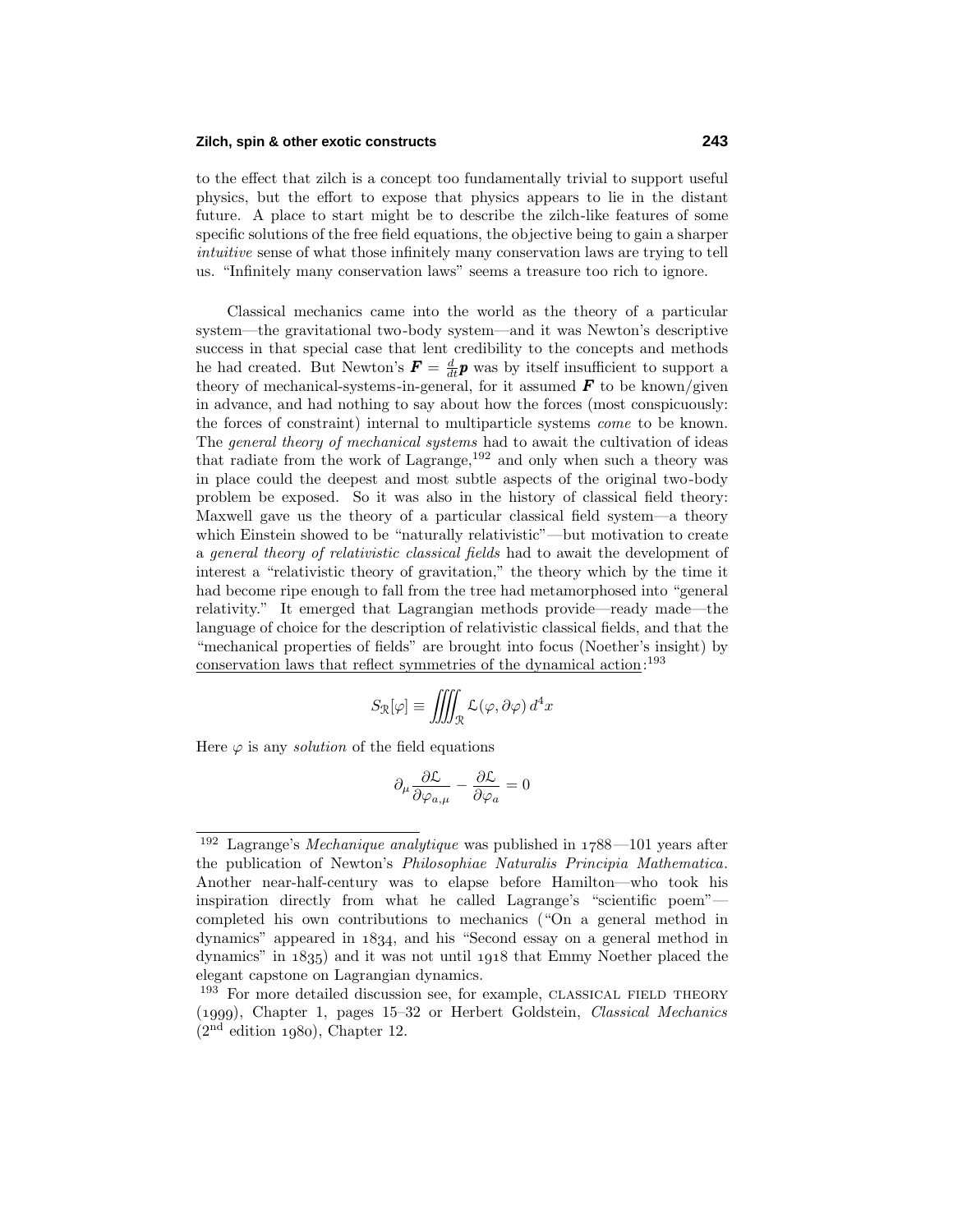R is any "bubble" in spacetime, and *a* indexes the individual components of the multi-component field system. When one returns with such general principles to the electrodynamic birthplace of relativistic field theory one acquires deepened insight into the meaning—and a greater respect for the "naturalness" —of constructions that in  $\S$ 1–3 were introduced in a somewhat improvisatory ad hoc manner. Specifically, one finds that (see again (304) and (309)) the *<sup>ν</sup>*-indexed quartet of conservation laws

$$
\partial_{\alpha} S^{\alpha\nu} = 0
$$
\n
$$
S^{\mu\nu} \equiv F^{\mu}{}_{\alpha} F^{\alpha\nu} - \frac{1}{4} (F^{\alpha\beta} F_{\beta\alpha}) g^{\mu\nu}
$$
\n(352.1)

reflects the **translational** symmetry of the electromagnetic free-field action function, and that (see again (330) and (331)) the antisymmetrically *µν*-indexed sextet of conservation laws

$$
\partial_{\alpha} \mathcal{L}^{\alpha \mu \nu} = 0
$$
\n
$$
\mathcal{L}^{\alpha \mu \nu} \equiv \frac{1}{c} (x^{\mu} S^{\alpha \nu} - x^{\nu} S^{\alpha \mu})
$$
\n(352.2)

reflects the **Lorentz** symmetry of the action. Three of the latter (those that arise from the rotational component of the Lorentz group) refer to the conservation of angular momentum *L*, while the other three (those that arise from boosts) refer to the conservation of *K*. We know, however, that Maxwellian electrodynamics is conformally covariant, and that the 4-dimensional conformal group is a 15-parameter group that—in addition to translations, rotations and boosts —contains "dilations" (one parameter) and "M¨obius transformations" (four parameters). What are the associated conservation laws? This question was studied by E. Bessel-Hagen  $(1921)$ , whose work is reviewed in a very accessible paper by B. F. Plybon.<sup>194</sup> It develops that **dilational** symmetry of the action entails

$$
\partial_{\alpha}(S^{\alpha}{}_{\beta}x^{\beta}) = 0 \tag{352.3}
$$

while **Möbius** symmetry supplies a  $^{\mu}$ -indexed quartet of conservation laws

$$
\partial_{\alpha} (2S^{\alpha}{}_{\beta} x^{\beta} x^{\mu} - S^{\alpha \mu} \cdot x^{\beta} x_{\beta}) = 0 \tag{352.4}
$$

Recalling from (310) & (311) that  $S^{\mu\nu}$  is symmetric and traceless, we observe (with Plybon) that  $195$ 

- (352.2) follows from (352.1) and the symmetry of  $S^{\mu\nu}$
- (352.3) follows from (352.1) and the tracelessness of  $S^{\mu\nu}$
- (352.4) follows from (352.1) and the traceless symmetry of  $S^{\mu\nu}$

So (352.4) provides no information additional to that conveyed already by the conservation laws  $(352.1/2/3)$  and it is therefore pointless to inquire after the

<sup>194</sup> "Observations on the Bessel-Hagen conservation laws for electromagnetic fields," AJP **42**, 998 (1974).

 $^{195}\,$  PROBLEM 58.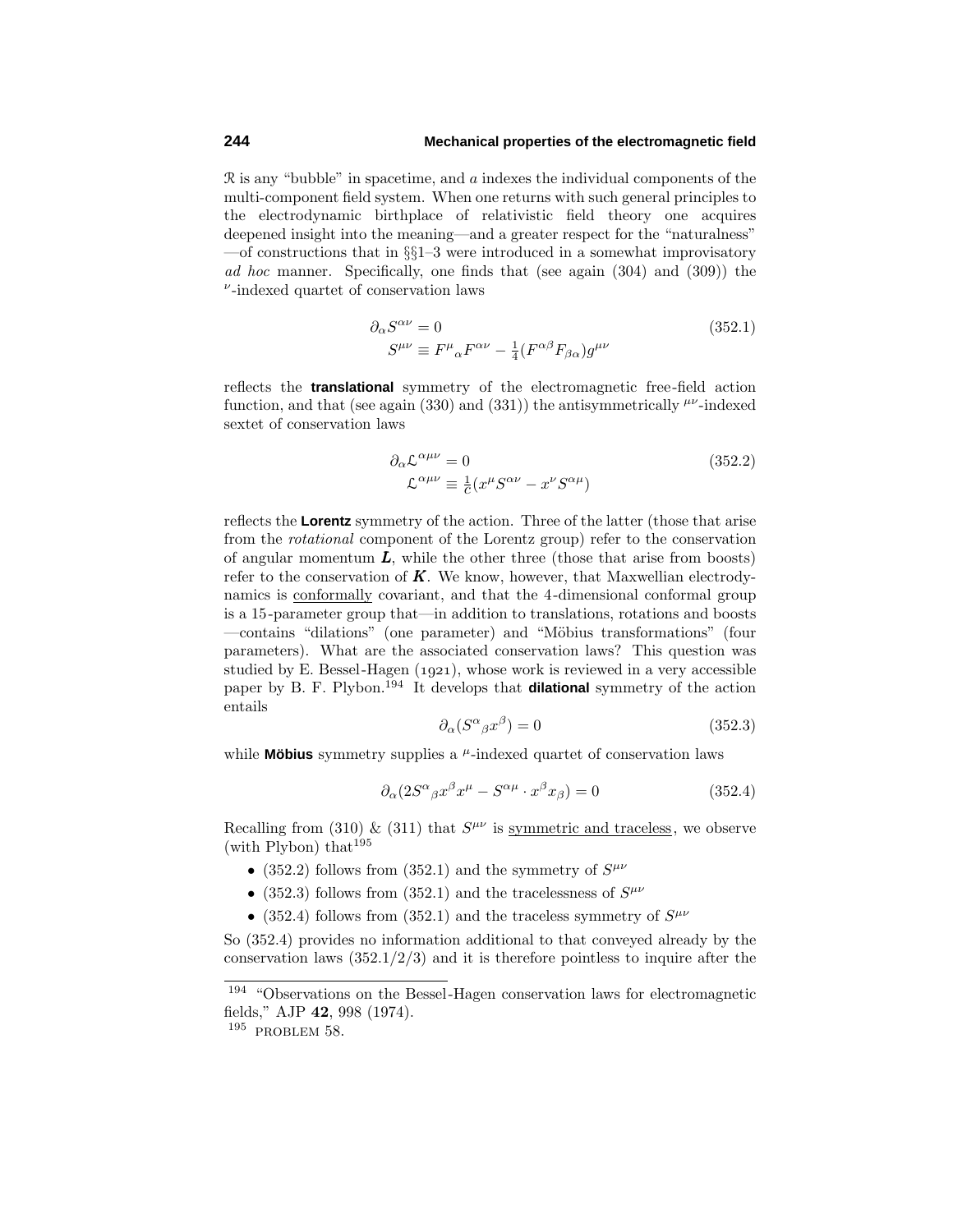# **Zilch, spin & other exotic constructs 245**

"independent physical meaning" of the Möbius invariants.<sup>196</sup> The physical meanings of the translational and Lorentz invariants has already been established, while (352.3) supplies the dilational invariant

$$
D \equiv \int (S^0{}_{\beta} x^{\beta}) d^3x
$$
  
=  $c \int (\mathcal{E} t - \mathbf{P} \cdot \mathbf{x}) d^3x$   
=  $c(Et - \mathbf{P} \cdot \mathbf{\xi}_t)$ 

*...*the invariance of which was encountered/exploited already at the bottom of page 237.

This elegant train of thought lends new interest to the zilch-like free-field conservation laws discussed previously, for it is easily demonstrated that those are of a design to which standard "Noetherian analysis" can never lead. This observation led Morgan  $\&$  Joseph<sup>189</sup> to construct a highly non-standard theory of "tensor Lagrangians"

# $\mathcal{L} \longrightarrow \mathcal{L}_{population\ of\ tensor\ indices}$

in which all of the infinitely many "conservation of zilch" statements can be attributed to the translational invariance of the associated tensor Lagrangians. They note, however, that free fields are *unobservable in principle*: that it is by their interactions that systems announce themselves *...* and that it appears to be impossible to build interactions into a tensor Lagrangian theory. It is, in their view, this circumstance that robs "conservation of zilch" of any claim to physical significance, and that explains why only scalar Lagrangians are encountered in theories of the observable real world.

To approach the subject of "spin," as it is (but only rarely!) encountered in classical electrodynamics I must back up a bit. In  $1936$  A. Proca undertook to apply orthodox Lagrangian methods to the construction of what might be called a "relativistic electrodynamics of massive photons," his hope being that such objects might be identified with Yukawa's conjectured "mesons" (1934: see again page 18). Proca was  $\text{led}^{197}$  to a system of field equations which in

$$
\partial_{\alpha} \left[ (x^{\beta} x_{\beta}) S^{\mu \alpha} \right] - 2 S^{\mu \alpha} x_{\alpha} = 0
$$

which in the case  $\mu = 0$  was used (at the middle of page 237) to good effect by Schwinger.

<sup>196</sup> This, however, is not to say that (352.4) is useless. Used in conjunction with (352.1) and the traceless symmetry of  $S^{\mu\nu}$  it supplies

 $197$  Details are developed in CLASSICAL FIELD THEORY (1999), Chapter 2, pages 16–22 and 51–56.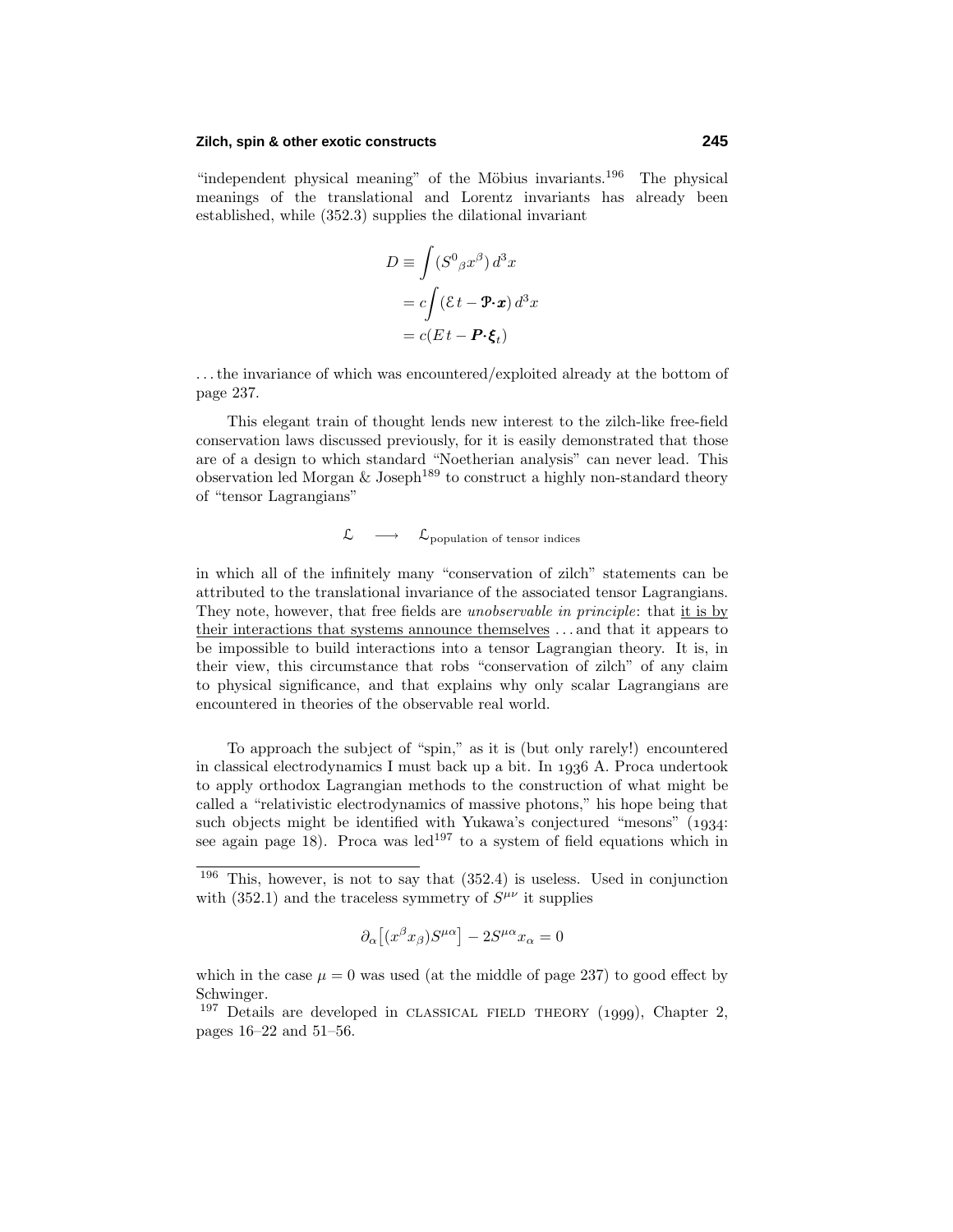manifestly Lorentz covariant notation read

$$
G^{\mu\nu} = \partial^{\mu}U^{\nu} - \partial^{\nu}U^{\mu}
$$

$$
\partial^{\lambda}G^{\mu\nu} + \partial^{\mu}G^{\nu\lambda} + \partial^{\nu}G^{\lambda\mu} = 0
$$

$$
\partial_{\mu}G^{\mu\nu} + \varkappa^{2}U^{\nu} = 0
$$

$$
\partial_{\nu}U^{\nu} = 0
$$

and in this electrodynamically-inspired notation

$$
||G^{\mu\nu}|| = \begin{pmatrix} 0 & -\mathfrak{E}_1 & -\mathfrak{E}_2 & -\mathfrak{E}_3 \\ \mathfrak{E}_1 & 0 & -\mathfrak{B}_3 & \mathfrak{B}_2 \\ \mathfrak{E}_2 & \mathfrak{B}_3 & 0 & -\mathfrak{B}_1 \\ \mathfrak{E}_3 & -\mathfrak{B}_2 & \mathfrak{B}_1 & 0 \end{pmatrix} \quad \text{and} \quad \begin{pmatrix} U^0 \\ U^1 \\ U^2 \\ U^3 \end{pmatrix} = \begin{pmatrix} \phi \\ \mathfrak{A} \end{pmatrix}
$$

become

$$
\mathbf{\mathfrak{E}} = -\nabla\phi - \frac{1}{c}\frac{\partial}{\partial t}\mathbf{\mathfrak{A}} \quad \text{and} \quad \mathbf{\mathfrak{B}} = \nabla \times \mathbf{\mathfrak{A}} \n\nabla \times \mathbf{\mathfrak{E}} + \frac{1}{c}\frac{\partial}{\partial t}\mathbf{\mathfrak{B}} = \mathbf{0} \quad \text{and} \quad \nabla \cdot \mathbf{\mathfrak{B}} = 0 \n\nabla \cdot \mathbf{\mathfrak{E}} = -\varkappa^2 \phi \quad \text{and} \quad \nabla \times \mathbf{\mathfrak{B}} - \frac{1}{c}\frac{\partial}{\partial t}\mathbf{\mathfrak{E}} = -\varkappa^2 \mathbf{\mathfrak{A}} \n\frac{1}{c}\frac{\partial}{\partial t}\phi + \nabla \cdot \mathbf{\mathfrak{A}} = 0
$$

Here

$$
\varkappa \equiv mc/\hbar
$$
 with physical dimension  $[\varkappa] = (\text{length})^{-1}$ 

is Proca's "mass parameter"—the reciprocal of the  $\lambda$  encountered already on page 18. The formal success of Proca's program resides in the observation that in the limit  $x \downarrow 0$  these equations assume precisely the form of the free-field Maxwell equations (61) in what we will later learn to call the "Lorentz gauge." Noether's argument leads from the translational invariance of Proca's Lagrangian to a stress-energy tensor which is not symmetric, but which after "Belinfante symmetrization" becomes<sup>198</sup>

$$
T^{\mu\nu} = G^{\mu}{}_{\sigma} G^{\sigma\nu} + \mathcal{L} g^{\mu\nu} + \varkappa^2 U^{\mu} U^{\nu}
$$
  

$$
\mathcal{L} \equiv \frac{1}{2} \Big\{ G^{\sigma\rho} (U_{\rho,\sigma} - U_{\sigma,\rho}) - \frac{1}{2} G^{\rho\sigma} G_{\rho\sigma} \Big\} - \frac{1}{2} \varkappa^2 U^{\rho} U_{\rho}
$$

which is manifestly symmetric, but traceless only in the limit  $\varkappa \downarrow 0$ , and which supplies

energy density 
$$
=\frac{1}{2}\Big[ (G_{01}^2 + G_{02}^2 + G_{03}^2 + G_{12}^2 + G_{23}^2 + G_{31}^2) + \varkappa^2 (U_0^2 + U_1^2 + U_2^2 + U_3^2) \Big]
$$
  
 $= \frac{1}{2} \{ \mathfrak{E}^2 + \mathfrak{B}^2 + \varkappa^2 (\phi^2 + \mathfrak{A}^2) \} \ge 0$   
momentum density vector  $= \frac{1}{C} \{ \mathfrak{E} \times \mathfrak{B} + \varkappa^2 \phi \mathfrak{A} \}$ 

<sup>&</sup>lt;sup>198</sup> We write  $T^{\mu\nu}$  instead of  $S^{\mu\nu}$  because *S* has been preempted by Spin.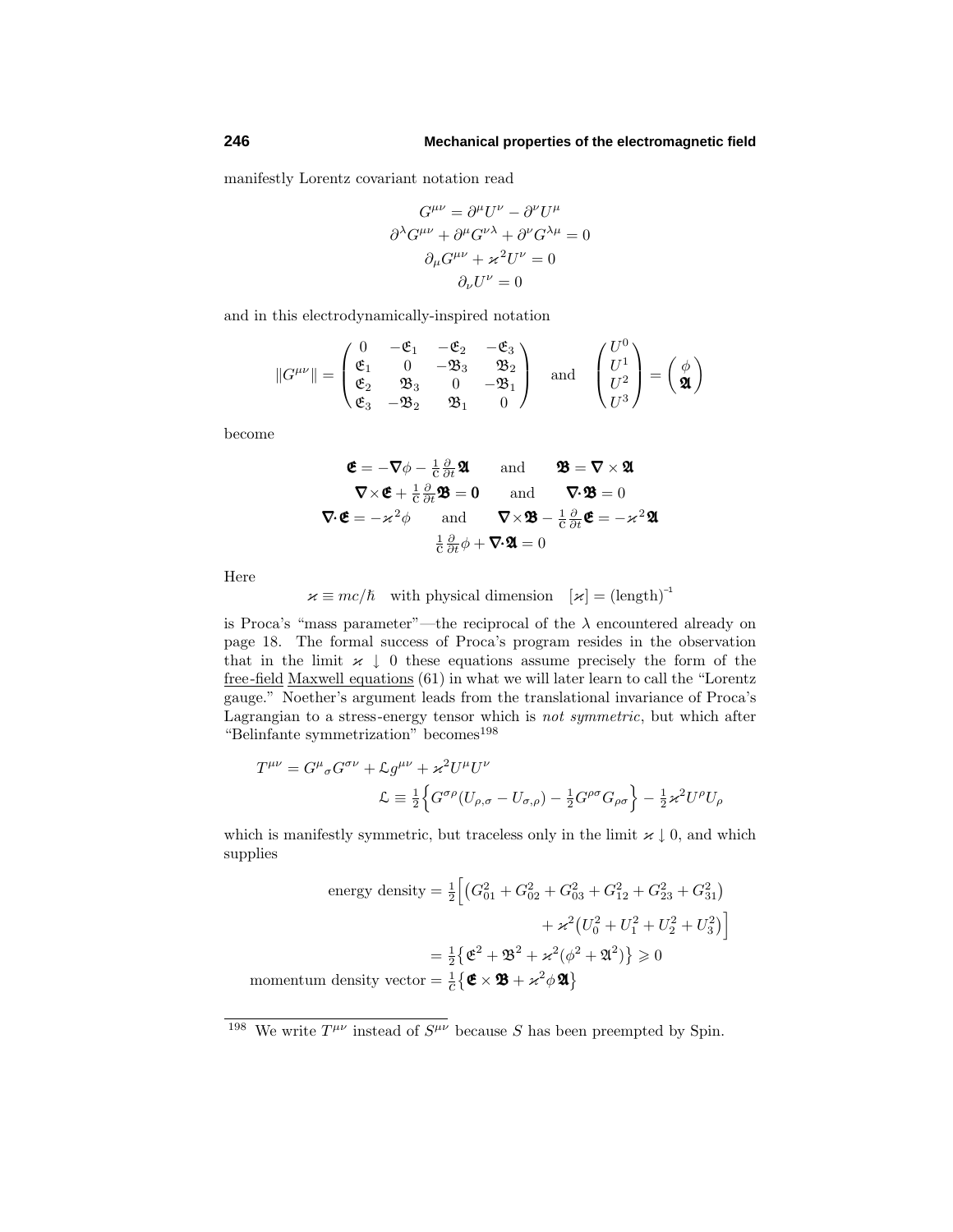# **Zilch, spin & other exotic constructs 247**

These formulæ give back their electromagnetic counterparts in the limit  $\varkappa \downarrow 0$ *...* and bring us at last to the main point of this discussion: Noether's argument leads from the Lorentz invariance of Proca's Lagrangian to an angular momentum tensor of the form

$$
\mathcal{J}^{\mu\alpha\beta} = \frac{1}{c} (x^{\alpha} T^{\mu\beta} - x^{\beta} T^{\mu\alpha})
$$

$$
= \mathcal{L}^{\mu\alpha\beta} + \mathcal{S}^{\mu\alpha\beta}
$$

 $=$  orbital component  $+$  intrinsic or "spin" component

with

$$
S^{\mu\alpha\beta} = \frac{1}{c} \left( G^{\alpha\mu} U^{\beta} - G^{\beta\mu} U^{\alpha} \right)
$$

Both  $\partial_{\mu} \mathcal{L}^{\mu\alpha\beta}$  and  $\partial_{\mu} \mathcal{S}^{\mu\alpha\beta}$  fail to vanish, but they do so in such a concerted way that  $\partial_{\mu} \mathcal{J}^{\mu\alpha\beta} = 0$  (which arise from the familiar pair of circumstances:  $\partial_{\mu}T^{\mu\nu} = 0$  and  $T^{\mu\nu} = T^{\nu\mu}$ ). Straightforward extension of (see again page 233) the definition

angular momentum density vector = 
$$
\begin{pmatrix} \mathcal{L}^{023} \\ \mathcal{L}^{031} \\ \mathcal{L}^{012} \end{pmatrix}
$$

supplies

spin density vector = 
$$
\begin{pmatrix} 8^{023} \\ 8^{031} \\ 8^{012} \end{pmatrix} = \frac{1}{c} \begin{pmatrix} G^{20}U^3 - G^{30}U^2 \\ G^{30}U^1 - G^{10}U^3 \\ G^{10}U^2 - G^{20}U^1 \end{pmatrix}
$$

$$
= \frac{1}{c} \mathbf{\mathfrak{E}} \times \mathbf{\mathfrak{A}} \tag{353}
$$

which does check out dimensionally: from

$$
[\mathbf{\mathfrak{E}}] = \sqrt{\text{energy density}} \quad \text{and} \quad [\mathbf{\mathfrak{A}}] = \text{length} \cdot \sqrt{\text{energy density}}
$$

we have

$$
[\text{spin density}] = \text{time} \cdot \text{energy density} \\
= \text{action density} \\
= \text{angular momentum density}
$$

Remarkably, (353) contains no reference to  $\varkappa$ , therefore no reference to either  $\hbar$  or  $m$ . We expect it therefore to retain its meaning even in the classical electromagnetic limit *...* or would but for this awkward detail: in Proca theory  $(\varkappa \neq 0)$   $\partial_{\nu}U^{\nu} = 0$  enjoys the status of a field equation, but in the Maxwellian limit ( $\varkappa = 0$ ) it acquires the status of an arbitrarily imposed side condition (the "Lorentz gauge condition," which will acquire major importance later in our work). In electrodynamics we expect therefore to have

spin density 
$$
\mathbf{S} = \frac{1}{c} \mathbf{E} \times \mathbf{A}
$$
, but only in the Lorentz gauge! (354)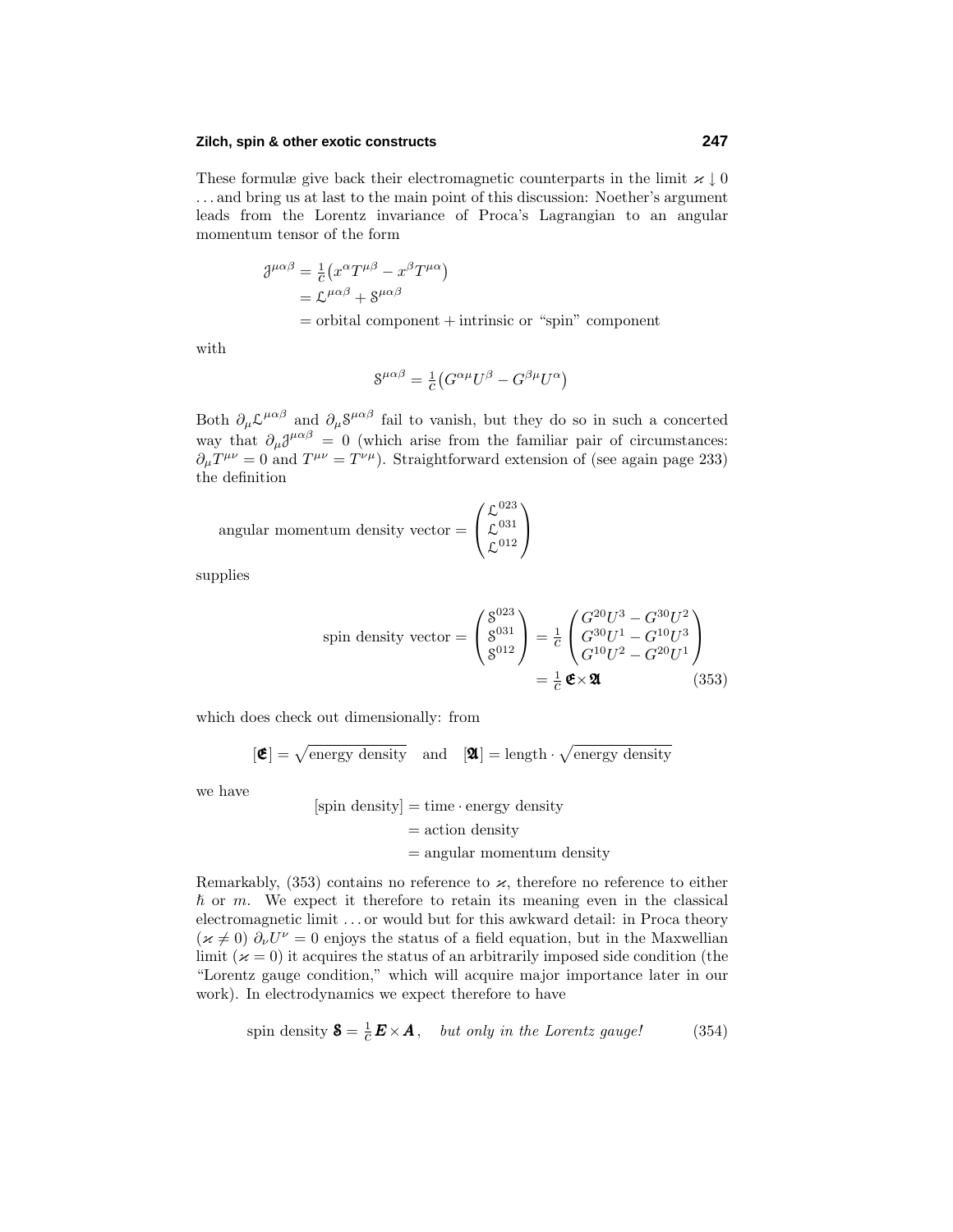But if (354) requires us to nail down the gauge, it does not require us to nail down the coordinate system, to specify a "reference point": since the expression on the right lacks the "momental structure" of  $\mathbf{x} \times \mathbf{p}$  it is insensitive to where we have elected to place of the origin of the **x**-coordinate system. If **S** has anything at all to do with "angular momentum" it must have to do with "intrinsic angular momentum" (or "spin").

Equation (354) appears on page 115 of Davison Soper's Classical Field *Theory* (1976) but nowhere else in the pedagogical literature, so far as I have been able to discover. That the construction  $\frac{1}{c} E \times A$  does indeed have "something to do with angular momentum" Soper argues as follows: Lookto the case  $\alpha$ 

$$
||A^{\mu}|| = \begin{pmatrix} \varphi \\ A \end{pmatrix} = \begin{pmatrix} 0 \\ -A\sin[k(ct - z)] \\ \pm A\cos[k(ct - z)] \\ 0 \end{pmatrix}
$$

Then the Lorentz gauge condition  $\partial_{\mu}A^{\mu} = 0$  becomes trivial, and

$$
\mathbf{E} = -\nabla\varphi - \frac{1}{c}\frac{\partial}{\partial t}\mathbf{A} = \begin{pmatrix} Ak\cos[k(ct - z)] \\ \pm Ak\sin[k(ct - z)] \\ 0 \end{pmatrix}
$$

$$
\mathbf{B} = \nabla\times\mathbf{A} = \begin{pmatrix} \mp Ak\sin[k(ct - z)] \\ + Ak\cos[k(z - ct)] \\ 0 \end{pmatrix} = \hat{\mathbf{z}}\times\mathbf{E}
$$

describe  $\circ$  /  $\circ$  circularly polarized plane waves of frequency  $\omega = kc$ , advancing up the *z* -axis with speed *c*. We compute

$$
\mathbf{S} = \frac{1}{c}\mathbf{E} \times \mathbf{A} = \pm A^2(k/c) \begin{pmatrix} 0 \\ 0 \\ 1 \end{pmatrix}
$$

Noting that the energy density is  $\mathcal{E} = \frac{1}{2}(E^2 + B^2) = A^2 k^2$  we have

$$
\mathbf{S} = (\mathcal{E}/\omega)\hat{\mathbf{z}} \tag{355}
$$

To interpret this result, Soper draws upon a "photonic" conception of the electromagnetic field: he imagines it to contain *N* photons per unit volume, each carrying energy  $\hbar \omega$ . Then  $\mathcal{E} = N \hbar \omega$  gives

$$
\mathbf{S} = (N\hbar)\hat{\mathbf{z}}
$$

which Soper interprets to state that

Each photon carries  $\hbar$  units of intrinsic angular momentum (356)

In the quantum theory of angular momentum one is brought to the conclusion that the

"allowed values" of **orbital** angular momentum are  $0, \hbar, 2\hbar, 3\hbar, \ldots$ 

"allowed values" of **spin** angular momentum are  $0, \frac{1}{2}\hbar, \hbar, \frac{3}{2}\hbar, 2\hbar, \ldots$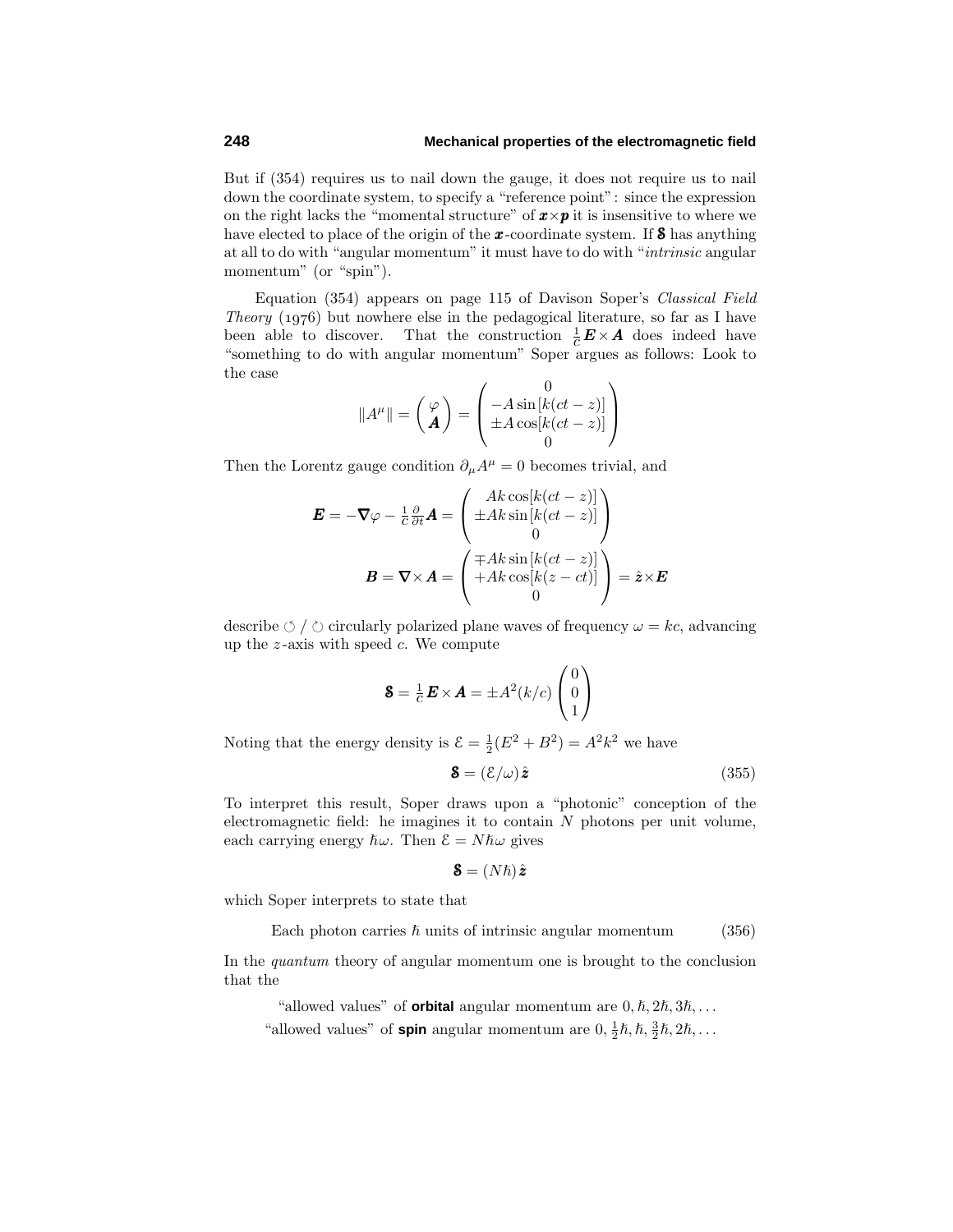# **Zilch, spin & other exotic constructs 249**

and is led to assert that "electrons are spin  $\frac{1}{2}$  particles," that "fermions carry half-integral spin, bosons carry integral spin," etc. We are (in view of what happens to those statements in the limit  $\hbar \downarrow 0$ ) not surprised to encounter the frequently-repeated to claim—not quite accurate, as it turns out<sup>199</sup>—that "spin is an intrinsically quantum mechanical phenomenon, and at the deepest level a relativistic quantum mechanical phenomenon." It becomes in this light interesting to notice that (355) is classically meaningful as it stands, that the introduction of "photonic language"—though possible—is inessential. And indeed: the first direct experimental support of (355) was reported by authors who, while they allowed themselves to make casual use of "photonic language," employed methods that were in fact entirely classical.<sup>200</sup>

Yet subtleties lurk within the preceding account of the angular momentum of electromagnetic free fields, and literature bearing on the subject remains to this day often confused/misleading. Some authors fall into paradox when they talkabout orbital angular momentum but imagine themselves to be talking about spin angular momentum, $^{201}$  though by the present account the two could hardly be more different: an unbounded circularly polarized plane wave carries

- infinite spin angular momentum but (by a symmetry argument)
- zero orbital angular momentum.

Richly detailed accounts of orbital angular momentum can be found in §2.7 and Chapter 9 of J. W. Simmons & M. J. Guttmann's States, Waves and Photons: A Modern Introduction to Light  $(1970)$  and in a recent paper by L. Allen, M. J. Padgett & M. Babiker,<sup>202</sup> but those authors do not share my interest in probing the outer limits of classical electrodynamics: they have other fish to fry, and at critical moments reveal themselves to have photons on the brain. Nor are things quite so simple as I have represented them to be: in §3 of the last of the papers mentioned above we encounter the observation that

"*...*there is a considerable literature which warns against such a separation [as is conveyed by the equation  $\mathfrak{J} = \mathcal{L} + \mathfrak{S}$ : they cite sources, and continue  $\ldots$  *Biedenharn*  $\mathcal C$  Louck write 'It is, indeed,

<sup>&</sup>lt;sup>199</sup> See the material collected in H. C. Corben, *Classical* & *Quantum Theories* of Spinning Particles  $(1968)$ .

<sup>200</sup> R. A. Beth, "Mechanical detection and measurement of the angular momentum of light," Phys. Rev. **50**, 115 (1936). Beth used a torsion balance to measure the change in the angular momentum of a circularly polarized light beam on passage through a doubly refracting crystal plate. He worked at Princeton, and was in correspondence with A. H. S. Holbourn (at Cambridge) who obtained similar results at the same time (Nature **137**, 31 (1936)). Beth reports that an equation equivalent to (355) can be found in J. H. Poynting, Proc. Roy. Soc. **A82**, 560 (1909).

 $201$  See, for example, R. I. Khrapko, "Question  $#79$ . Does plane wave not carry a spin?" AJP **69**, 405 (2001).

 $202$  "The orbital angular momentum of light," Progress in Optics (1999), pages 294–372.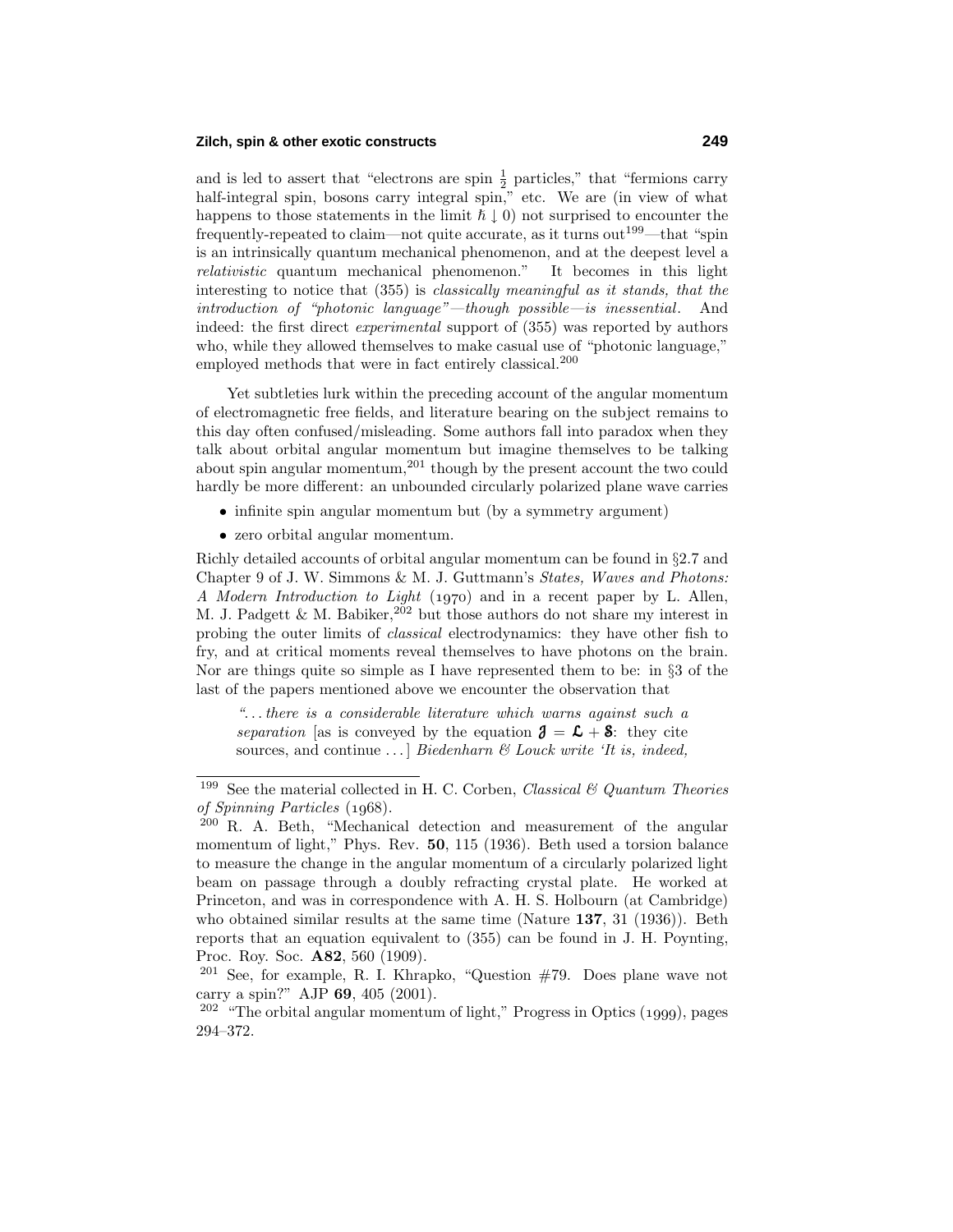not possible to separate the total angular momentum of the photon field into and "orbital" and a "spin" part (this would contradict gauge invariance); the best that can be done is to define the helicity operators *...*which is an observable (Beth).'"<sup>203</sup>

The problems to which these authors allude do not arise in the Proca theory. They are parts of an interrelated nest of problems that arise in the Maxwellian limit  $x \downarrow 0$ —problems to which we will have occasion to revisit after we have acquired some sharper tools. Appeals to the Proca theory will often prove of assistance in those endeavors.

**6. Conclusion.** The work of this chapter has shown the electromagnetic field to be richly endowed with "mechanical properties"*...*to possess, indeed, all the properties that we standardly/intuitively associate with "particles" except spatial localization. The results developed are of a practical importance that should by now be obvious. On the philosophical side *...* while they do not of themselves "resolve" the question "Is the electromagnetic field 'real'"? they do have clear relevance to any attempt to assess the status of that question. It is my personal opinion that any attempt to dismiss the electromagnetic field as "a computational convenience *...* but a physical fiction"

- has overwhelmingly much to answer for
- is therefore quite unlikely to succeed, and
- would almost entail more cost than benefit.

Readers should, however, be aware that some very able physicists—the young Feynman, among others!—have from time to time been motivated to adopt tentatively, and without compelling success—the opposite view, and that this minor tradition has exposed isolated points of great interest.<sup>204</sup>

Our workhas also served—an many points—to illustrate the remarkable theory -shaping power of special relativity.

It is for theory-shaping reasons that I have raised (and will raise again) the "reality question." We do not expect the methods of physics ever to part the final veil and reveal "the starkbeauty of naked Reality": we are, after all, decendents of Newton, the great natural philosopher who, though he yearned to know what gravity is, recognized that he/we must be content to describe what gravity *does* ("I do not philosophize ..."). But when we look to the history of physics we find that major developments have often entailed shifts in the points at which we imagine the "reality" in our theories to be invested. So it is for pragmatic reasons that we must pay attention to the "reality question"

<sup>&</sup>lt;sup>203</sup> Their reference here is to L. C. Biedenharn & J. D. Luock, Angular Momentum in Quantum Physics: Vol. VIII of the Encyclopaedia of Mathematics  $\&$  its Applications (1980).

 $204$  See the papers reprinted in E. H. Kerner (editor), The Theory of Actionat-a-Distance in Relativistic Particle Physics  $(1972)$ . Also relevant is F. Hoyle & J. V. Narlikar's Action at a Distance in Physics and Cosmology  $(1974)$ .